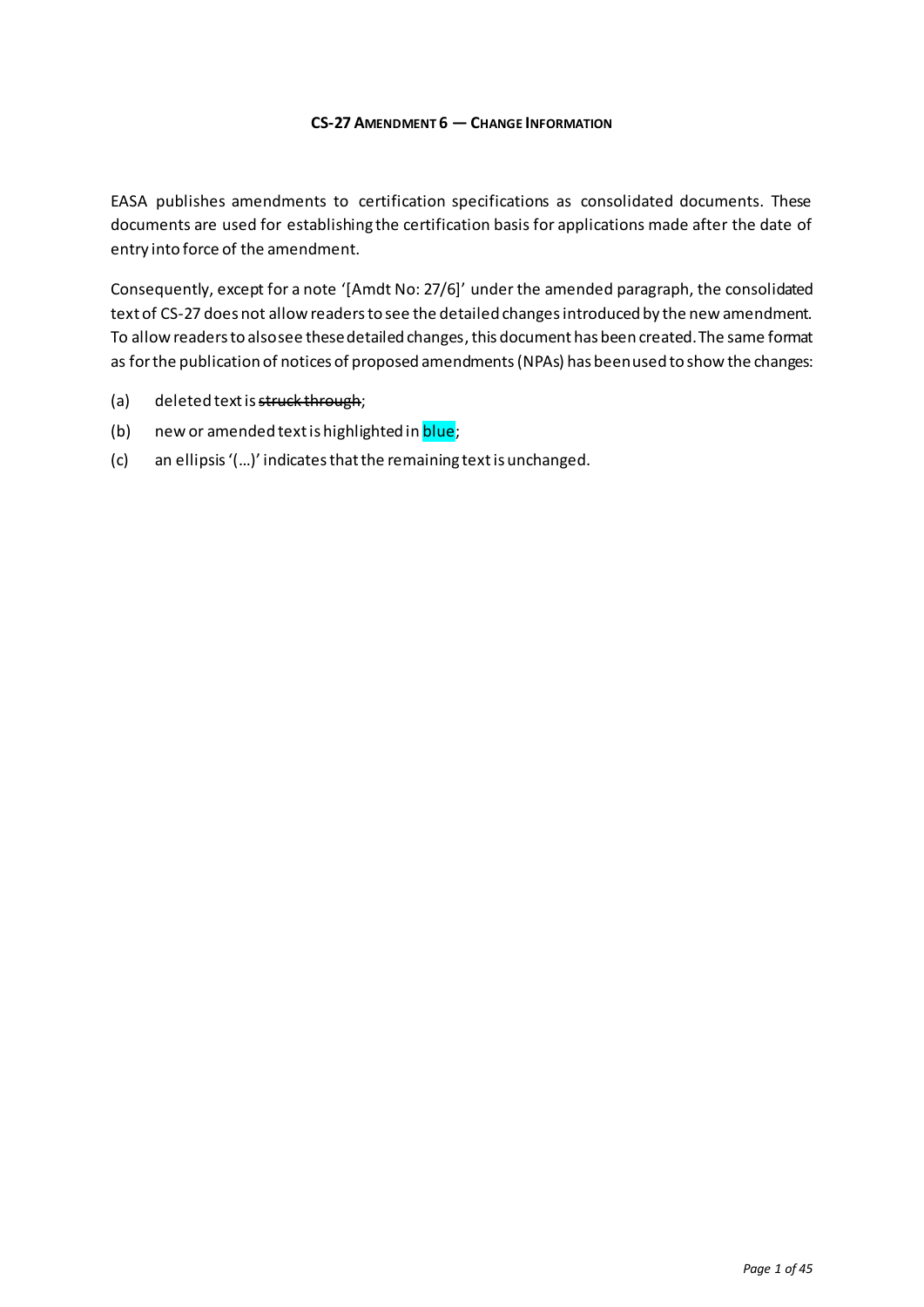# **BOOK 2**

#### **CS-27 BOOK 2 — ACCEPTABLE MEANS OF COMPLIANCE**

AMC 27 General is amended as follows:

#### **AMC 27 General**

- (a) The AMC to CS-27 consists of FAA AC 27-1B Change 4 dated 1 May 2014 Change 7, dated 4 February 2016, with the changes/additions given in this Book 2 of CS-27.
- (b) The primary reference for each of these AMCs is the CS-27 paragraph. Where there is an appropriate paragraph in FAA AC 27-1B Change 4 dated 1 May 2014 Change 7, dated 4 February 2016, this is added as a secondary reference.

New AMC 27.45 is created as follows:

## **AMC 27.45 Performance General**

This AMC provides further guidance and acceptable means of compliance to supplement FAA AC 27- 1B Change 7 AC 27.45. § 27.45 PERFORMANCE – GENERAL which is the EASA acceptable means of compliance, as provided for in AMC 27 General. However, some aspects of the FAA AC are deemed by EASA to be at variance with EASA's interpretation or its regulatory system. EASA's interpretation of these aspects is described below. Paragraphs of FAA AC 27.45. § 27.45 that are not amended below are considered to be EASA acceptable means of compliance.

[...]

# b. Procedures

[...]

# (7) Engine Failure Testing Considerations

- (i) For all tests used to investigate the behaviour of the rotorcraftfollowing an engine failure, the failure of the engine is usually simulated in some way. When engines are controlled with a hydro-mechanical governing system, it is common practice to close the throttle quickly to idle. For rotorcraft equipped with engine electronic control systems, and particularly those with a 2-minute/30-second OEI rating structure, it is common practice to simulate an OEI condition by using reduced power on all engines by means of a flight test tool.
- (ii) In every case, it must be demonstrated that all aspects of rotorcraft and powerplant behaviour are identical to those that would occur in the event of an actual engine failure with the remaining engine developing minimum-specification power. Of particular concern are 'dead engine' power decay characteristics, 'live engine' acceleration characteristics, and rotor RPM control.
- (iii) To this end, it is expected that a number of actual engine shut down tests will be conducted to generate sufficient data to validate the fidelity of the flight test tool and methodology, which will then allow its use in developing regulatory performance data. In general, it is best to conduct the tests in a low hover with the rotorcraft stabilised below the HV low point. An engine is then shut down and,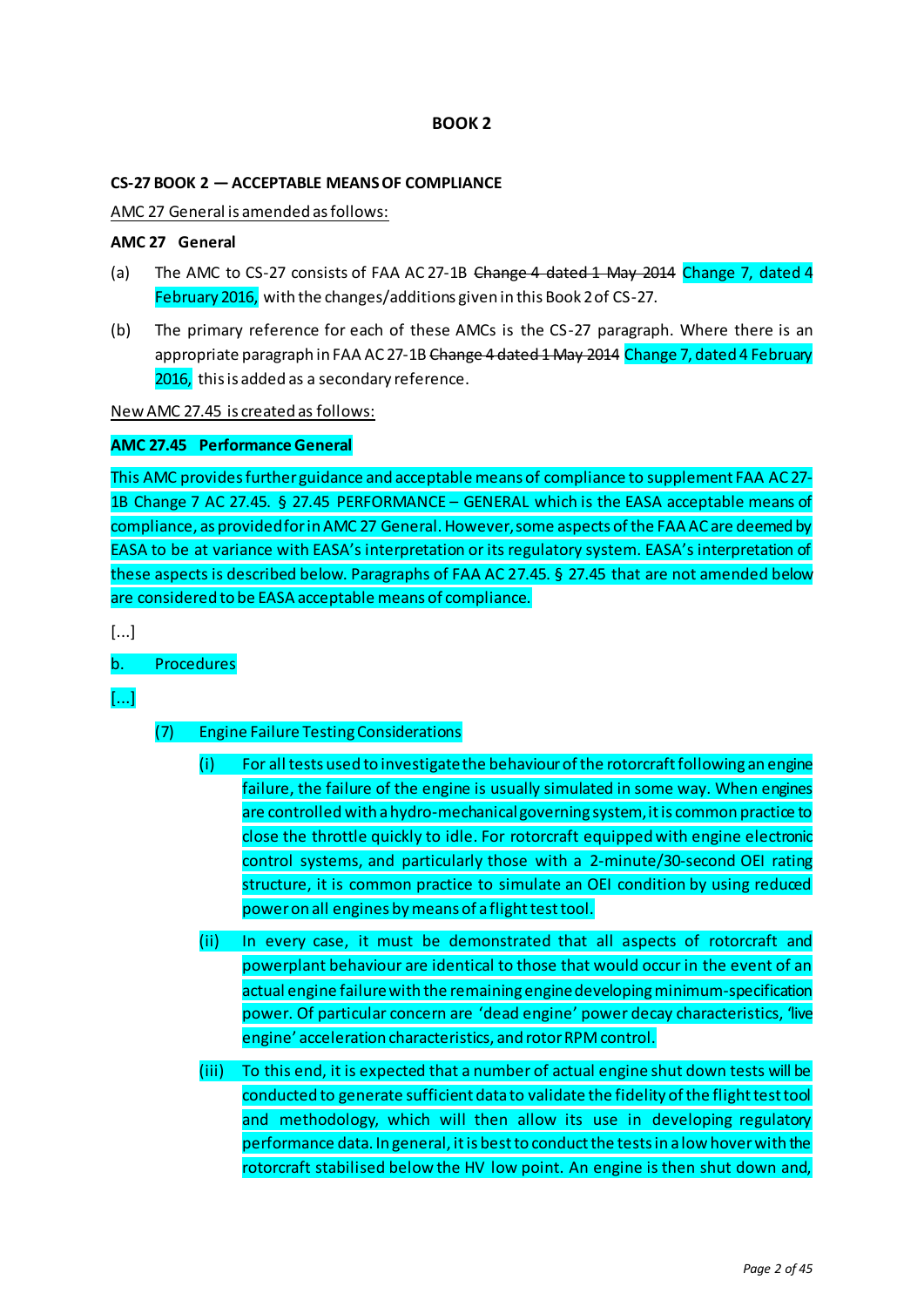# following the appropriate pilot intervention time, the collective control is raised to cushion the landing.

## AMC 27.865 is amended as follows:

## **AMC 27.865 External Loads**

This AMC provides further guidance and acceptable means of compliance to supplement FAA AC 27- 1B Change 4 7 AC 27.865B § 27.865 EXTERNAL LOADS to meet EASA's interpretation of CS 27.865. As such, it should be used in conjunction with the FAA AC but should take precedence over it, where stipulated, in the showing of compliance.

AMC No 1 addresses the differences between the operational requirements within the USA and those in Europe for Class D rotorcraft-load combinations for the carriage of human external cargo certification for applications that require the use of Category A rotorcraft.

AMC No 2 addresses the specificities of complex personnel-carrying device systems for human external cargo applications. This AMC provides further guidance and acceptable means of compliance to supplement FAA AC 27-1B Change 4 7 AC 27.865B § 27.865 (Amendment 27-36) EXTERNAL LOADS to meet EASA's interpretation of CS 27.865.

AMC No 3 contains a recognised approach to the approval of simple personnel-carrying device systems if required by the applicable operating rule or if an applicant elects to include simple personnelcarrying device systems within the scope of type certification.

# **AMC No 1 to CS 27.865 Class D (Human External Cargo) for Operations within Europe applications that require the use of Category A rotorcraft**

1. Introduction

This additional EASA AMC, used in conjunction with FAA guidance<sup>1</sup> on Human External Cargo (HEC), provides an acceptable means of compliance with CS 27.865 for rotorcraft intended for Class D Rotorcraft-/Load Combinations (RLC) for the carriage of Human External Cargo (HEC). For all other RLC classes, reference should be made directly to the adopted FAA AC material. for Human External Cargo (HEC) applications requiring the use of Category A rotorcraft.

The addition of tThis AMC has been necessary due to a addresses the difference in operational requirements between within the USA and Europe, and the absence of dedicated material within the FAA AC.

2. Basic Definition and Intended Use

A Class D RLC is one where personnel are at some point in the operation transported external to the rotorcraft, and the operator receives compensation from or on behalf of the person(s) being transported., e.g. transfer of personnel to/from a ship CS 27.865 classifies external loads as HEC or NHEC, which are defined in AMC No 2 to CS 27.865. Operational rules may, however, require the use of Category A rotorcraft for specific applications, and this AMC clarifies the corresponding considerations for compliance with CS 27.865.

 $\overline{a}$ 

<sup>1</sup> See reference in AMC 27 General.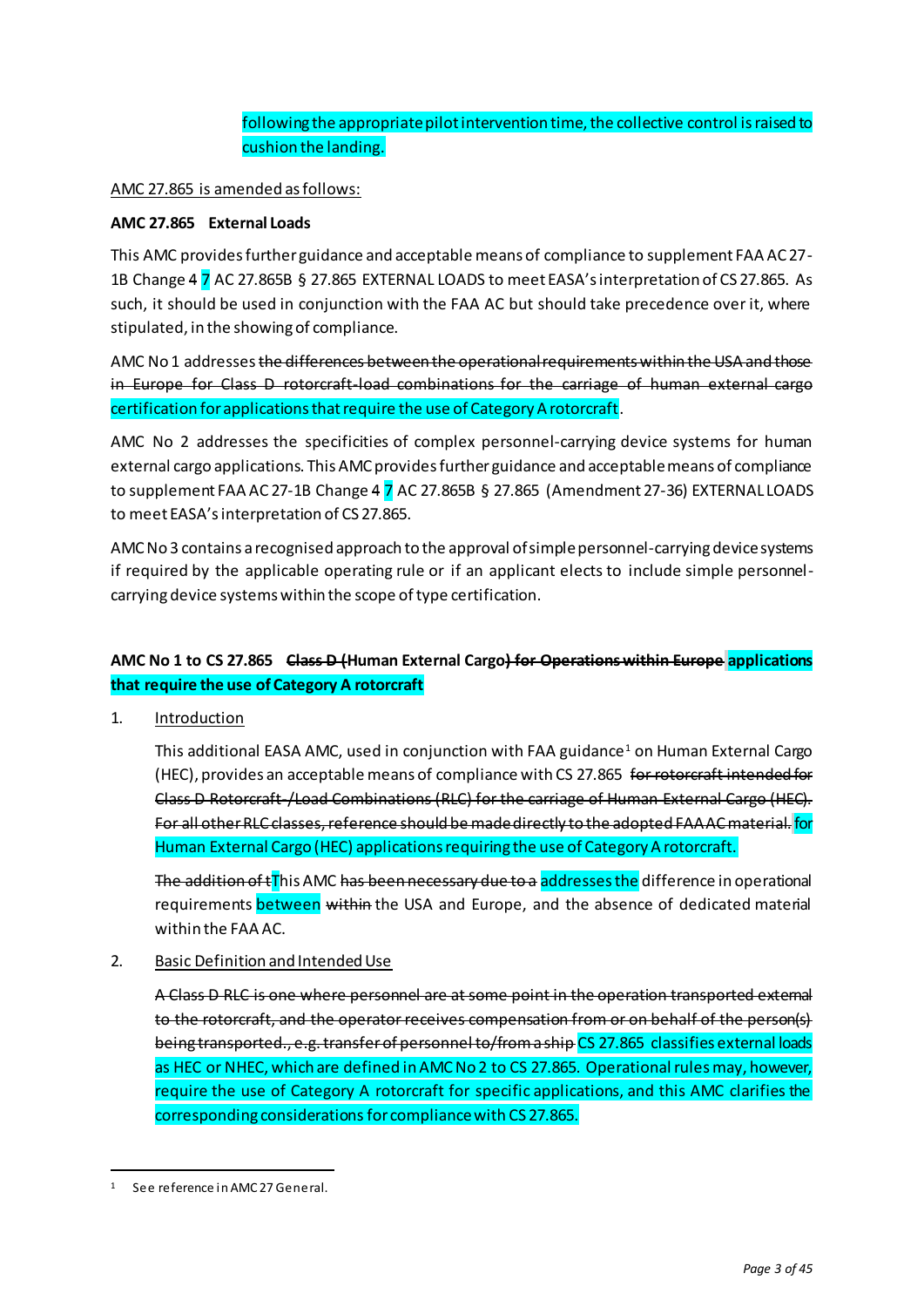## 3. Certification Considerations

Class D HEC was originally envisaged for Part 29/CS-29 rotorcraft only. However, CS-27 rotorcraft which have been shown to comply with the engine isolation specifications of CS-27 Appendix C are also eligible.

For Category A, The rotorcraft must be certified for a one-engine-inoperative/out-of-ground effect (OEI/OGE) hover performance weight, altitude and temperature envelope should be provided in the flight manual. This becomes the maximum envelope that can be used for HEC applications requiring OEI/OGE hover performance Class D HEC operations.

- 4. Compliance Procedures
	- 4.1 The rotorcraft is required to meet the Category A engine isolation specifications of CS-27 Appendix C, and have provide an OEI/OGE hover performance capability data in its for approved, a jettisonable HEC weight, altitude, and temperature envelope.
		- (i) In determining OEI hover performance, dynamic engine failures should be considered. Each hover verification test should begin from a stabilised hover at the maximum OEI hover weight, at the requested in-ground-effect (IGE) or OGE skid or wheel height, and with all engines operating. At this point, the critical engine should be failed and the aircraft should remain in a stabilised hover condition without exceeding any rotor limits or engine limits for the operating engine(s). As with all performance testing, engine power should be limited to minimum specification power. Engine failures may be simulated by rapidly moving the throttle to idle, provided a 'needle split' is obtained between the rotor and engine RPM.
		- (ii) Normal pilot reaction time should be used following the engine failure to maintain the stabilised hover flight condition. When hovering OGE or IGE at maximum OEI hover weight, an engine failure should not result in an altitude loss of more than 10 per cent or 4 feet, whichever is greater, of the altitude established at the time of engine failure. In either case, a sufficient power margin should be available from the operating engine(s) to regain the altitude lost during the dynamic engine failure and to transition to forward flight.
		- (iii) Consideration should also be given to the time required to recover or manoeuvre the Class D human external load cargo and to transition into forward flight. For An example, is the time to winch up and bring aboard personnel in hoisting operations or manoeuvre clear of power lines for fixed strop/basket operations. The time necessary to perform such actions may exceed the short duration OEI power ratings. For example, for a helicopter with a 30-second/2-minute rating structure that sustains an engine failure at a height of 40 feet, the time required to restabilise in a hover, recover the external load (given the hoist speed limitations), and then transition to forward flight (with minimal altitude loss) would likely exceed 30 seconds, and a power reduction into the 2-minute rating would be necessary.
		- (iv) The Rotorcraft Flight Manual (RFM) should contain information that describes the expected altitude loss, any special recovery techniques, and the time increment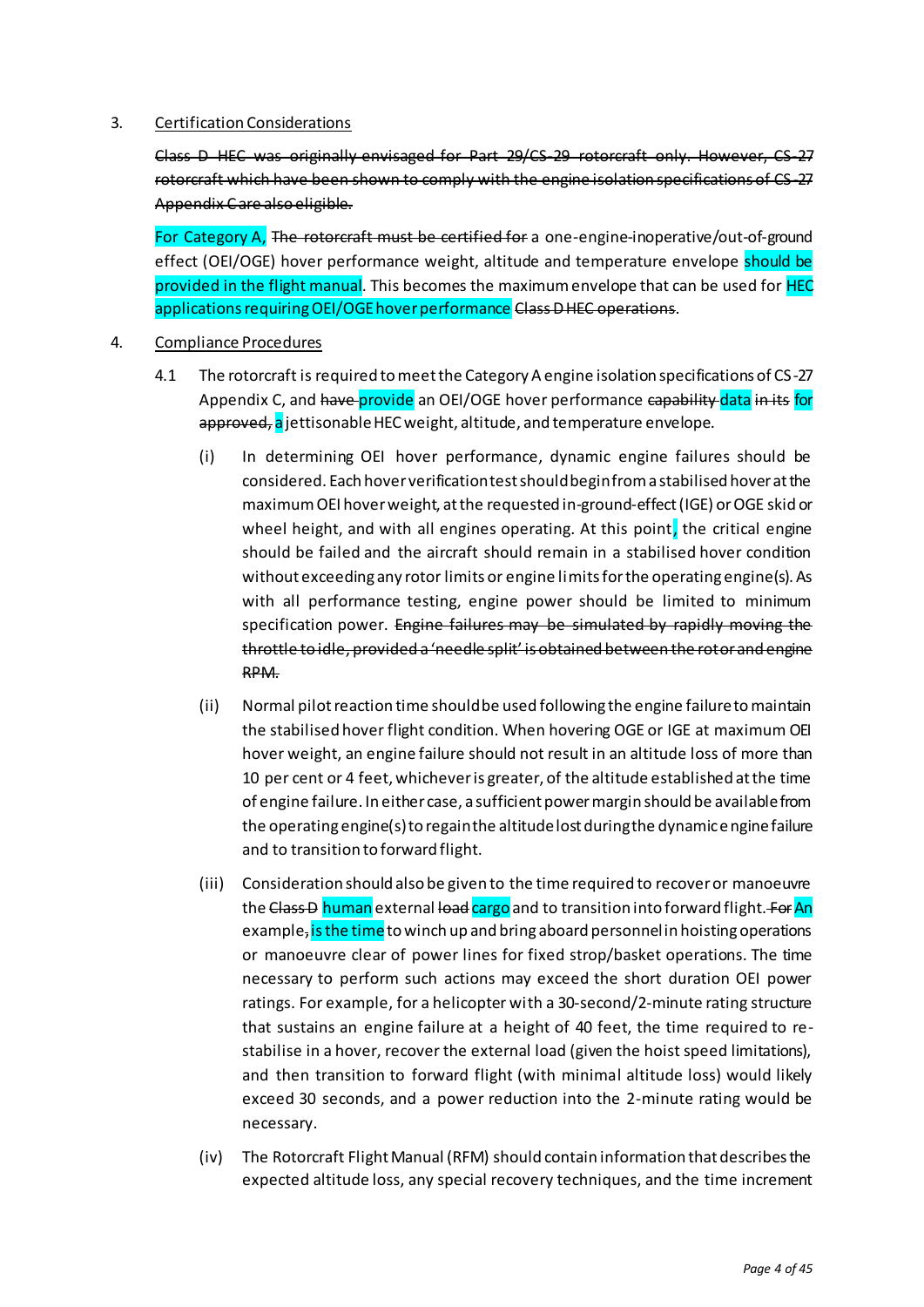used for recovery of the external load when establishing maximum weights and wheel or skid heights. The OEI hover chart should be placed in the performance section of the RFM or RFM supplement. Allowable altitude extrapolation for the hover data should not exceed 2 000 feet.

- 4.2 For helicopters that incorporate engine-driven generators, the hoist should remain operational following an engine or generator failure. A hoist should not be powered from a bus that is automatically shed following the loss of an engine or generator. Maximum two-engine generator loads should be established so that when one engine or generator fails, the remaining generator can assume the entire rotorcraft electrical load (including the maximum hoist electrical load) without exceeding approved limitations.
- 4.3 The external load attachment means and the complex personnel-carrying device should be shown to meet the specifications provisions of CS 27.865(a) for the proposed operating envelope.
- 4.4 The rotorcraft is required to be equipped for, or otherwise allow, direct intercommunication under any operational conditions among crew members and the HEC. For HEC applications that require the use of Category A rotorcraft RLCL Class D operations, two-way radios or intercoms should be employed.

## **AMC No 2 to CS 27.865 EXTERNAL LOADS**

a. Explanation

 $\overline{a}$ 

- (1) This advisory material AMC contains guidance for the certification of helicopter extemalload attaching means and load-carrying systems to be used in conjunction with operating rules, such as Regulation (EU) No 965/2012 on Air Operations<sup>2</sup>. <del>The three RLC classes (and</del> their eligibility for CS-27 use based on operational requirements) are summarised in Figure AMC 27.865-1 and discussed in paragraph d. Under operating rules, RLC Classes A, B, and C are eligible, under specific restrictions, for both human external cargo (HEC) and non-human external cargo (NHEC) operations. However, under the operating rules, only Class D RLC is eligible for transporting HEC for remuneration (see Figure AC 27.865-1). Also, paragraph AC 27.25 (ref.: CS 27.25) also concerns, in part, jettisonable extemal cargo.
- (2) CS 27.865 provides a minimum level of safety for small rotorcraft designs to be used with operating rules, such as Regulation (EU) No 965/2012 on Air Operations. Certain aspects of operations, such as microwave tower and high-line wirework, may also be regulated separately by other agencies or entities national rules. For applications that could come fall under the scope of applicability of several regulations of more than one agency or entity, special certification emphasis will be required by both the applicant and the approving authority to assure all relevant safety requirements are identified and met. Potential additional requirements, where thought to exist, are noted herein.

<sup>2</sup> Commission Regulation (EU) No 965/2012 of 5 October 2012 laying down technical requirements and administrative procedures related to air operations pursuant to Regulation (EC) No 216/2008 of the European Parliament and of the Council (OJ L 296, 25.10.2012, p. 1).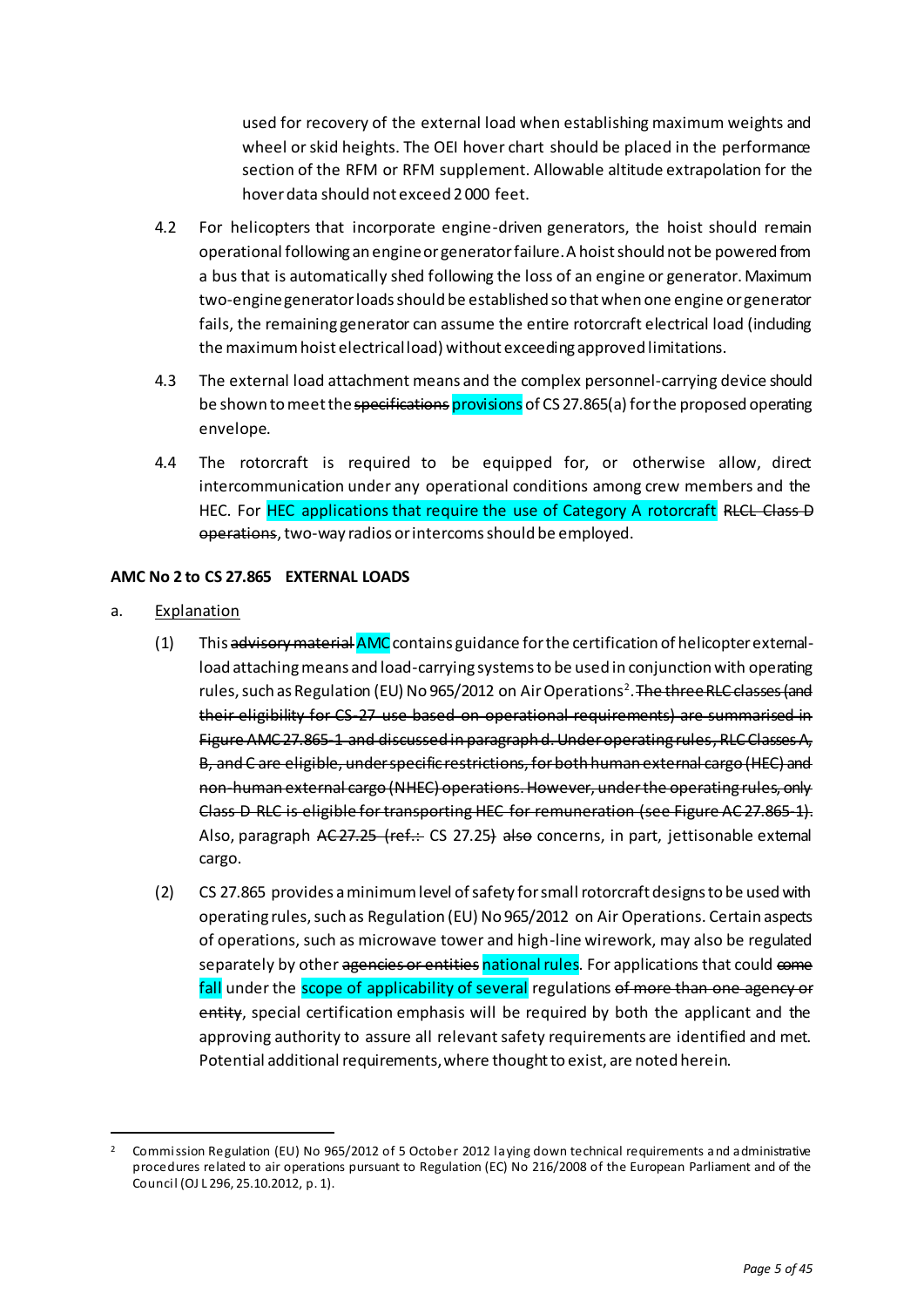- (3) The CS 27.865 provisions for external loads do not discern the difference between a crew member and a compensating passenger when either is carried external to the rotorcraft. Both are considered to be HEC.
- b. Definitions
	- (1) Applicable cargo type: the cargo type (i.e. non-human external cargo (NHEC), human external cargo (HEC), or both) that each RLC class is eligible to use by regulation.
	- (12) Backup quick-release subsystem (BQRS): the secondary or 'second choice' subsystem used to perform a normal or emergency jettison of external cargo.
	- $(23)$  Cargo: the part of any rotorcraft-load combination that is removable, changeable, and is attached to the rotorcraft by an approved means. For certification purposes, 'cargo' applies to HEC and non-human external cargo (NHEC).
	- $(34)$  Cargo hook: a hook that can be rated for both HEC and NHEC. It is typically used by being fixed directly to a designated hard point on the rotorcraft.
	- $(45)$  Dual actuation device (DAD): this is a sequential control that requires two distinct actions in series for actuation. One example is the removal of a lock pin followed by the activation of a 'then free' switch or lever for load release to occur (in this scenario, a load release switch protected only by an uncovered switch guard is not acceptable). For jettisonable HEC applications, a simple covered switch does not qualify as a DAD. Familiarity with covered switches allows the pilot to both open and activate the switch in one motion. This has led to inadvertent load release.
	- (56) Emergency jettison (or complete load release): the intentional, instantaneous release of NHEC or HEC in a preset sequence by the quick-release system (QRS) that is normally performed to achieve safer aircraft operation in an emergency.
	- $(67)$  External fixture: a structure external to and in addition to the basic airframe that does not have true jettison capability and has no significant payload capability in addition to its own weight. An example is an agricultural spray boom. These configurations are not approvable as 'External Loads' under CS 27.865.
	- (7) External Load System. The entire installation related to the carriage of external loads to include not only the hoist or hook, but also the structural provisions and release systems. A complex PCDS is also considered to be part of the external load system.
	- (8) Hoist: a hoist is a device that exerts a vertical pull, usually through a cable and drum system (i.e. a pull that does not typically exceed a 30-degree cone measured around the z-rotorcraft axis).
	- (9) Hoist demonstration cycle (or 'one cycle'): the complete extension and retraction of at least 95 % of the actual cable length, or 100 %of the cable length capable of being used in service (i.e. that would activate any extension or retraction limiting devices), whichever is greater.
	- (10) Hoist load-speed combinations: some hoists are designed so that the extension and retraction speed slows as the load increases or nears the end of a cable ex tension. Other hoist designs maintain a constant speed as the load is varied. In the latter designs, the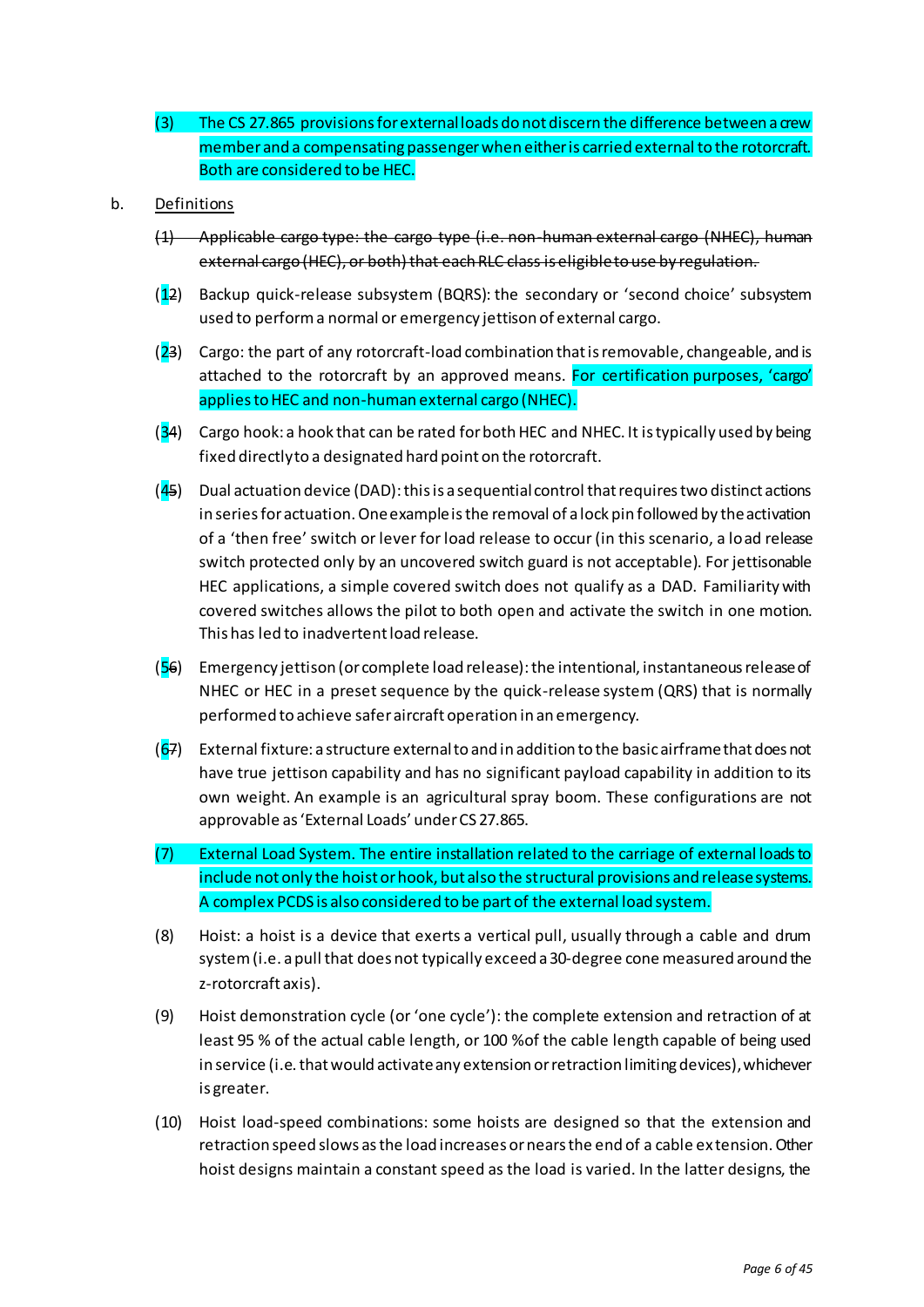load-speed combination simply means the variation in load at the constant design speed of the hoist.

- (11) Human external cargo (HEC): a person (or persons) that at some point in the operation is (are) carried external to the rotorcraft. (Figure AC 27.865-1 contains explicit definitions for U.S. Part 133 Operations.) See non-human external cargo (NHEC).
- (12) Non-human external cargo (NHEC): any external cargo operation that does not at any time involve a person (or persons) carried external to the rotorcraft (Figure AC 27.865-1 contains explicit definitions for U.S. Part 133 Operations).
- (13) Normal jettison (or selective load release): the intentional release, normally at optimum jettison conditions, of NHEC.
- (14) Personnel-carrying device system (PCDS) is a device that has the structural capability and features needed to transport occupants external to the helicopter during HEC or helicopter hoist operations. A PCDS includes but is not limited to life safety harnesses (including, if applicable, a quick-release and strop with a connector ring), rigid baskets and cages that are either attached to a hoist or cargo hook or mounted to the rotorcraft airframe.
- (15) Primary quick-release subsystem (PQRS): the primary or 'first choice' subsystem used to perform a normal or emergency jettison of external cargo.
- (16) Quick-release system (QRS): the entire release system for jettisonable external cargo (i.e. the sum total of both the primary and backup quick-release subsystem). The QRS consists of all the components including the controls, the release devices, and everything in between.
- (17) Rescue hook (or hook): a hook that can be rated for both HEC and NHEC. It is typically used in conjunction with a hoist or equivalent system.
- (18) Rotorcraft-load combination (RLC): the combination of a rotorcraft and an external load, including the external-load attaching means. RLCs are designated as Class A, Class B, Class C and Class D as follows:
	- (i) Class A RLC means one in which the external load cannot move freely, cannot be jettisoned, and does not extend below the landing gear.
	- (ii) Class B RLC means one in which the external load is jettisonable and is lifted free of land or water during the rotorcraft operation.
	- (iii) Class C RLC means one in which the external load is jettisonable and remains in contact with land or water during the rotorcraft operation.
	- (iv) Class D RLC means one in which the external load is other than a Class A, B or C and has been specifically approved by the relevant authority for that operation. Class D RLC operations are not allowed for Part 27 rotorcraft (Ref.: 133.45(e) restriction).
- (19) Spider: a spider is a system of attaching a lowering cable or rope or a harness to an NHEC (or HEC) RLC to eliminate undesirable flight dynamics during operations. A spider usually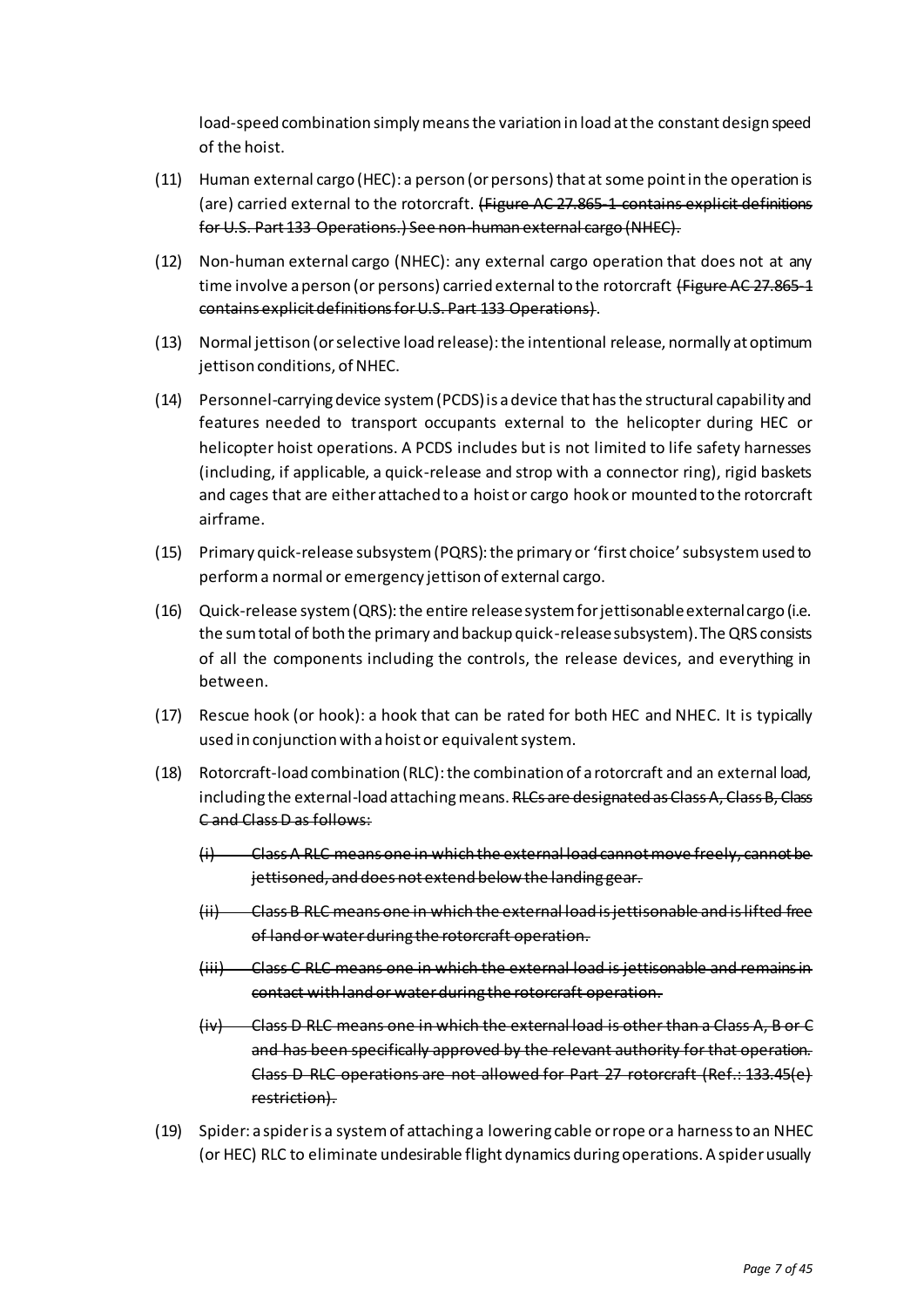has four or more legs (or load paths) that connect to various points of a PCDS to equalise loading and prevent spinning, twisting, or other undesirable flight dynamics.

(20) True jettison capability: the ability to safely release an external load using an approved QRS in 30 seconds or less.

NOTE: In all cases, a PQRS should release the external load in less than 5 seconds. Many PQRSs will release the external load in milliseconds, once the activation device is triggered. However, a manual BQRS, such as a set of cable cutters, could take as much as 30 seconds to release the external load. The 30 seconds would be measured starting from the time the release command was given and ending when the external load was cut loose.

- (21) True payload capability: the ability of an external device or tank to carry a significant payload in addition to its own weight. If little or no payload can be carried, the external device or tank is an external fixture (see definition above).
- (22) Winch: a winch is a device that can employ a cable and drum or other means to exert a horizontal (i.e. x-rotorcraft axis) pull. However, in designs that utilise a winch to perform a hoist function by use of a 90-degree cable direction change device (such as a pulley or pulley system), the winch system is considered to be a hoist. However, since a winch can be used to perform a hoist function by use of a 90-degree cable direction change device (such as a pulley or pulley system), a winch system may be considered to be a hoist.

## c. Procedures

The following certification procedures are provided in the most general form. Where there are significant differences between the cargo types, these differences are highlighted.

(1) General Compliance Procedures for CS 27.865: The applicant should clearly identify both the RLC and the applicable cargo types (NHEC or HEC) for which an application is being made. The structural loads and operating envelopes for each RLC class and applicable cargo type should be determined and used to formulate the flight manual supplement and basic loads report. The applicant should show by analysis, test, or both, that the rotorcraft structure, the external-load attaching means, and the complex PCDS, if applicable, meet the specific requirements of CS 27.865 and any other relevant requirements of CS-27 for the proposed operating envelope.

NOTE: the approved maximum internal gross weight should never be exceeded for any approved HEC configuration (or simultaneous NHEC and HEC configuration). It is possible, if approved, to carry both HEC and NHEC externally, simultaneously as two separate external loads. However, in no case is it intended that the approved maximum internal gross weight should be exceeded for any approved HEC configuration (or combined NHEC and HEC configuration) in normal operations.

- $(2)$  Reliability of the external load system, including the QRS.
	- (i) The hoist, QRS, and rescue hook system should be reliable for all phases of flight and the applicable configurations for those phases (i.e. operating, stowed, or unstowed) for which approval is sought. The hoist should be disabled (or an overriding, fail-safe mechanical safety device such as either a flagged removable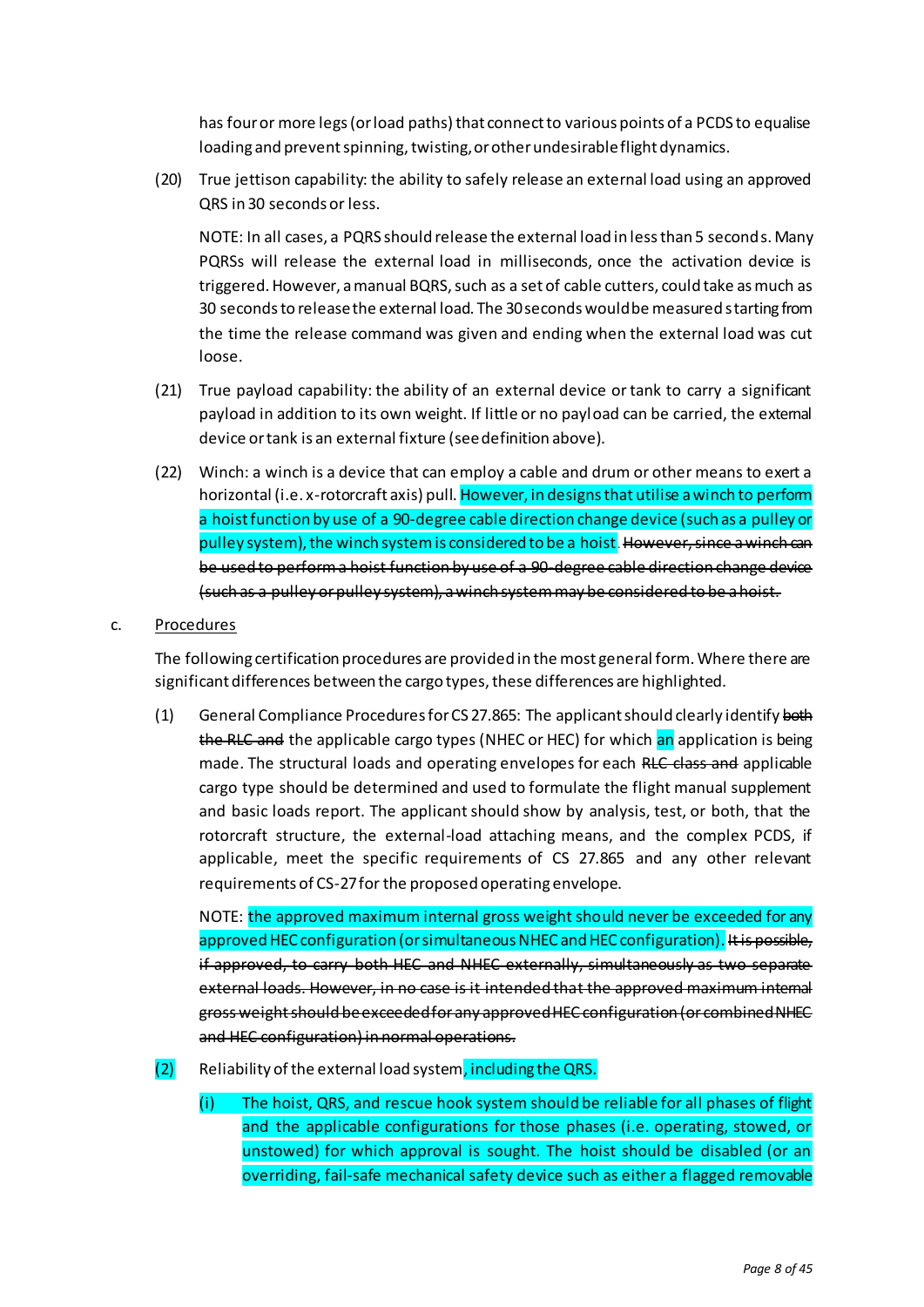shear pin or a load-lowering brake should be utilised) to prevent inadvertent load unspooling or release during any extended flight phases in which hoist operation is not intended. Loss of hoist operational control should also be considered.

(ii) A failure of the external load system, (including QRS, hook, the complex PCDS where applicable, and its attachments to the rotorcraft) should be shown to be extremely improbable (i.e.  $1 \times 10^{\circ}$  failures per flight) for all failure modes that could cause a catastrophic failure, serious injury or a fatality anywhere in the total airborne system. Uncontrolled high-speed descent of the hoist cable would fall into this category. All significant failure modes of lesser consequence should be <mark>evaluated and</mark> shown to be <mark>at least</mark> improbable (i.e. 1× 10<sup>-5</sup> failures per flight). <del>An</del> acceptable method of achieving this goal is to submit the following for subsequent approval:

# (iii) The reliability of the system should be demonstrated by completion and approval of the following:

- $(A<sup>i</sup>)$  A functional hazard assessment (FHA) to determine the hazard severity of failures associated with the external load system. The effect of the flailing cable after a load release should be considered. A failure modes and effects analysis (FMEA) showing that all potential failure modes of the airbome system that may result in catastrophic failures, serious injuries or fatalities are extremely improbable and any less significant failures are improbable.
- (B) A fault tree analysis (FTA) or equivalent to verify that the hazard classification of the FHA has been met.
- (C) A system safety assessment (SSA) to demonstrate compliance with the applicable certification requirements.
- (D) An analysis of the non-redundant external load system components that constitute the primary load path (e.g., beam, cable, hook), to demonstrate compliance with the applicable structural requirements.
- (Eii) A repetitive test of all functional devices that cycles these devices under critical structural conditions, operational conditions, or a combination of both, at least 10 times each for NHEC and 30 times for HEC. This is applicable to both primary and backup subsystems. It is assumed that only one hoist cycle will typically occur per flight. This rationale has been used to determine the 10 demonstration cycles for NHEC applications and 30 demonstration cycles for HEC applications. However, if a particular application requires more than one hoist cycle per flight, then the number of demonstration cycles should be increased accordingly by multiplying the test cycles by the intended higher cycle number per flight. These repetitive tests may be conducted on the rotorcraft or by using a bench simulation that accurately replicates the rotorcraft installation. A repetitive test of all the functional devices that cycles these devices at least 30 times under critical structural conditions, operational conditions, or a combination of both.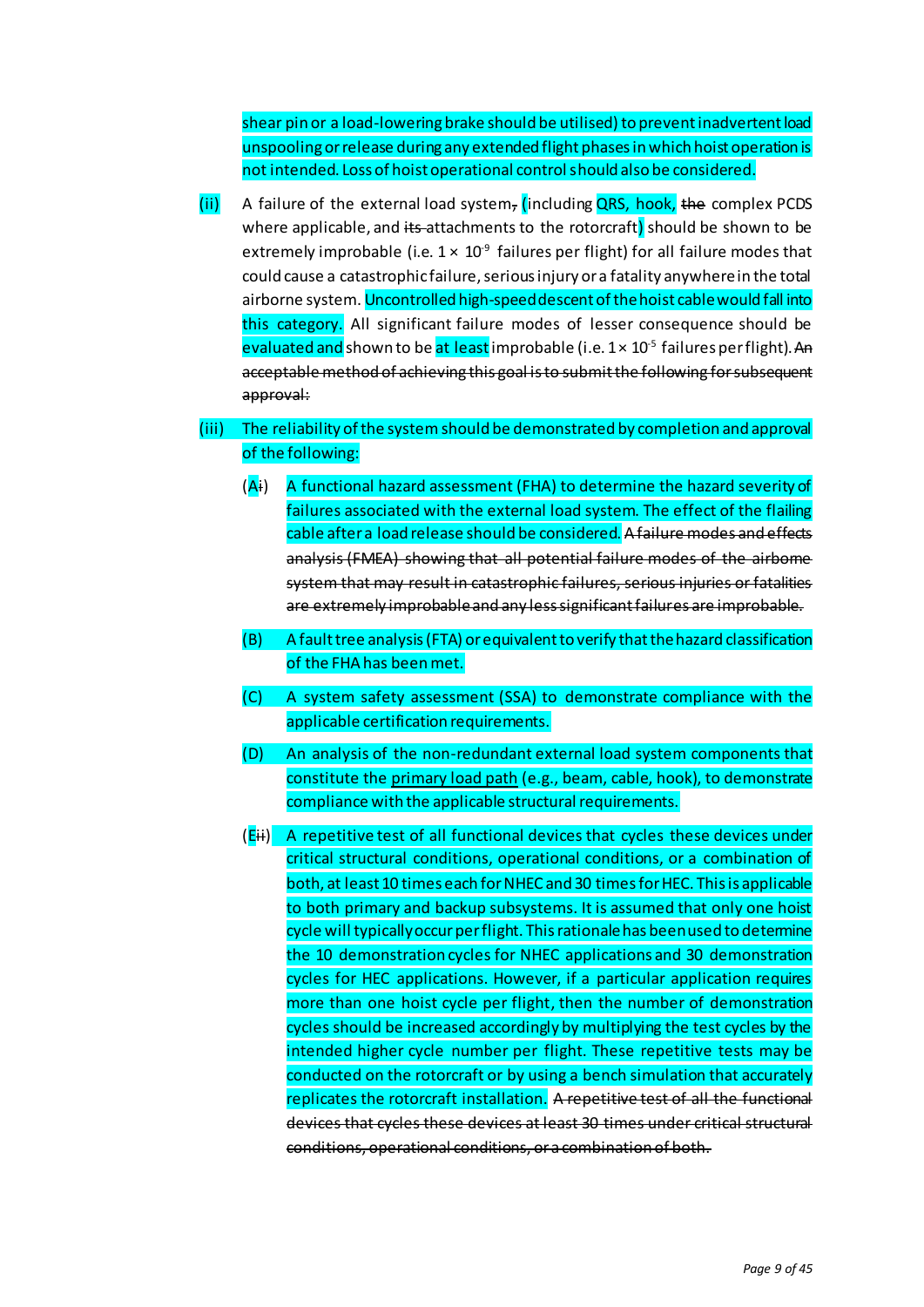- (Fiii) An environmental qualification for the proposed operating environment. This review includes consideration of low and high temperatures (typically – 40 °C (– 40 °F) to + 65.6 °C (+ 150 °F), altitudes to 12 000 feet, humidity, salt spray, sand and dust, vibration, shock, rain, fungus, and acceleration. The appropriate rotorcraft sections of RTCA Document DO-160/ EUROCAE ED-14 for high and low temperature and vibration are considered to be acceptable for environmental qualification. The environmental qualification will address icing for those external load systems installed on rotorcraft approved for flight into icing conditions. An environmental qualification review covering the proposed operating environment.
- (G) Qualification of the hoist itself to the appropriate electromagnetic interference (EMI) and lightning threat levels specified for NHEC or HEC, as applicable. This qualification can occur separately or as part of the entire onboard QRS.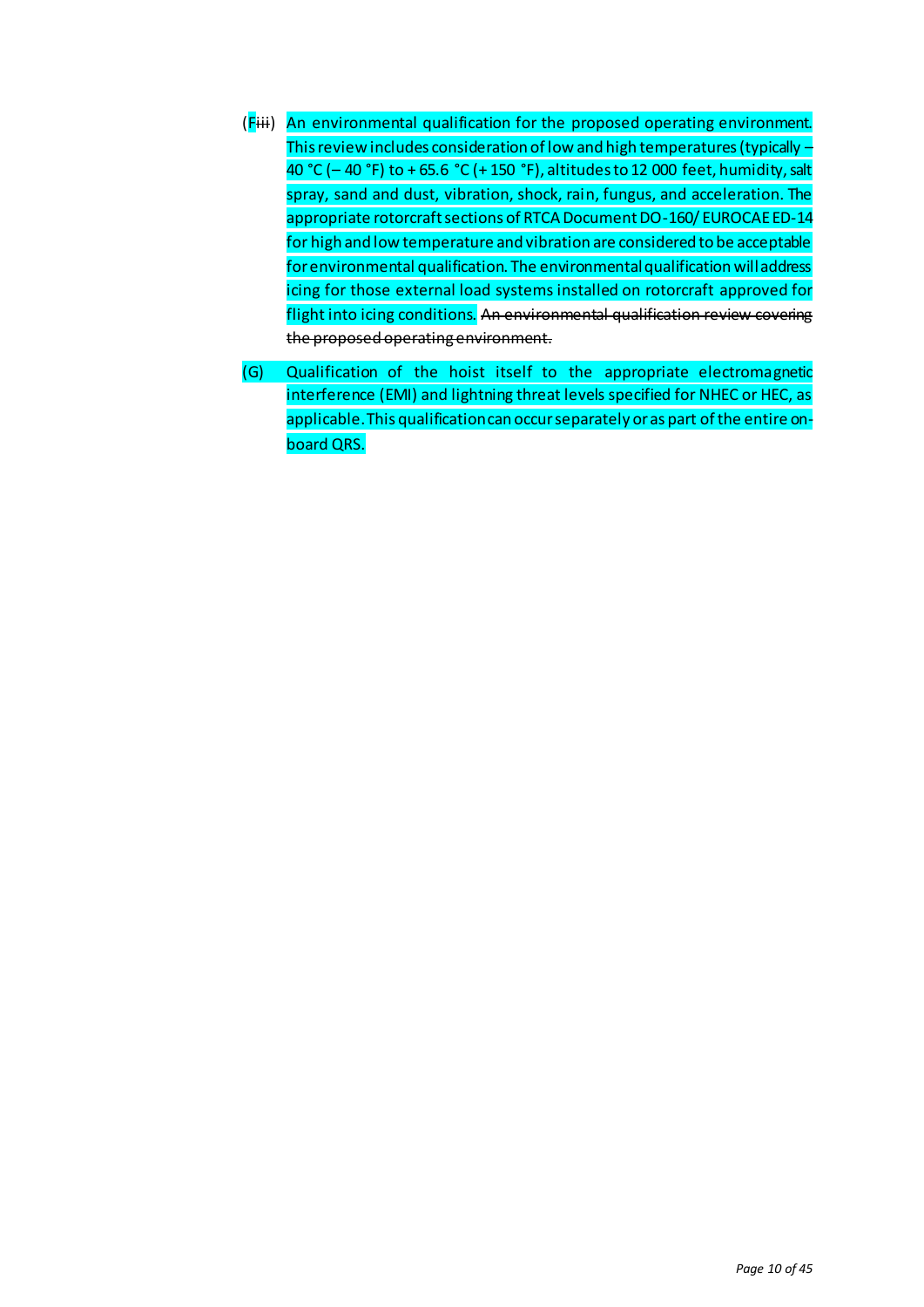## **Figure AMC 27.865B-1**

| Rotorcraft-Load Combination Versus Applicable Cargo Type Data And Definition<br>Summary |              |                                                                             |              |                                                                        |
|-----------------------------------------------------------------------------------------|--------------|-----------------------------------------------------------------------------|--------------|------------------------------------------------------------------------|
| Possible RLCs<br>and cargo types                                                        |              | Category 'A' rating and<br>one-engine-inoperative<br>(OEI) hover capability | <b>Notes</b> | Direct two-way voice<br>communications required<br>See paragraph d(10) |
| <b>HEC</b>                                                                              | <b>RLCA</b>  | No.                                                                         | Note 2       | <b>No</b>                                                              |
| <b>NHEC</b>                                                                             | <b>RLCA</b>  | <b>No</b>                                                                   |              | N/A                                                                    |
| <b>HEC</b>                                                                              | <b>RLC-B</b> | N <sub>0</sub>                                                              | Note 2       | N <sub>0</sub>                                                         |
| <b>NHEC</b>                                                                             | <b>RLC-B</b> | No.                                                                         |              | N/A                                                                    |
| <b>HEC</b>                                                                              | <b>RLC-C</b> | No.                                                                         | Note 2       | <b>No</b>                                                              |
| <b>NHEC</b>                                                                             | <b>RLC-C</b> | N/A                                                                         |              | N/A                                                                    |
| <b>HEC</b>                                                                              | <b>RLC-D</b> | Note 1                                                                      | Note 1       | Note 1                                                                 |

NOTES:

- 1. Class D RLC operations are not allowed for Part 27 rotorcraft (Ref.: 133.45(e) restriction).
- 2. A person (or persons) who is (are) not being carried or transported for remuneration is (are) knowledgeable of the risks involved, and at some point is (are) required to be outside the rotorcraft in order to fulfil the mission. This (these) person (persons) is (are) considered to be RLC Class A, B, or C HEC as appropriate to the operation.

#### (3) Testing.

- (i) Hoist system load-speed combination ground tests: the load versus-speed combinations of the hoist should be demonstrated on the ground (either using an accurate engineering mock-up or a rotorcraft) by showing repeatability of the no load-speed combination, the 50 per cent load-speed combination, the 75 per cent load-speed combination, and the 100 per cent (i.e. system rated limit) load-speed combination. If more than one operational speed range exists, the preceding tests should be performed at the most critical speed.
	- (A) At least 1/10 of the hoist demonstration cycles (see definition) should include the maximum aft angular displacement of the load from the vertical, applied for under CS 27.865(a).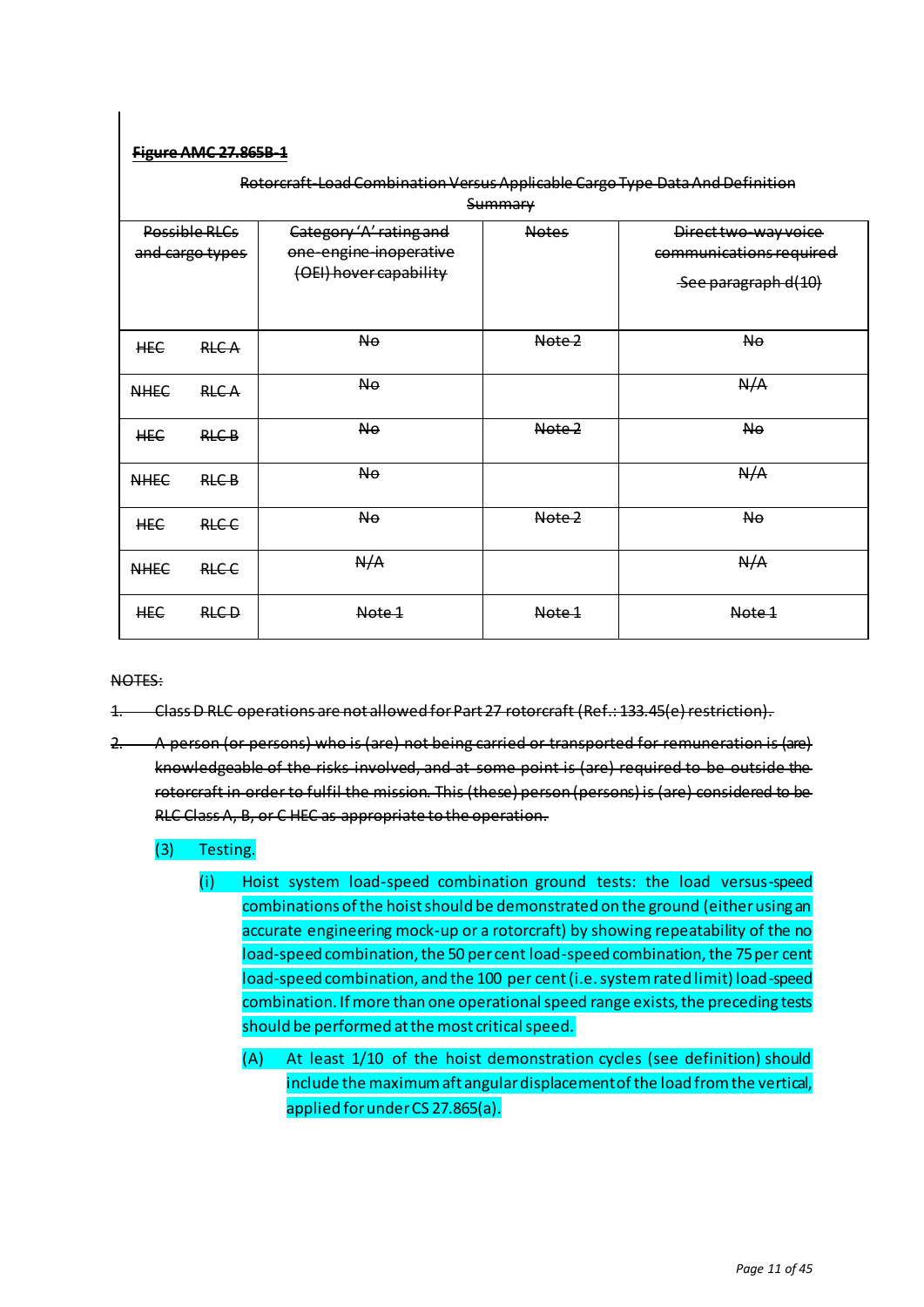- (B) A minimum of six consecutive, complete operation cycles should be conducted at the system's 100 per cent (i.e. system limit rated) load-speed combination.
- (C) In addition, the demonstration should cover all normal and emergency modes of intended operation and should include operation of all control devices such as limit switches, braking devices, and overload sensors in the system.
- (D) All quick disconnect devices and cable cutters should be demonstrated at 0 per cent, 25 per cent, 50 per cent, 75 per cent, and 100 per cent of system limit load or at the most critical percentage of limit load.

Note: some hoist designs have built-in cable tensioning devices that function at the no load-speed combination, as well as at other load-speed combinations. This device should work during the no load-speed and other load-speed cable-cutting combinations.

- (E) Any devices or methods used to increase the mechanical advantage of the hoist should also be demonstrated.
- (F) During a portion of each demonstration cycle, the hoist should be operated from each station from which it can be controlled.
- (ii) Hoist and rescue hook systems or cargo hook systems flight test: an in-flight demonstration test of the hoist system should be conducted for helicopters designed to carry NHEC or HEC. The rotorcraft should be flown to the extremes of the applicable manoeuvre flight envelope and to all conditions that are critical to strength, manoeuvrability, stability, and control, or any other factor affecting airworthiness. Unless a lesser load is determined to be more critical for either dynamic stability or other reasons, the maximum hoist system rated load or, if less, the maximum load requested for approval (and the associated limit load data placards) should be used for these tests. The minimum hoist system load (or zero load) should also be demonstrated in these tests.
- (iii) CS 27.865(d) Flight test Verification Work: flight test verification work that thoroughly examines the operational envelope should be conducted with the external cargo carriage device for which approval is requested (especially those that involve HEC). The flight test programme should show that all aspects of the operations applied for are safe, uncomplicated, and can be conducted by a qualified flight crew under the most critical service environment, and, in the case of HEC, under emergency conditions. Flight tests should be conducted for the simulated representative NHEC and HEC loads to demonstrate their in-flight handling and separation characteristics. Each placard, marking, and flight manual supplement should be validated during flight testing.
	- (A) General: flight testing or an equivalent combination of analysis, ground tests, and flight tests should be conducted under the critical combinations of configurations and operating conditions for which basic type certification approval is sought. The critical load condition of the intended cargo (e.g.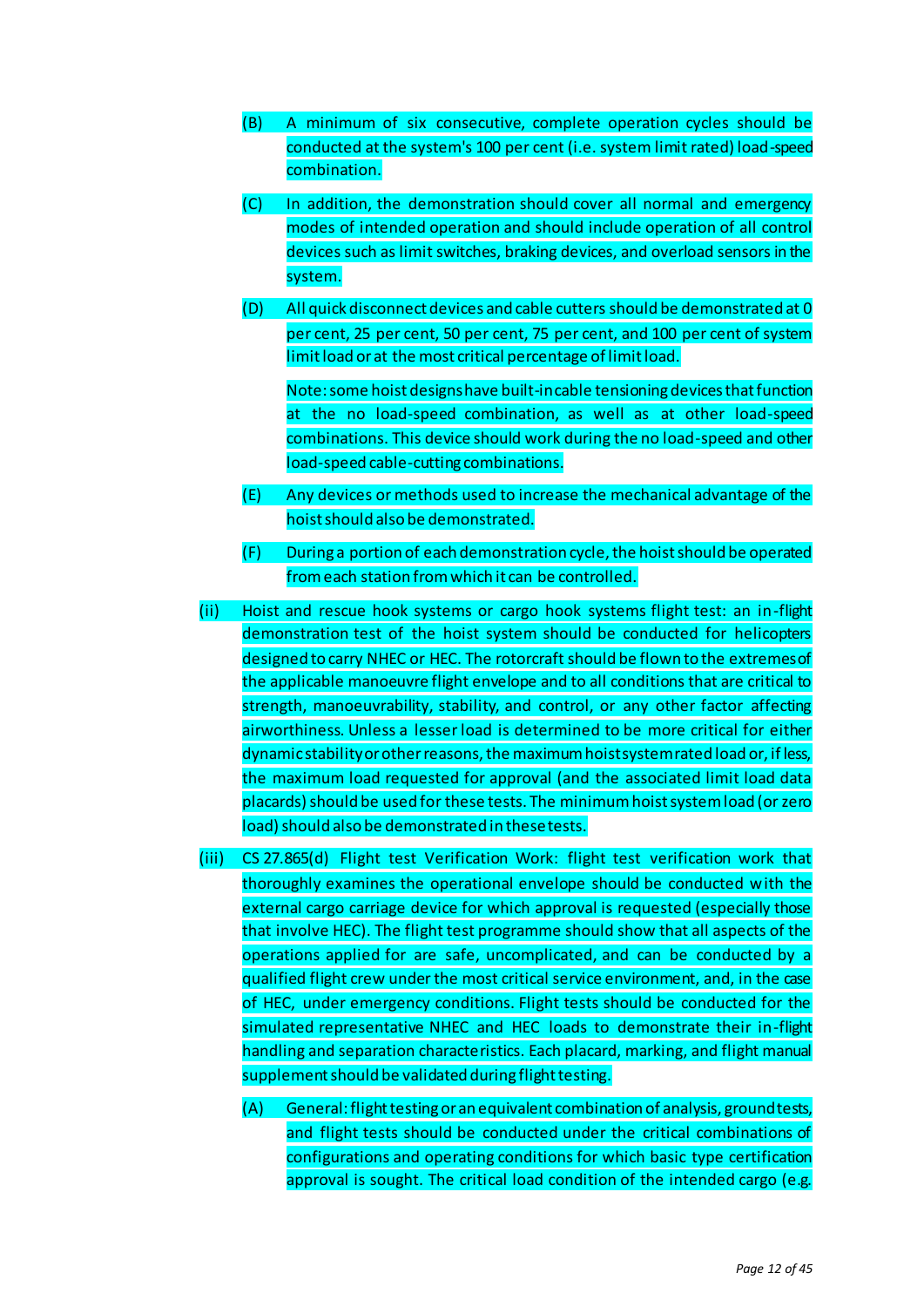rocks, lumber, radio towers, HEC) may be defined by a heavy weight and low area cargo or a low weight and high area cargo. The effects of these load conditions should be evaluated throughout the operational aspects of cargo loading, take-off, cruise up to maximum allowable speed with cargo, jettison, and landing. The helicopter handling with different cable conditions should include lateral transitions and quick stops up to the helicopter approved low airspeed limitations. Additional combinations of external load and operating conditions may be subsequently approved under relevant operational requirements as long as the structural limits and reliability considerations of the basic certification approval are not exceeded (i.e. equivalent safety is maintained). The qualification flight test of this subparagraph is intended to be accomplished primarily by analysis or bench testing. However, at least one in-flight, limit load drop test should be conducted for the critical load case. If one critical load case cannot be clearly identified, then more than one drop test might be necessary. Also, in-flight tests for the minimum load case (i.e. typically the cable hook itself) with the load trailing both in the minimum and maximum cable length configurations should be conducted. Any safety-of-flight limitations should be documented and placed in the RFM or RFMS. In certain low-gross weight, jettisonable HEC configurations, the complex PCDS may act as a trailing aerofoil that could result in entangling the complex PCDS with the rotorcraft. These configurations should be assessed on a case-by-case basis by analysis or flight test to ensure that any safety-of-flight limitations are clearly identified and placed in the RFM or RFMS (also see PCDS).

- (B) Separation characteristics of jettisonable external loads: for all jettisonable RLCs of any applicable cargo type, satisfactory post-jettison separation characteristics of all loads should meet the minimum criteria that follow:
	- (1) Separate functioning of the PQRS and BQRS resulting in a complete, immediate release of the external load without interference by the rotorcraft or external load system.
	- (2) No damage to the helicopter during or following actuation of the QRS and load jettisoning.
	- (3) A jettison trajectory that is clear of the helicopter.
	- (4) No inherent instability of the jettisonable (or just jettisoned) HEC or NHEC while in proximity to the helicopter.
	- (5) No adverse or uncontrollable helicopter reactions at the time of jettison.
	- (6) Stability and control characteristics after jettison that are within the originally approved limits.
	- (7) No adverse degradation on helicopter performance characteristics after jettison.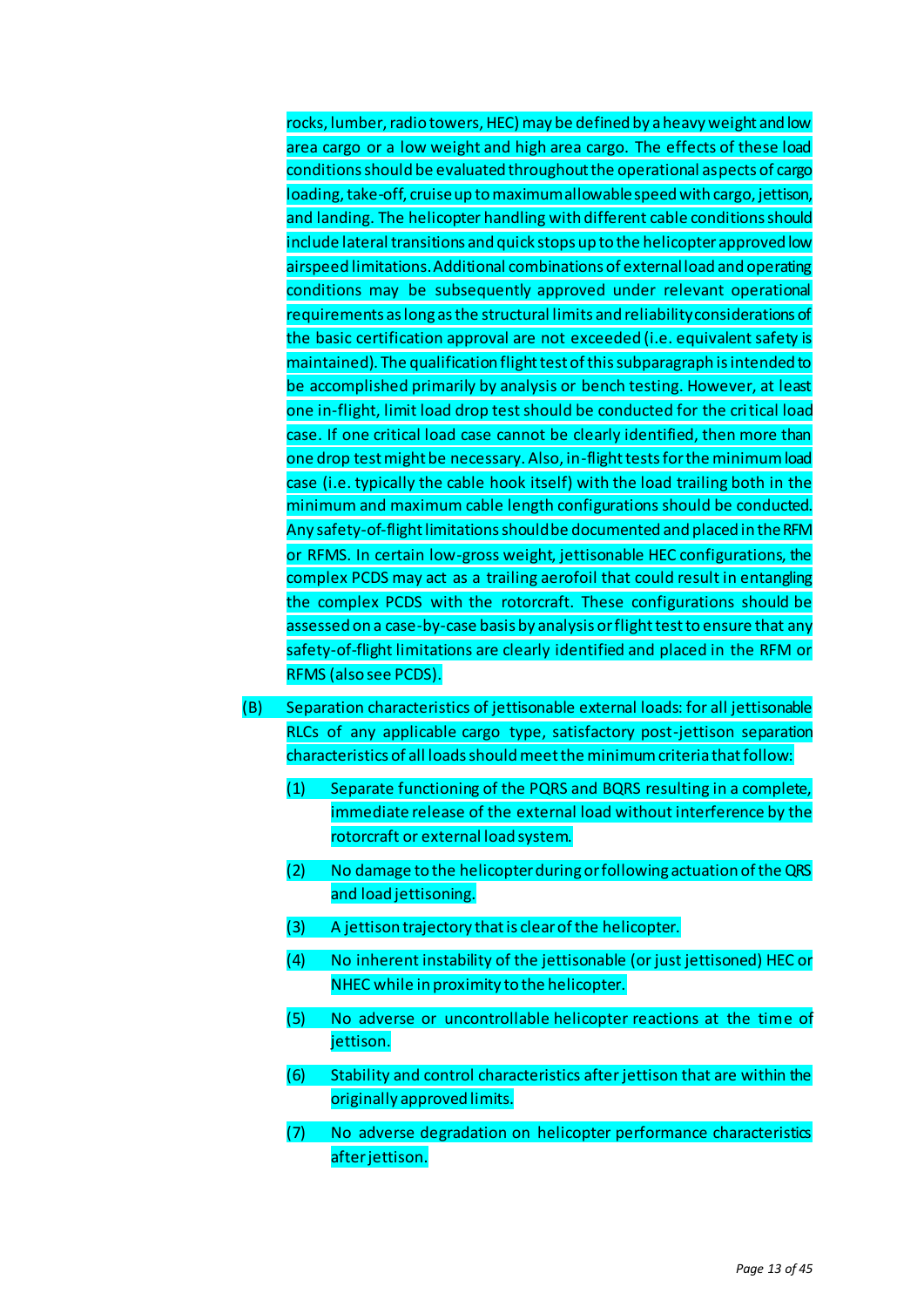- (C) Jettison requirements for jettisonable external loads: for representative cargo types (low, medium, and high-density loads on long and short lines), emergency and normal jettison procedures should be demonstrated (by a combination of analysis, ground tests, and flight tests) in sufficient combinations of flight conditions to establish a jettison envelope that should be placed in the flight manual.
- (D) QRS demonstration; repetitive jettison demonstrations that use the PQRS, which may be accomplished during ground or flight tests, should be conducted. The BQRS should be utilised at least once.
- (E) QRS reliability (i.e. failure modes) affecting flight performance: the FHA of the QRS (see paragraph c.(2) above) should show that any single system failure will not result in unsatisfactory flight characteristics, including any QRS failures resulting in asymmetric loading conditions.
- (F) Flight test weight and CG locations: all flight tests should be conducted at the extreme or critical combinations of weight and longitudinal and lateral CG conditions within the applied-for flight envelope. Typically the two load conditions would be a heavy weight and low area cargo, and a low weight and high area cargo. The rotorcraft should remain within approved weight and CG limits, both with the external load applied, and after jettison of the load.
- (G) Jettison Envelopes: emergency and normal jettison demonstrations should be performed at sufficient airspeeds and descent rates to establish any restrictions for satisfactory separation characteristics. Both the maximum and minimum airspeed limits and the maximum descent rate for safe separation should be determined. The sideslip envelope as a function of airspeed should be determined.
- (H) Altitude: emergency and normal jettison demonstrations should be performed at altitudes that are consistent with the approvable operational envelope and with the manoeuvres necessary to overcome any adverse effects of the jettison.
- (I) Attitude: emergency and normal jettison demonstrations should be performed from all attitudes that are appropriate to normal and emergency operational usage. Where the attitudes of HEC or NHEC with respect to the helicopter may be varied, the most critical attitude should be demonstrated. This demonstration would normally be accomplished by bench testing.
- (4) Rotorcraft Flight Manual (RFM) and Rotorcraft Flight Manual Supplement (RFMS):
	- (i) General.
		- (A) Present appropriate flight manual procedures and limitations for all HEC operations.
			- (1) The approval of an external loads equipment design in accordance with CS 27.865 does not provide an approval to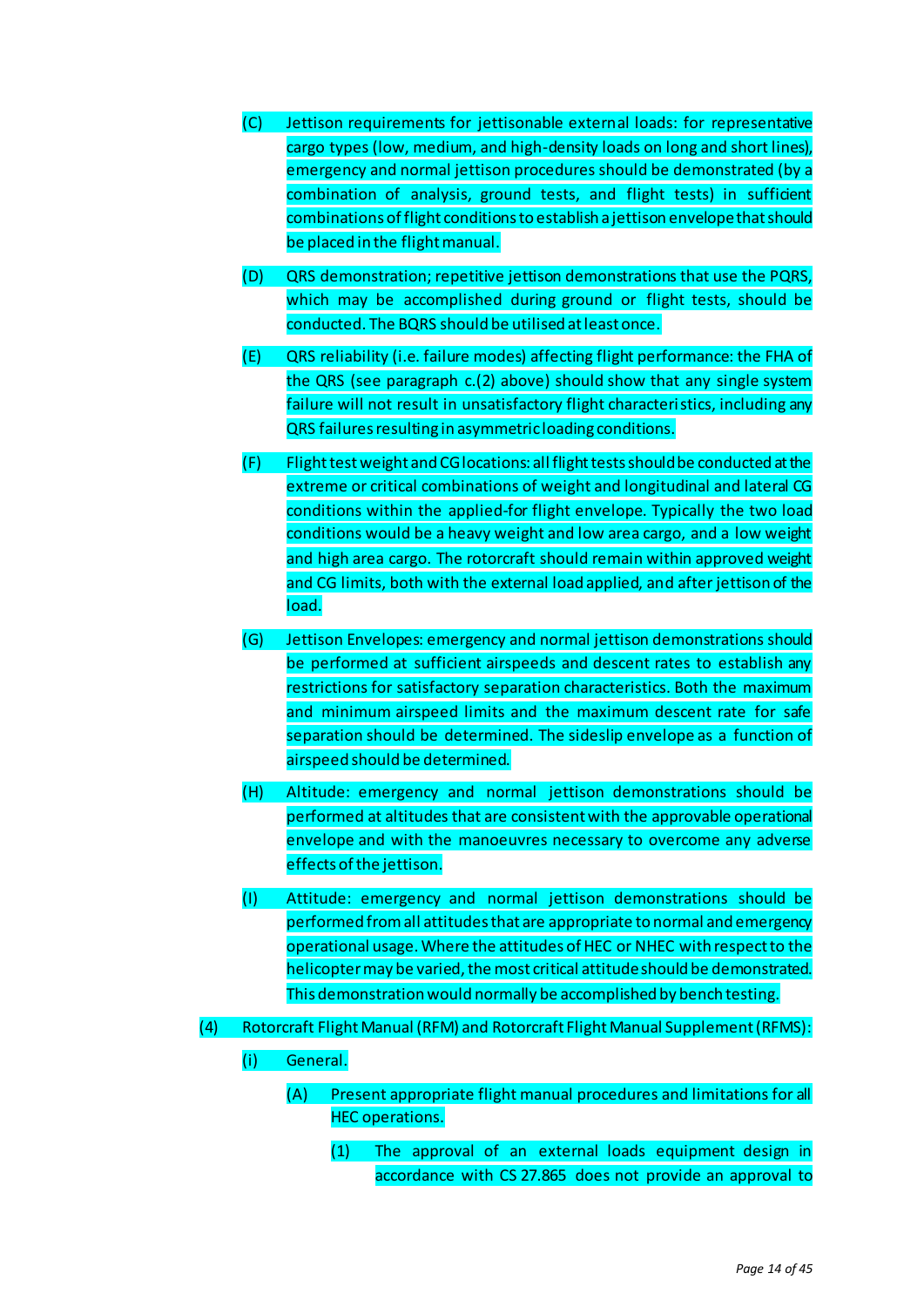conduct external loads operations. Therefore, the following should be included as a limitation in the RFM or RFMS:

- *The external load equipment certification approval does not constitute an operational approval; an operational approval for external load operations must be granted by the competent authority*.
- (2) The RFM or RFMS that will be approved through the certification activity should not contain any references to the previously used RLC classes.
- (B) For non-HEC designs, the following limitation should be included within the RFM or RFMS:
	- *The external load system does not comply with the CS-27 certification provisions for Human External Cargo (HEC).*
- (C) The RFM or RFMS may contain suitable text to clarify whether the external load system meets the applicable certification provisions for lifting an external load free of land or water, and whether the load is jettisonable.
- (D) The RFM or RFMS should contain emergency procedures detailing the steps to be taken by the flight crew during emergencies such as an engine failure, hoist failure, flight director or autopilot failure, etc.
- (E) The RFM or RFMS normal procedures should explain the required procedures to conduct a safe external load operation. Such information may include the methods for attachment and normal release of the external load.

#### (ii) HEC installations.

- (A) For HEC installations, the following additional information/limitation should be included in the RFM or RFMS:
	- (1) That the external load system meets the CS-27 certification specifications for Human External Cargo (HEC).
	- (2) Operation of the external load equipment with HEC requires the use of an approved Personnel Carrying Device Systems (PCDS).
	- NOTE: for a simple PCDS, also refer to AMC No. 3 to 27.865
- (B) Crew member communications.
	- (1) The flight manual should clearly define the method of communication between the flight crew and the HEC. These instructions and manuals should be validated during flight testing.
	- (2) If the external load system does not include equipment to allow direct intercommunication among required crew members and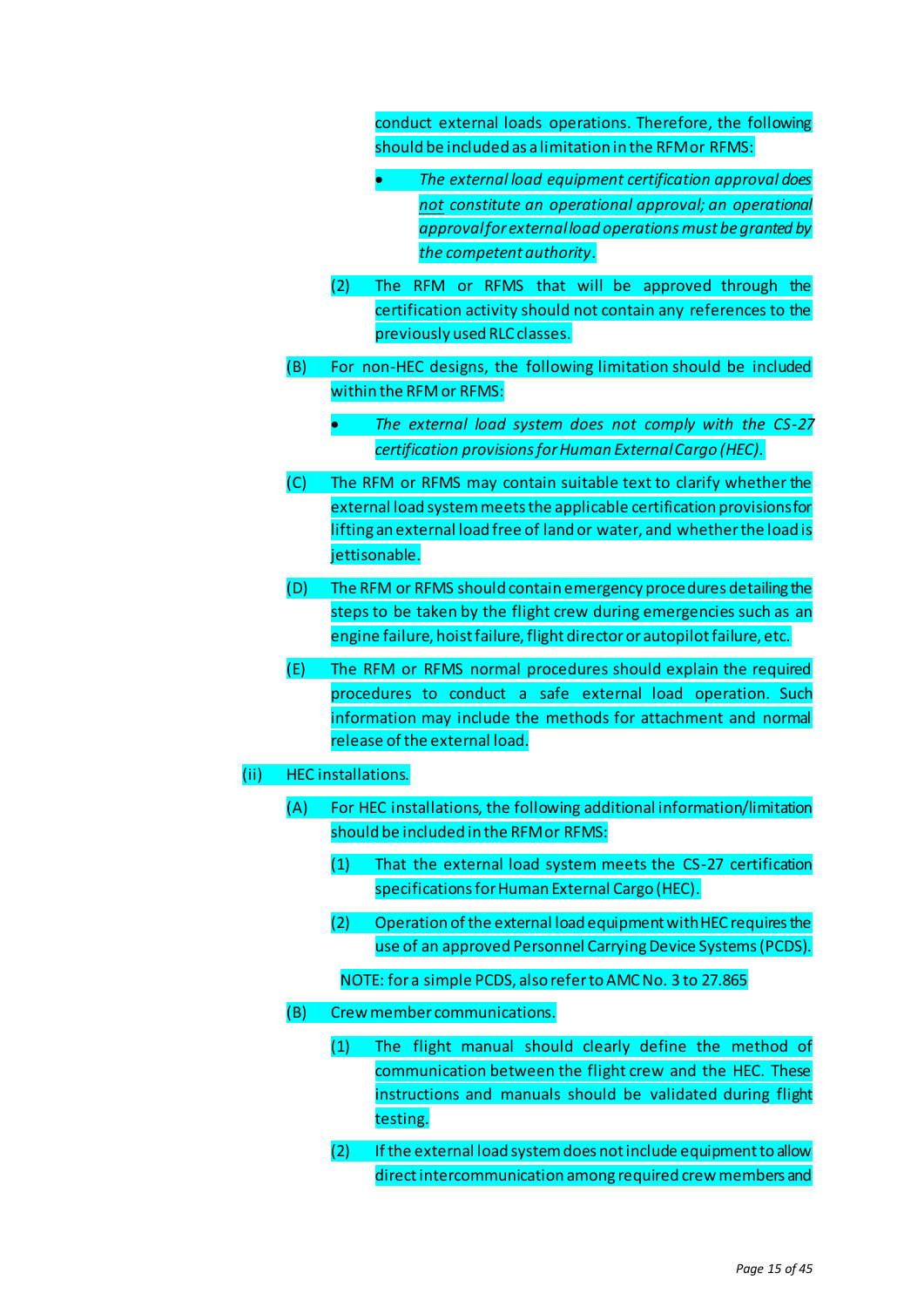external occupants, the following limitation may be included within the limitations section of the RFM or RFMS:

- *This external load system does not include equipment to allow direct intercommunication among required crew members and external occupants. Operating this external load equipment with HEC is not authorised unless appropriate equipment to allow direct intercommunication between required crew members and external occupants has an airworthiness approval.*
- (iii) Additional RFM or RFMS requirements are contained within each applicable paragraph of this AMC.

## (5) Continued airworthiness.

- (i) Instructions for Continued Airworthiness: maintenance manuals (and RFM supplements) developed by applicants for external load applications should be presented for approval and should include all appropriate inspection and maintenance procedures. The applicant should provide sufficient data and other information to establish the frequency, extent, and methods of inspection of critical structure, systems, and components. CS 27.1529 and Appendix A to CS-27 requires this information to be included in the maintenance manual. For example, maintenance requirements for sensitive QRS squibs should be carefully determined, documented, approved during certification, and included as specific mandatory scheduled maintenance requirements that may require either 'daily' or 'pre-flight' checks (especially for HEC applications).
- (ii) Hoist system continued airworthiness. The design life of the hoist system and any limited life components should be clearly identified, and the Airworthiness Limitations Section of the maintenance manual should include these requirements. For STCs, a maintenance manual supplement should be provided that includes these requirements.

Note: the design life of a hoist and cable system is typically between 5 000 and 8 000 cycles. Some hoist systems have usage time meters installed. Others may have cycle counters installed. Cycle counters should be considered for HEC operations and high-load or other operations that may cause low-cycle fatigue failures.

- (62) CS 27.865(a) Static Structural Substantiation and CS 27.865(f) Fatigue Substantiation Procedures: The following static structural substantiation methods and fatigue substantiation should be used:
	- (i) Critical Basic Load Determination. The critical basic loads and corresponding flight envelope are determined by statically substantiating the gross weight range limits, the corresponding vertical limit load factors ( $N_{zw}$ ) and the safety factors applicable for the type of external load for which the application is being made.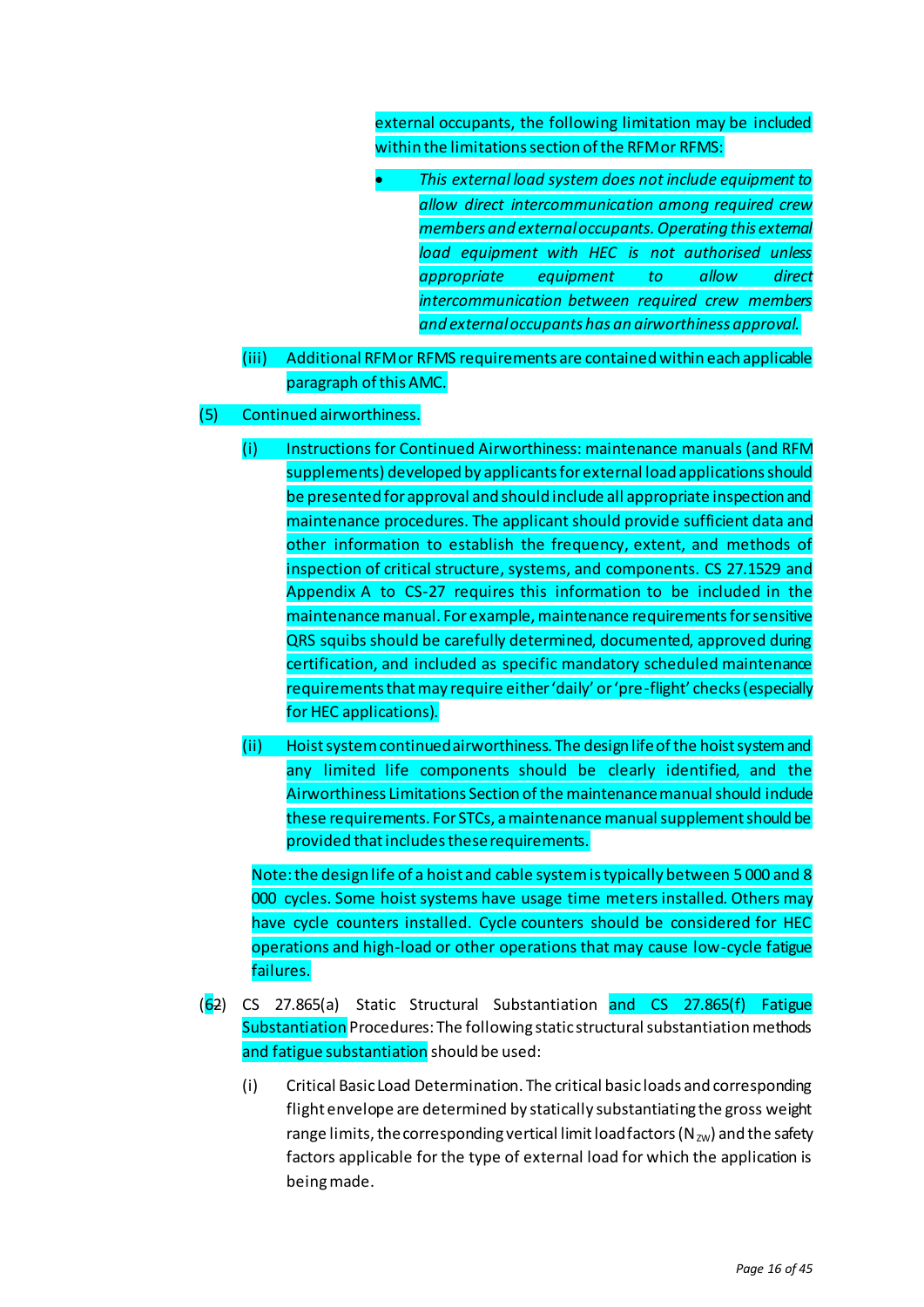NOTE: In cases where NHEC or HEC can have more than one shape, centre of gravity, centre of lift, or be carried at more than one distance in-flight from the rotorcraft attachment, a critical configuration for certification purposes may not be determinable. If such a critical configuration can be determined, it may be examined for approval as a 'worst case' to satisfy a particular certification criterion or several criteria, as appropriate. If such a critical configuration cannot be determined, the extreme points of the operational external load configuration envelope should be examined, with consideration given to any other points within the envelope that experience or any other rationale indicates as points that need to be investigated.

- (ii) Vertical Limit and Ultimate Load Factors. The basic  $N_{zw}$  is converted to the ultimate load by multiplying the maximum vertical limit load by the appropriate safety factor (for restricted category approvals, see the guidance in paragraph AC 27 MG 5 of FAA AC 27-1B Change 7). This ultimate load is used to substantiate all the existing structure affected by, and all the added structure associated with, the load-carrying device, its attachments and its cargo. Casting factors, fitting factors, and other dynamic load factors should be applied where appropriate.
	- (A) NHEC applications. In most cases, it is acceptable to perform a standard static analysis to show compliance. A vertical limit load factor  $(N_{zw})$  of 2.5 g is typical for heavy gross weight NHEC hauling configurations (ref.: CS 27.337). This vertical load factor should be applied to the maximum external load for which the application is being made, together with a minimum safety factor of 1.5.
	- (B) HEC applications.
		- $(1)$  If a safety factor of 3.0 or more is used, it is acceptable to perform a standard static analysis to show compliance. The safety factor should be applied to the yield strength of the weakest component in the system (QRS, complex PCDS, and attachment load path). If a safety factor of less than 3.0 is used, both an analysis and a full-scale ultimate load test of the relevant parts of the system should be performed.
		- (2) Since HEC applications typically involve lower gross weight configurations, a higher vertical limit load factor is required to assure that the limit load is not exceeded in service. The applicant should use either the conservative value of 3.5 g or an analytically derived maximum vertical limit load factor for the requested operating envelope. Linear interpolation between the vertical load factors of the maximum and minimum design weights may be used. However, in no case may the vertical limit load factor be less than 2.5 g for any RLC-HEC application for HEC.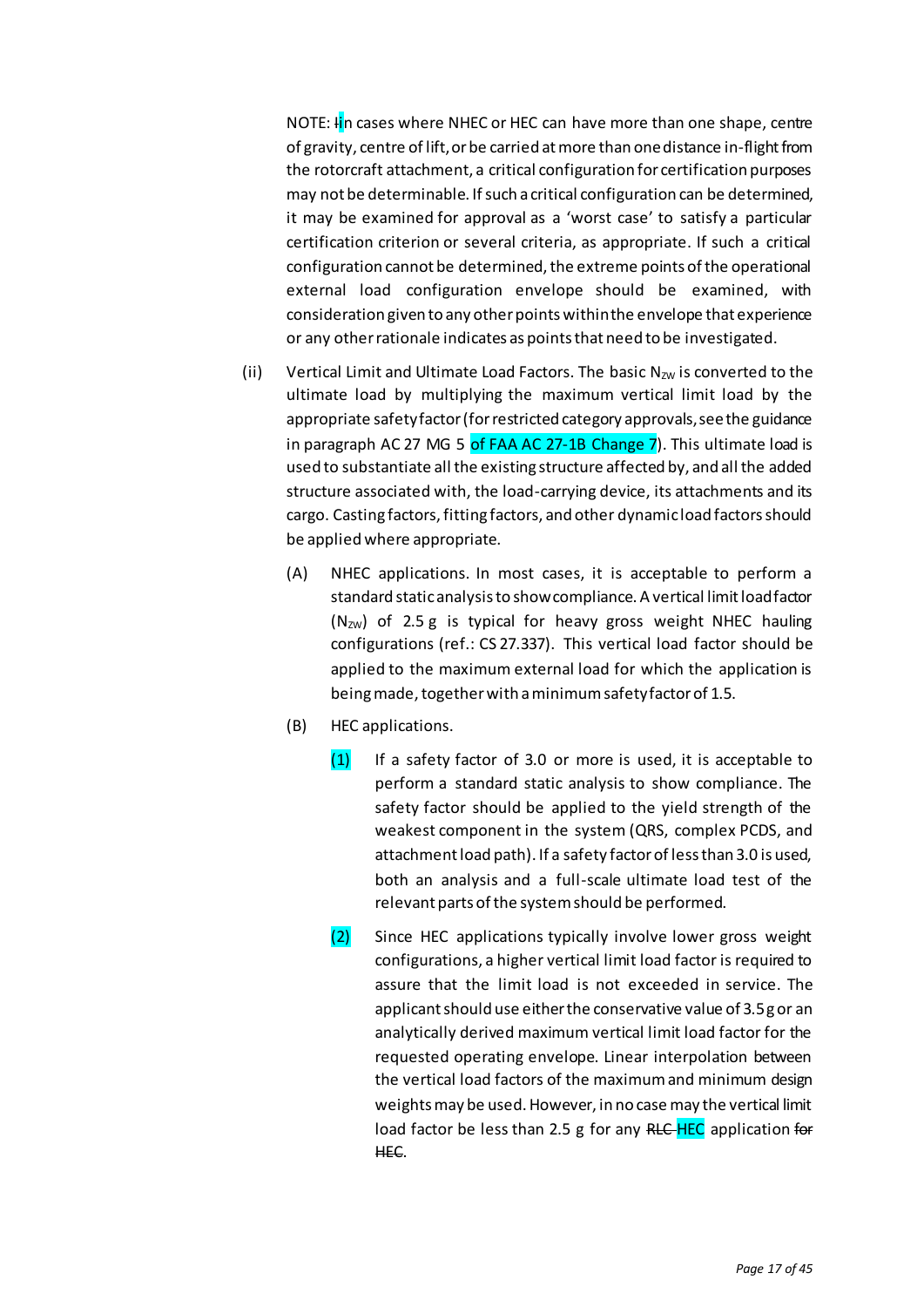# $(3)$  For the purpose of structural analysis or test, applicants should assume a 101.2-kg (223-pound) man as the minimum weight of each occupant carried as HEC.

NOTE: If the HEC is engaged in work tasks that employ devices of significant added weight (e.g. heavy backpacks, tools, fire extinguishers, etc.), the total weight of the 101.2-kg (223-pound) man and their equipment should be assumed in the structural analysis or test.

- (iii) Critical Structural Case. For applications involving more than one RLC class or cargo type, the structural substantiation is required only for the most critical case. The most critical case should be determined by rational analysis.
- (iv) Jettisonable Loads. For the substantiating analyses or tests of all jettisonable RLC external loads, including HEC, the maximum external load should be applied at the maximum angle that can be achieved in service, but not less than 30 degrees. The angle should be measured from the sling-load-line to the rotorcraft vertical axis (z axis) and may be in any direction that can be achieved in service. The 30-degree angle may be reduced in some or all directions if it is impossible to obtain due to physical constraints or operating limitations. The maximum allowable cable angle should be determined and approved. The angle approved should be based on structural requirements, mechanical interference limits, and flight-handling characteristics over the most critical conditions and combinations of conditions in the approved flight envelope.
- (v) Hoist System Limit Load.

NOTE: If a hoist cable or a long-line cable is utilised, a new dynamic system is established. The characteristics of the system should be evaluated to assure that either no hazardous failure modes exist or that they are acceptably minimised. For example, the hoist cable or long-line cable may exhibit a natural frequency that could be excited by sources internal to the overall structural system (i.e. the rotorcraft) or by sources external to the system. Another example is the loading effect of the cable acting as a spring between the rotorcraft and the suspended external load.

(A) Determine the basic loads that would result in the failure or unspooling of the hoist or its installation, respectively.

NOTE: This determination should be based on static strength and any significant dynamic load magnification factors.

- (B) Select the lower of the two values as the ultimate load of the hoist system installation.
- (C) Divide the selected ultimate load by 1.5 to determine the true structural limit load of the system.
- (D) Determine the manufacturer's approved 'limit design safety factor' (or that which the applicant has applied for). Divide this factor into the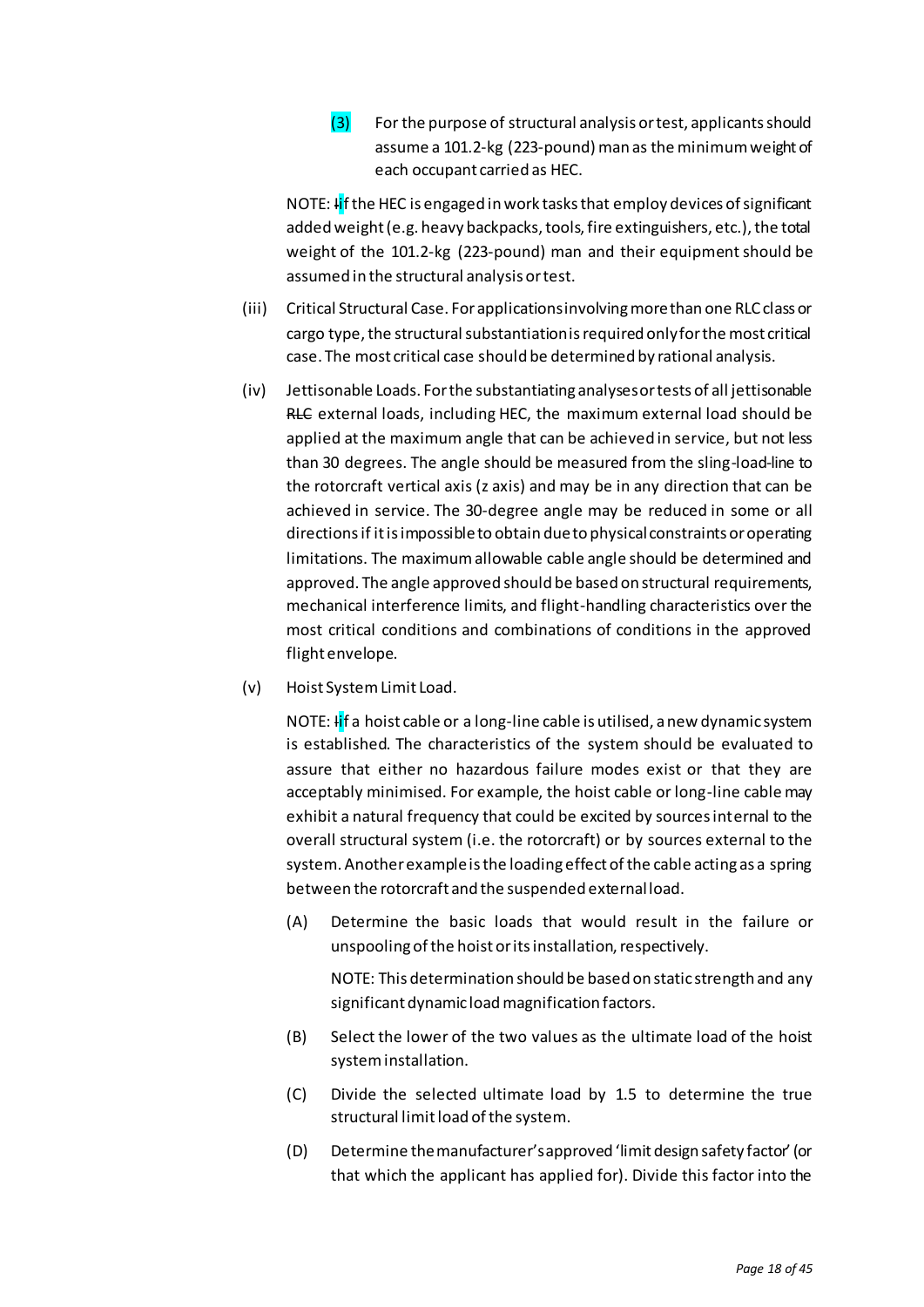true structural limit load (from (C) above) to determine the hoist system's working (or placarded) limit load.

- (E) Compare the system's derived limit load to that applied for one 'g' payload multiplied by the maximum downward vertical load factor  $(N_{ZWMAX})$  to determine the critical payload's limit value.
- (F) The critical payload limit should be equal to or less than the system's derived limit load for the installation to be approvable.

## (vi) Fatigue Substantiation Procedures

NOTE: the term 'hazard to the rotorcraft' is defined to include all hazards to either the rotorcraft, to the occupants thereof, or both.

- (A) Fatigue evaluation of NHEC applications. Any critical components of the suspended system and their attachments (e.g. the cargo hook, or bolted or pinned truss attachments), the failure of which could result in a hazard to the rotorcraft, should be included in an acceptable fatigue analysis.
- (B) Fatigue evaluation of HEC applications. The entire external load system, including the complex PCDS, should be reviewed on a component-by-component basis to determine which, if any, components are fatigue critical. These components should be analysed or tested to ensure that their fatigue life limits are properly determined, and the limits should then be placed in the limited life section of the maintenance manual.
- (73) CS 27.865(b) and CS 27.865(c) Procedures for Quick-Release Systems and Cargo Hooks: for jettisonable RLCs of any applicable cargo type, both a primary quickrelease system (PQRS) and a backup quick-release system (BQRS) are required. Features that should be considered are:
	- (i) The PQRS, BQRS and their load-release devices and subsystems (such as electronically actuated guillotines) should be separate (i.e. physically, systematically, and functionally redundant).
	- (ii) The controls for the PQRS should be installed on one of the pilot's primary controls, or in an equivalently accessible location. The use of an 'equivalent accessible location' should be reviewed on a case-by-case basis and utilised only where equivalent safety is clearly maintained.
	- (iii) The controls for the BQRS may be less sophisticated than those of the PQRS. For instance, manual cable cutters are acceptable provided they are listed in the flight manual as a required device and have a dedicated, placarded storage location.
	- (iv) The PQRS should release the external load in less than 5 seconds. The BQRS should release the external load in less than 30 seconds. This time interval begins the moment an emergency is declared and ends when the load is released.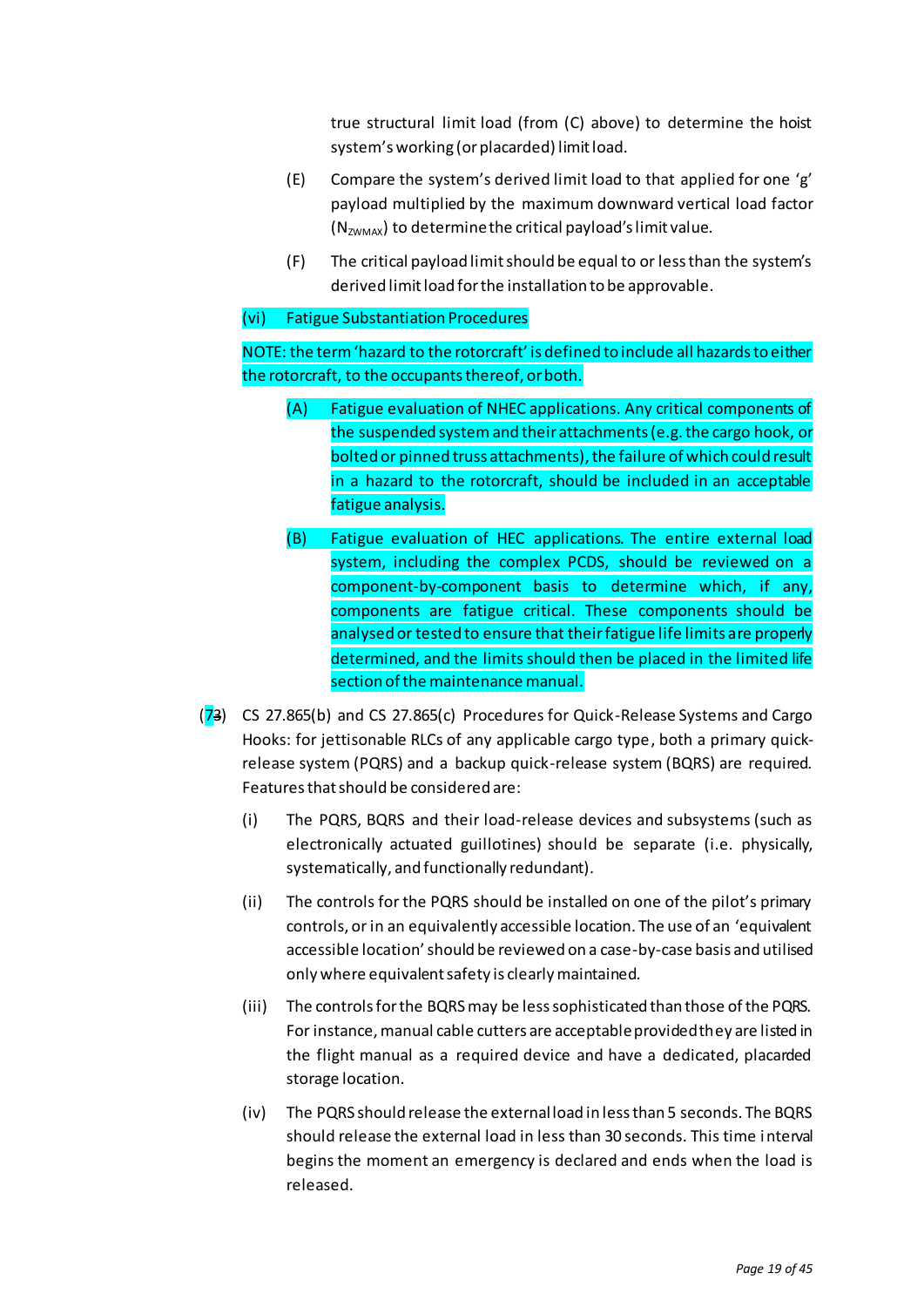(v) Each quick-release device should be designed and located to allow the pilot or a crew member to accomplish the release of the external cargo release without hazardously limiting the ability to control the rotorcraft during emergency situations. The flight manual should reflect the requirement for a crew member and their related functions.

# (vi) CS 27.865(c)(1) QRS Requirements for Jettisonable HEC Operations.

- (A) For jettisonable HEC operations, both the PQRS and BQRS are required to have a dual actuation device (DAD) for external cargo release. The DAD should be designed to require two actions with a definite change of direction of movement, such as opening a switch or pushbutton cover followed by a definite change of direction in order to activate the release switch or pushbutton. Any possibility of opening the switch cover and inadvertently releasing the load with a single motion is not acceptable. An additional level of safety may also be provided through the use of Advisory and Caution messages. For example, an advisory 'ON' message might be illuminated when the pilot energises (but not arms) the system with a master switch. A cautionary 'ARMED' message would thenilluminate when the pilot opens the switch guard. In this case, a possible unwanted flip of the switch guard would be immediately recognised by the crew. The switch design should be evaluated by ground or flight test. The RFM or RFMS should contain a clear description of the DAD functionality that includes the associated safety features, normal and emergency procedures, and applicable advisory and caution messages.
- (B) The DAD is intended for emergency use during the phases of flight in which the HEC is carried or retrieved. The DAD can be used for both NHEC and HEC operations. However, because it can be used for HEC, the instructions for continued airworthiness should be carefully reviewed and documented. The DAD can be operated by the pilot from a primary control, or, after a command is given by the pilot, by a crew member from a remote location. Additional safety precautions (such as a lock wire) should be considered for a remote hoist console in the cabin. Any emergency release function provided by a remote hoist console should also be designed to protect against inadvertent activation during the hoist operation. If the backup DAD is a cable cutter, it should be properly secured, placarded and readily accessible to the crew member who is intended to use it.
- (vii) CS 27.865(b)(3)(ii) Electromagnetic Interference. Protection of the QRS against potential internal and external sources of EMI and lightning is required. This is necessary to prevent an inadvertent load release from sources such as lightning strikes, stray electromagnetic signals, and static electricity.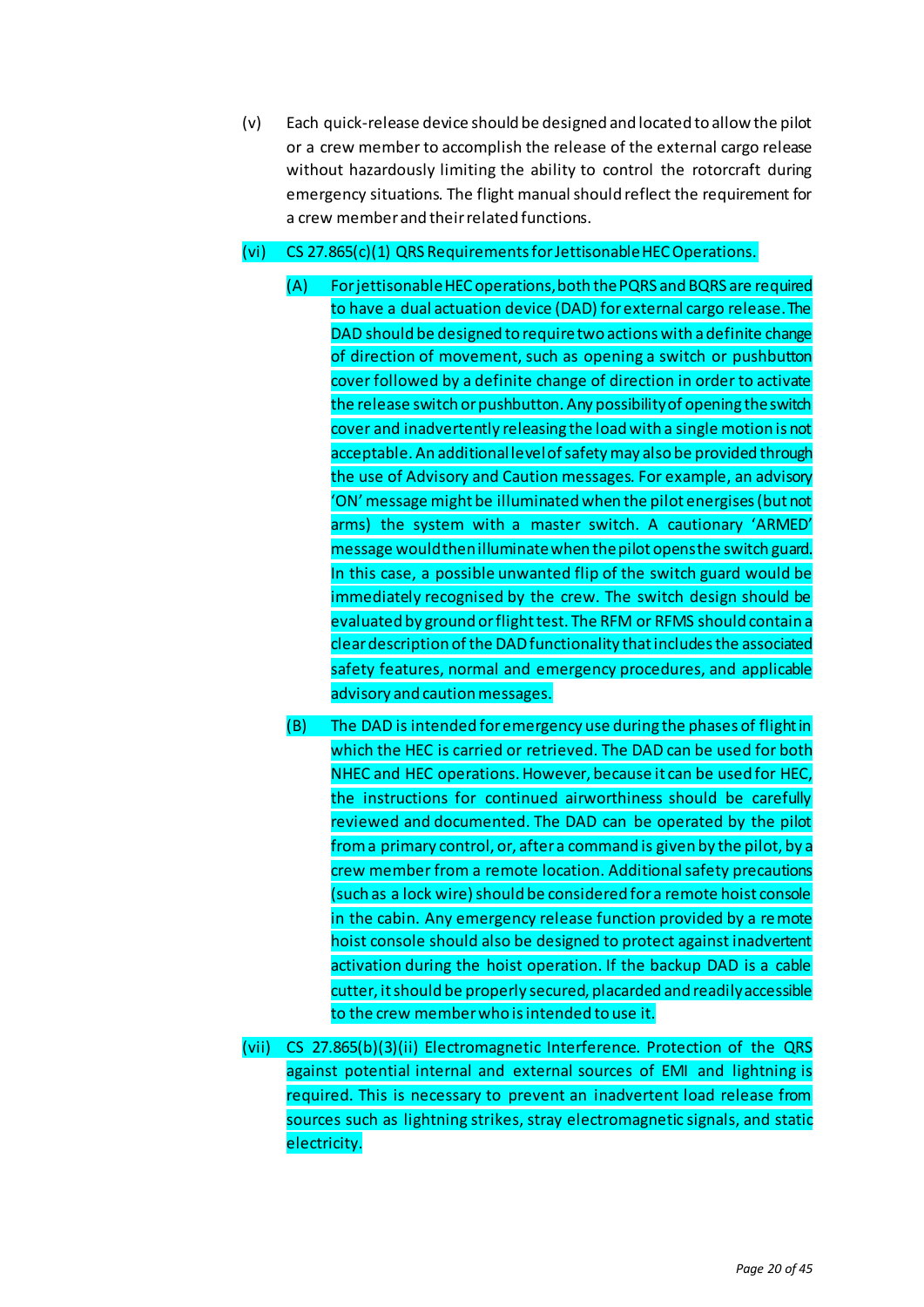- (A) Jettisonable NHEC systems should not be adversely affected when exposed to the electrical field of a minimum of 20 volts per metre (i.e. CAT U or equivalent) radio-frequency (RF) field strength per RTCA Document DO-160/ EUROCAE ED-14.
- (B) Jettisonable HEC systems should not be adversely affected when exposed to the electrical field of a minimum of 200 volts per metre (i.e. CAT Y) RF field strength per RTCA Document DO-160/ EUROCAE ED-14.
	- (1) These RF field threat levels may need to be increased for certain special applications such as microwave tower and high voltage high line repairs. Separate criteria for special applications under multi-agency regulation (such as IEEE or OSHA standards) should also be addressed, as applicable, during certification. When necessary, the Special Condition process can be used to establish a practicable level of safety for specific high voltage or other special application conditions. The helicopter Highintensity Radiated Fields (HIRF) safety assessment should consider the effects on helicopter flight safety due to a HIRF-induced failure or a malfunction of external load systems, such as an uncommanded hoist winch activation without the ability to jettison, or an uncommanded load jettison. The appropriate failure effect classification should be assigned based on this assessment, and compliance should be demonstrated with CS 27.1317 and the guidance in AMC 20- 158. This should not be limited to the cable cutter devices or load jettison subsystems only. In some designs, an uncommanded load release or a hoist winch activation could also result from a failure of the command and control circuits of the system.
	- (2) An approved standard rotorcraft test, which includes the full HIRF frequency and amplitude external and internal environments, on the QRS and any applicable complex PCDS, or the entire rotorcraft including the QRS and any applicable complex PCDS, could be substituted for the jettisonable NHEC and HEC systems tests as long as the RF field strengths directly on the QRS and PCDS are shown to equal or exceed those defined by paragraphs c.(7)(vii)(A) and c.(7)(vii)(B) above for NHEC and HEC respectively.
	- (3) The EMI levels specified in paragraphs c.(7)(vii)(A) and c.(7)(vii)(B) above are total EMI levels to be applied to the QRS (and affected QRS component) boundary. The total EMI level applied should include the effects of both external EMI sources and internal EMI sources. All aspects of internally generated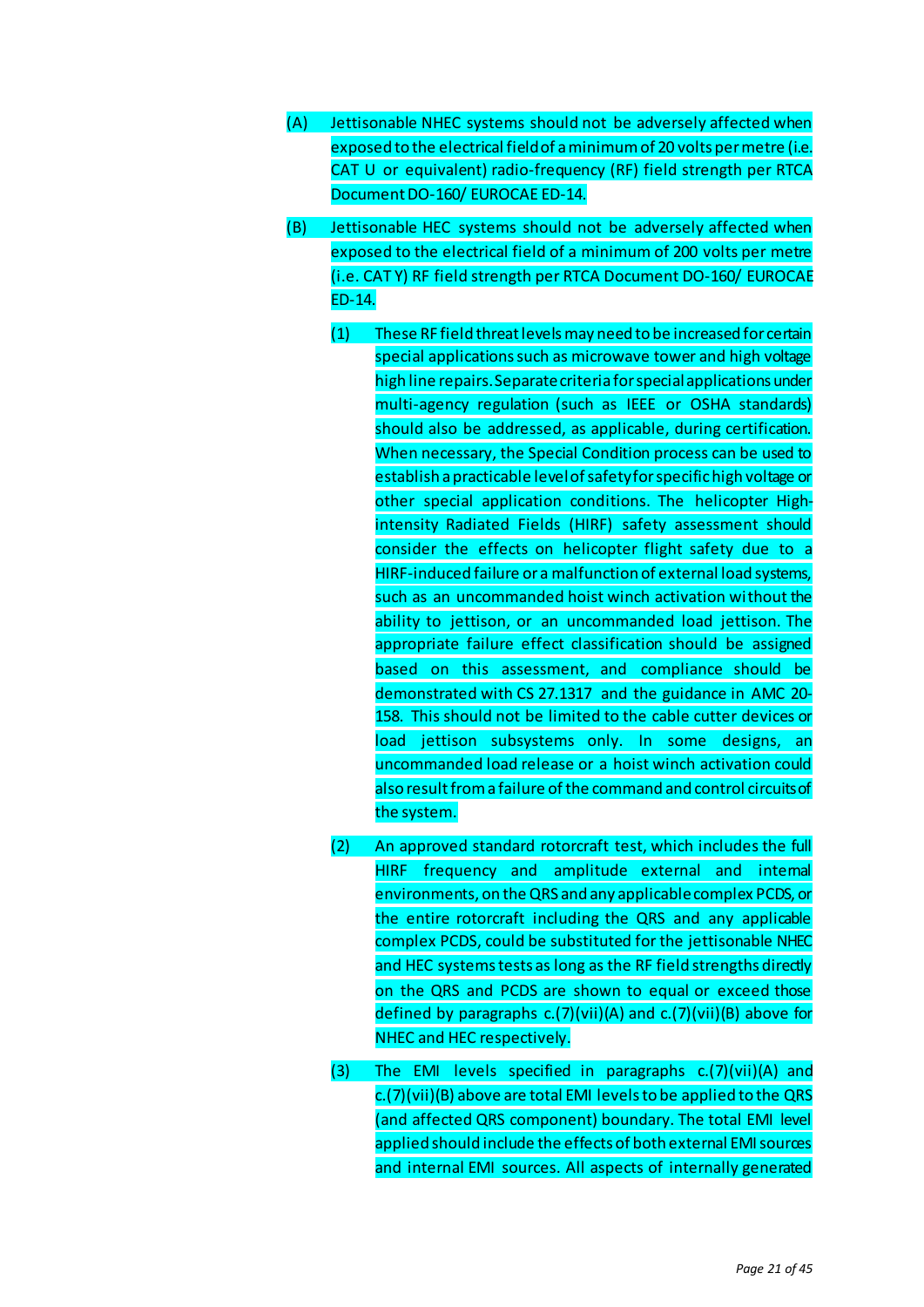EMI should be carefully considered, including peaks that could occur from time-to-time due to any combination of on-board systems being operated. For example, special attention should be given to EMI from hoist operations that involve the switching of very high currents. Those currents can generate significant voltages in closely spaced wiring that, if allowed to reach some squib designs, could activate the device. Shielding, bonding, and grounding of wiring associated with operation of the hoist and the quick-release mechanism should be clearly and adequately evaluated in design and certification. When recognised good practices for such installation are applied, an analysis may be sufficient to highlight that the maximum possible pulse generated into the squib circuit will have an energy content orders of magnitude below the squib no-fire energy. If insufficient data is available for the installation and/or the squib no-fire energy, this evaluation may require testing. One acceptable test method to demonstrate the adequacy of QRS shielding, bonding, and grounding would be to actuate the hoist under maximum load, together with likely critical combinations of other aircraft electrical loads, and demonstrate that the test squibs (which are more EMI sensitive than the squibs specified for use in the QRS) do not inadvertently operate during the test.

- (vi) Other Load Release Types. In some current configurations, such as those used for high line operations, a load release may be present that is not on the rotorcraft but is on the complex PCDS itself. Examples are a tension release device that lets out line under an operationally induced load or a personal rope cutter. These devices are acceptable if:
	- (A) The off-rotorcraft release is considered to be a 'third release.' This type of release is not a substitute for a required release (i.e. PQRS or BQRS);
	- (B) The release meets all other relevant requirements of CS 27.865 and the methods of this AMC or equivalent methods; and
	- (C) The release has no operational or failure modes that would affect continued safe flight and landing under any operations, critical failure modes, conditions, or combination of either.
- (8vii) Cargo Hooks or Equivalent Devices and their Related Systems. All cargo hooks or equivalent devices should be approved to acceptable aircraft industry standards. The applicant should present these standards, and any related manufacturer's certificates of production or qualification, as part of the approval package.
	- $(i)$  General. Cargo hook systems should have the same reliability goals and should be functionally demonstrated under the critical loads for NHEC and HEC, as appropriate. All engagement and release modes should be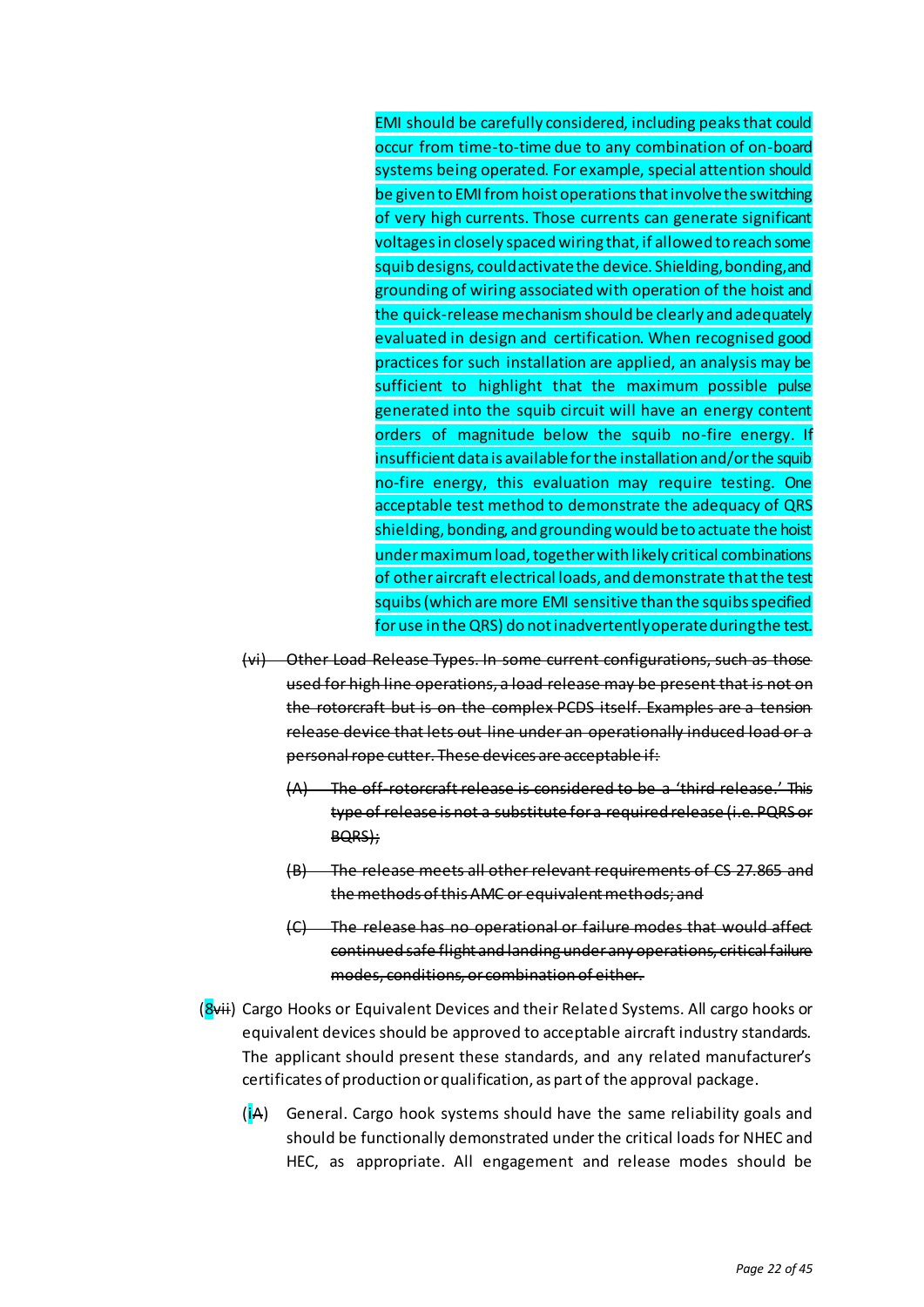demonstrated. If the hook is used as a quick-release device, then the release of critical loads should be demonstrated under conditions that simulate the maximum allowable bank angles and speeds and any other critical operating conditions. Demonstration of any re-latching features and any safety or warning devices should also be conducted. Demonstration of actual in-flight emergency quick-release capability may not be necessary if the quick-release capability can be acceptably simulated by other means.

NOTE 4: Cargo hook manufacturers specify particular shapes, sizes, and cross sections for lifting eyes to assure compatibility with their hook design (e.g. Breeze Eastern Service Bulletin CAB-100-41). Experience has shown that, under certain conditions, a load may inadvertently hang up because of improper geometry at the hook-to-eye interface that will not allow the eye to slide off an open hook as intended.

NOTE 2: For both NHEC and HEC designs, the phenomenon of hook dynamic rollout (inadvertent opening of the hook latch and subsequent release of the load) should be considered to assure that QRS reliability goals are not compromised. This is of particular concern for HEC applications. Hook dynamic roll-out occurs during certain ground-handling and flight conditions that may allow the lifting eye to work its way out of the hook.

Hook dynamic roll-out typically occurs when either the RLC's sling or harness is not properly attached to the hook, is blown by down draft, is dragged along the ground or through water, or is otherwise placed into a dangerous hook-to-eye configuration.

The potential for hook dynamic roll-out can be minimised in design by specifying particular hook-and-eye shape and cross-section combinations. For nonjettisonable RLCs, a pin can be used to lock the hook-keeper in place during operations.

NOTE: Some cargo hook systems may employ two or more cargo hooks for safety. These systems are approvable. However, a loss of any load by a single hook should be shown to not result in a loss of control of the rotorcraft. In a dual hook system, if the hook itself is the quick-release device (i.e. if a single release point does not exist in the load path between the rotorcraft and the dual hooks), the pilot should have a dual PQRS that includes selectable, co-located individual quick releases that are independent for each hook used. A BQRS should also be present for each hook. For cargo hook systems with more than two hooks, either a single release point should be present in the load path between the rotorcraft and the multiple hook system, or multiple PQRSs and BQRSs should be present.

(iiB) Jettisonable Cargo Hook Systems. For jettisonable applications, each cargo hook:

 $(A<sup>4</sup>)$  should have a sufficient amount of slack in the control cable to permit cargo hook movement without tripping the hook release.

 $(B2)$  should be shown to be reliable (see paragraph  $(c).1$ ).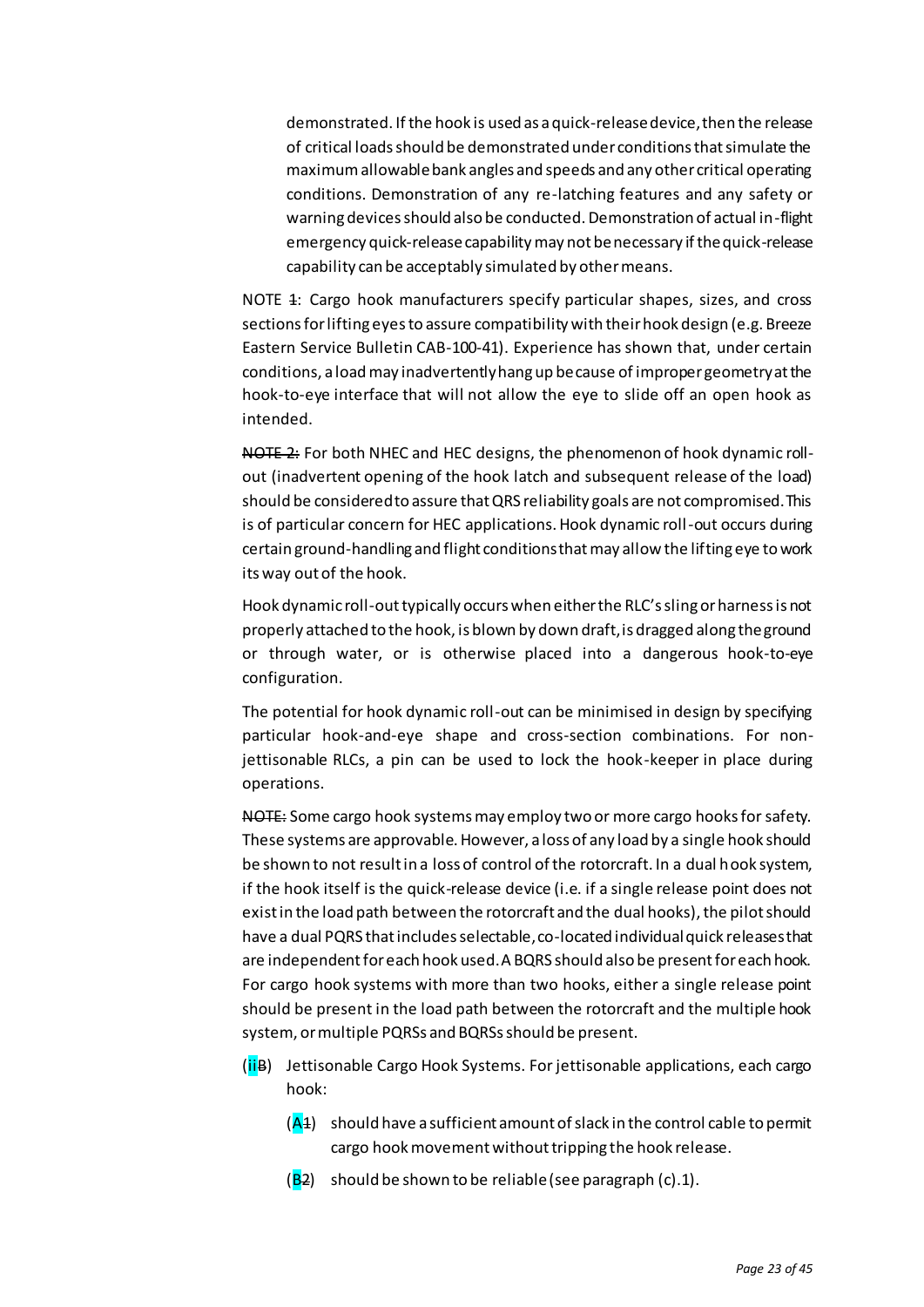- $(C_3)$  for HEC systems, unless the cargo hook is to be the primary quickrelease device, each cargo hook should be designed so that operationally induced loads cannot inadvertently release the load. For example, a simple cargo hook should have a one-way, spring-loaded gate (i.e. 'snap hook') that allows load attachment going into the gate but does not allow the gate to open (and subsequently lose the HEC) when an operationally induced load is applied in the opposite direction. For HEC applications, cargo hooks that also serve as quickrelease devices should be carefully reviewed to assure they are reliable.
- (iii) Other Load Release Types. In some current configurations, such as those used for high-line operations, a load release may be present that is not on the rotorcraft but is on the PCDS itself. Examples are a tension-release device that lets out line under an operationally induced load, or a personal rope cutter. For long-line/sling operations, a load release may also be present that is not on the rotorcraft but is a remote release system. The long-line remote release allows the pilot to not release the line itself during repetitive loading operations. The release of the load by a dedicated switch at the pilot controls, through the secondary hook on a long line, presents additional risks due to the possibility of the long line impacting the tail or the main rotor after a release, due to its elasticity. These devices are acceptable if:
	- (A) The off-rotorcraft release is considered to be a 'third release' means. This type of release is not a substitute for a required release (i.e. PQRS or BQRS);
	- (B) The cargo hook release and the long line remote release are placed on the primary controls in a way that avoids confusion during operation. One example of compliance would be to place the cargo hook release on the cyclic, and the long line remote release on the collective, to avoid any possible confusion in the operation;
	- (C) The RFM or RFMS includes a description of the new control in the cockpit, and its function and an RFM or RFMS note to the pilot is included, indicating that the helicopter hook emergency release procedures are fully applicable;
	- (D) The release meets all the other relevant requirements of CS 27.865 and the methods of this AMC or equivalent methods; and
	- (E) The release has no operational or failure modes that would affect continued safe flight and landing under any operations, critical failure modes, conditions, or combinations of these.

For long-line remote release, the following points should be considered: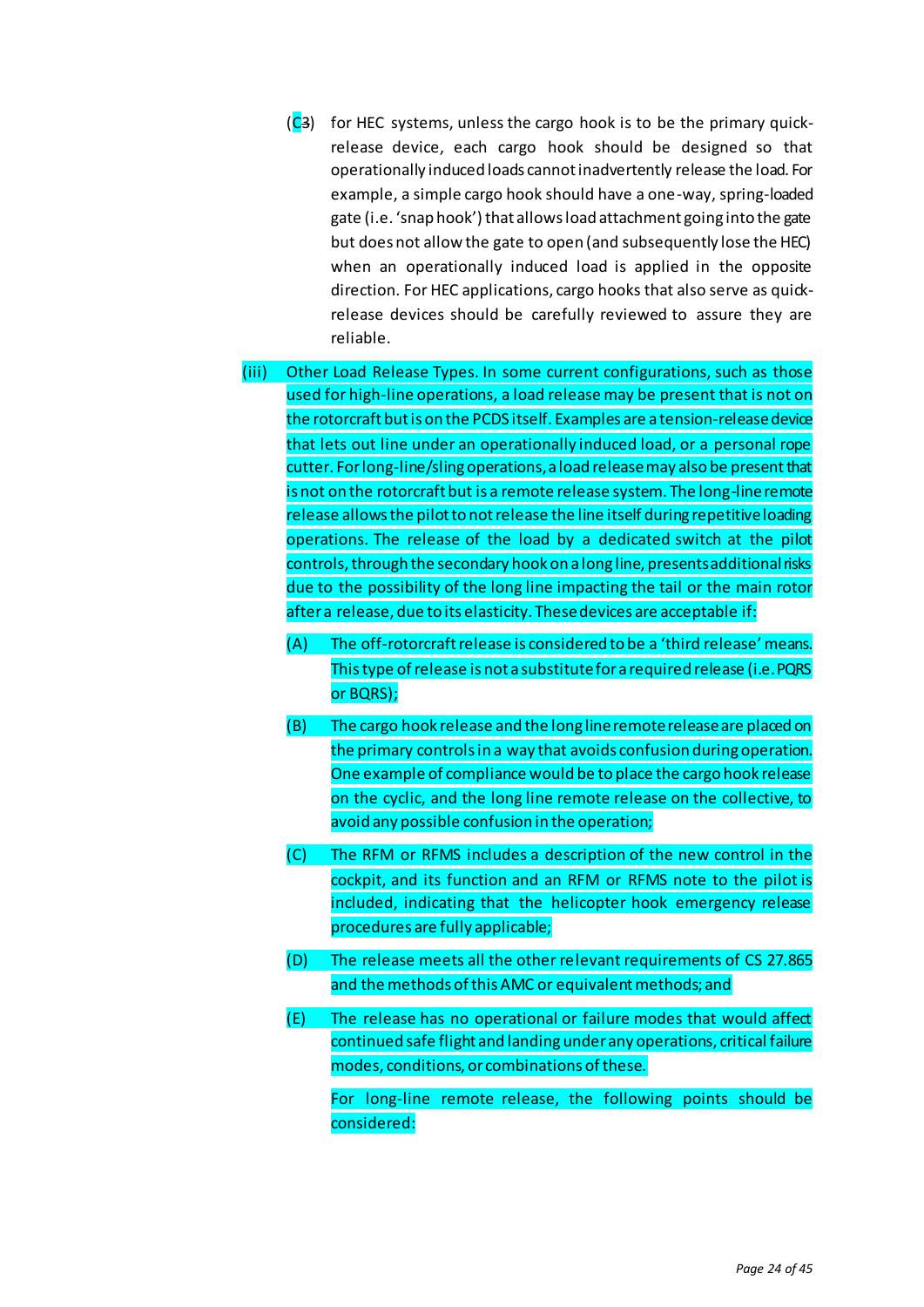- (1) The long line should not be of an elastic material that allows spring up/rebound when unloaded, or elevated dynamics when loaded.
- (2) The long line should have a residual weight that allows its release from the helicopter hook when the long line is unloaded.
- (3) The RFM or RFMS should include all operating procedures to ensure that the long line does not impact the rotors after cargo release or during unloaded flight phases.
- (4) The hook should be designed to minimise inadvertent activation. An example may be a protective device (cage) around the locking mechanism of the long line hook.
- (5) A means should be provided to prevent any fouling of cables in the event of a rotation of the external load. An example may be the inclusion of a swivel or slip ring.
- (6) Installation of a long line that is provided with electrical wiring to control the hook will generally represent a new electromagnetic coupling path from the external area to the internal systems that may not have been considered for type certification. As such, the impact of this installation on the coupling to helicopter systems, due to direct connection or cross talk to wiring, should be addressed as part of compliance with CS 27.610, 27.1316 and 27.1317.

# (9) Cable

- (i) Cable attachment. Either the cable should be positively attached to the hoist drum and this attachment should have ultimate load capability, or an equivalent means should be provided to minimise the possibility of inadvertent, complete cable unspooling.
- (ii) Cable length and marking. A length of cable closest to the cable's attachment to the hoist drum should be visually marked to indicate to the operator that the cable is near full extension. The length of the cable to be marked is a function of the maximum extension speed of the system and the operator's reaction time needed to prevent cable run out. It should be determined during certification demonstration tests. In no case should the length be less than 3.5 drum circumferences.
- (iii) Cable stops. Means should be present to automatically stop cable movement quickly when the system's extension and retraction operational limits are reached.
- (4) CS 27.865(b)(3) Reliability Determination for QRSs and Devices: QRSs are required to be reliable. The primary electrical and mechanical failure modes that should be identified and minimised are:  $(1)$  load release by any means, and  $(2)$  loss of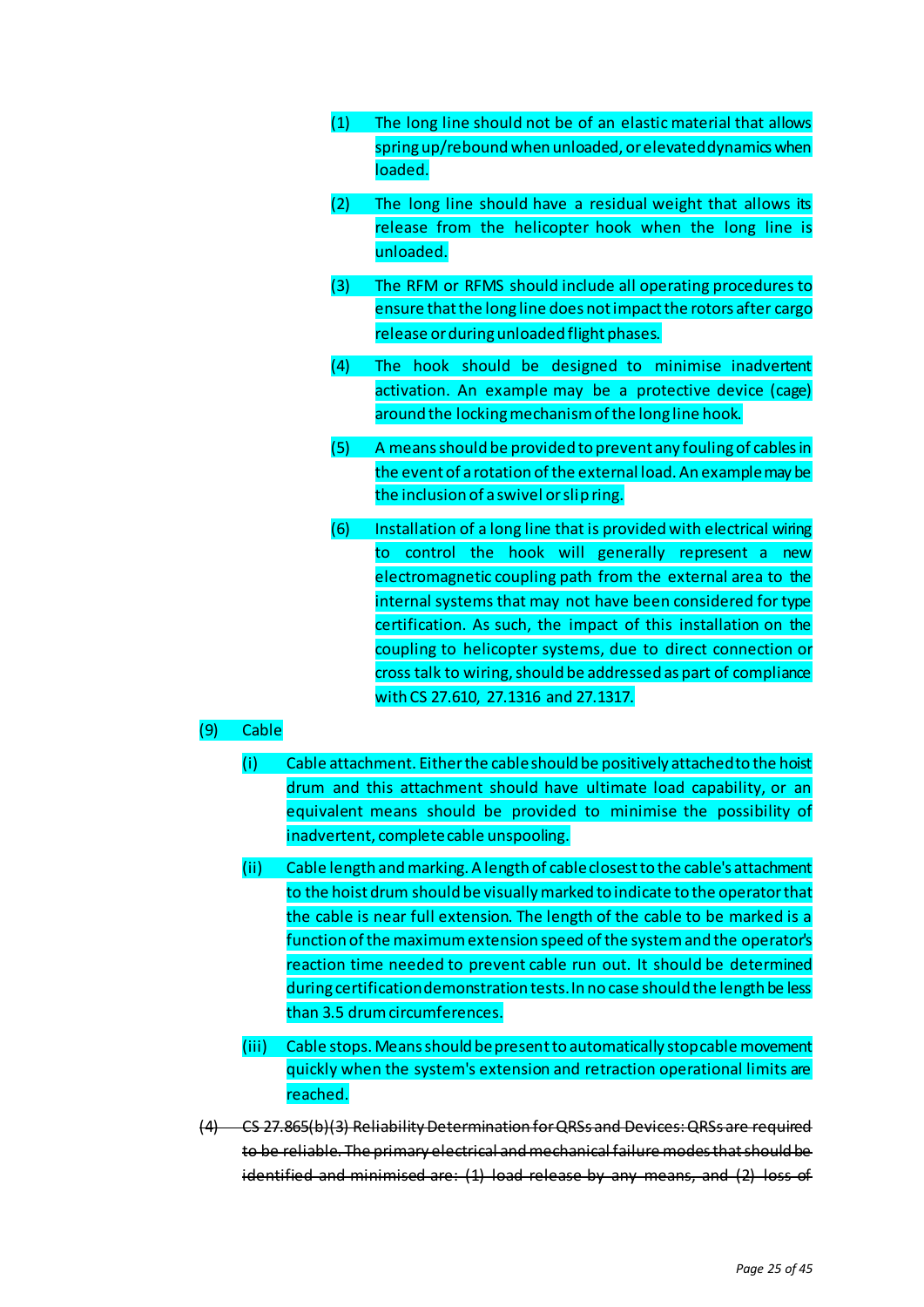continued safe flight and landing capability due to a QRS failure. However, any failure that could result in catastrophic failure modes, serious injuries or fatalities should also be identified and shown to be extremely improbable. All other failure modes should be shown to be improbable. The reliability of each QRS system should be demonstrated by completion and approval of all of the following:

- (i) An FMEA showing that all potential failure modes of the QRS which may result in catastrophic failures, serious injuries or fatalities are extremely improbable and any less-significant failures are improbable.
- (ii) A repetitive test of all functioning devices that affect or comprise the QRS, which tests all the critical conditions or combinations of critical conditions at least 10 times each for NHEC and 30 times each for HEC, using both the primary and backup quick-release subsystems.
- (iii) An environmental qualification programme that includes consideration of high and low temperatures (typically  $-40\degree C$  ( $-40\degree F$ ) to  $+65.6\degree C$  ( $+150\degree F$ )), altitudes up to 12 000 feet, humidity, salt spray, sand and dust, vibration, shock, rain, fungus, and acceleration. Testing should be conducted in accordance with RTCA/DO-160 or MIL-STD-810 for high- and lowtemperature tests and for vibrations.
- (iv) Using the methods of compliance in other relevant paragraphs of AC 27-1B included where supplemented and amended by CS-27 Book 2 or equivalent methods.
- (5) Functional Reliability and Durability Compliance Procedures for Hoist Systems under CS 27.865(b)(3)(i) and (c)(2): hoist systems and their installations in the rotorcraft should be designed, approved, and demonstrated as follows:
	- (i) Reserved
	- (ii) Reserved
	- (iii) It is assumed that only one hoist cycle will typically occur per flight. This rationale has been used to determine the requirement for 10 demonstration cycles for NHEC applications and 30 demonstration cycles for HEC applications. However, if a particular application requires more than one hoist cycle per flight, then the number of demonstration cycles should be increased accordingly.
	- (iv) The hoist or rescue hook system should be reliable for the phases of flight in which it is operable, unstowed, partially unstowed, or in which cargo is carried. The hoist should be disabled (or an overriding, fail-safe mechanical safety device such as either a flagged removable shear pin or a load-lowering brake should be utilised) to prevent inadvertent load unspooling or release during any extended flight phases in which hoist operation is not intended. Loss of hoist operational control should also be considered. The reliability of the system should be demonstrated by completion and approval of all of the following: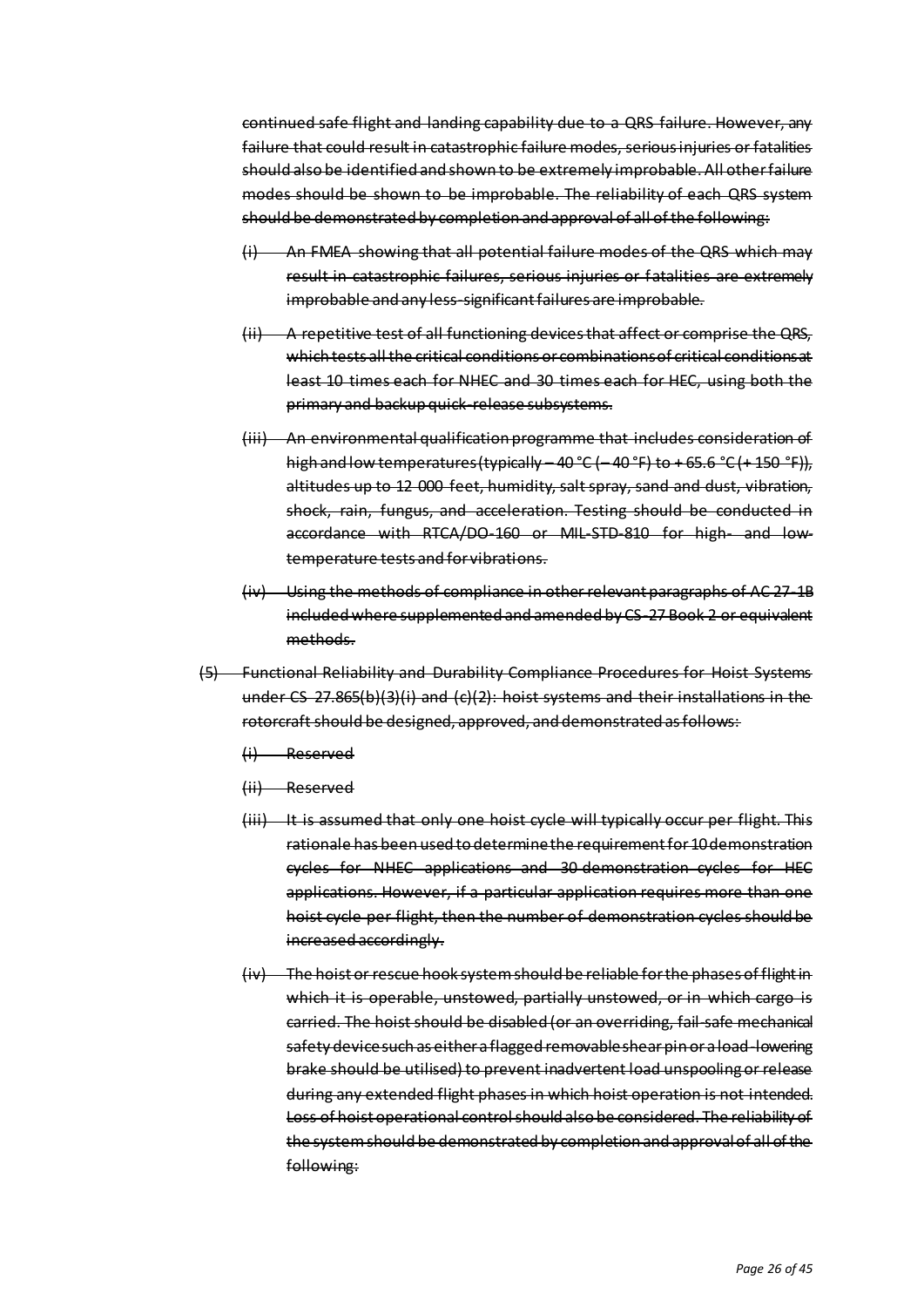- (A) An FMEA showing that all potential failure modes of the hoist or rescue hook system which may result in catastrophic failures, serious injuries or fatalities are extremely improbable and any less-significant failures are improbable.
- (B) Unless a more rational test method is presented and approved, at least 10 repetitive tests of all functional devices, which exercise the entire system's functional parameters, should be conducted. These repetitive tests may be conducted on the rotorcraft, or by using a bench simulation that accurately replicates the rotorcraft installation.
- (C) A hoist unit environmental qualification programme that includes consideration of high and low temperatures (typically –40 °C (– 40 °F) to + 65.6 °C (+ 150 °F)), altitudes up to 12 000 feet, humidity, salt spray, sand and dust, vibration, shock, rain, fungus, and acceleration. Testing in accordance with RTCA/DO-160 or MIL-STD-810 for high- and low-temperature tests and for vibrations. Hoist manufacturers should submit a test plan and follow-on test reports to the applicant and the authority following the completion of the qualification. It is intended that the hoist itself either be prequalified to the EMI and lightning threat levels specified for NHEC or HEC, as applicable for the requested operation, or that it be qualified as part of the entire onboard QRS to these threat levels.
- (D) All instructions and documents necessary for continued airworthiness, normal operations, and emergency operations (see paragraph d.17).
- (v) Cable Attachment. Either the cable should be positively attached to the hoist drum and the attachment should have ultimate load capability, or equivalent means should be provided to minimise the possibility of inadvertent, complete cable unspooling.
- (vi) Cable Length and Marking. A length of the cable nearest to the cable's attachment to the hoist drum should be visually marked to indicate to the operator that the cable is near to its full extension. The length of cable to be marked is a function of the maximum extension speed of the system and the operator's reaction time needed to prevent cable run-out. It should be determined during certification demonstration tests. In no case should the length be less than 3.5 drum circumferences.
- (vii) Cable Stops. Means should be present to automatically stop cable movement quickly when the system's extension and retraction operational limits are reached.
- (viii) Hoist System Load-Speed Combination Ground Tests. The load versus speed combinations of the hoist should be demonstrated on the ground (either using an accurate engineering mock-up or a rotorcraft) by showing the repeatability of the no load-speed combination, the 50 per cent load-speed combination, the 75 per cent load-speed combination, and the 100 per cent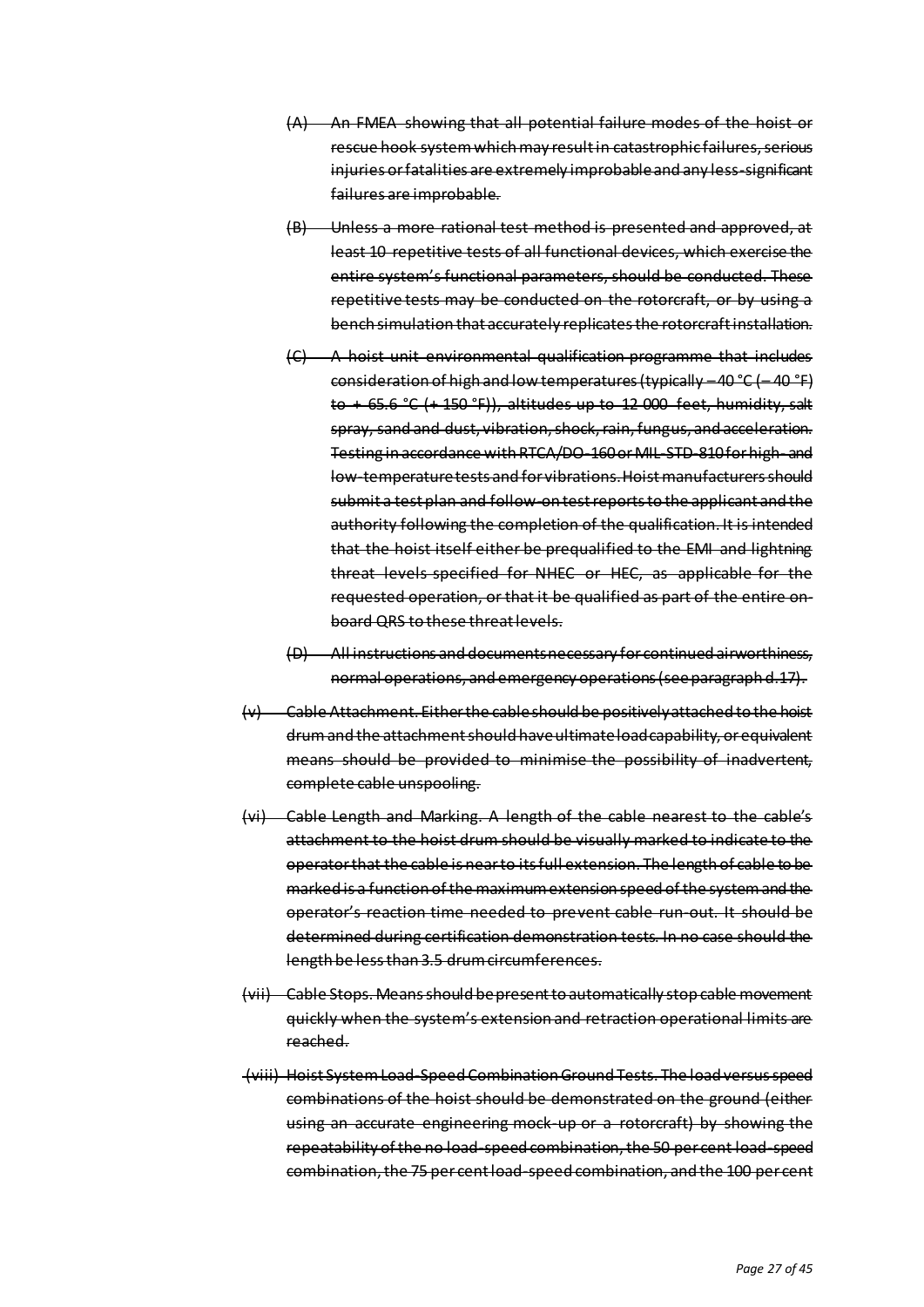(i.e. system-rated limit) load-speed combination. If more than one operational speed range exists, the preceding tests should be performed at either all speeds or at the most critical speed.

- (A) At least 1/10 of the demonstration cycles (see definition) should include the maximum aft angular displacement of the load from the drum, applied for under CS 27.865(a).
- (B) A minimum of 6 consecutive, complete operation cycles should be conducted at the system's 100 per cent (i.e. system limit rated) loadspeed combination.
- (C) In addition, the demonstration should cover all normal and emergency modes of intended operation and should include operation of all control devices such as limit switches, braking devices, and overload sensors in the system.
- (D) All quick-release devices and cable cutters should be demonstrated at 0, 25, 50, 75 and 100 per cent of the system limit load or at the most critical percentage value.

NOTE: Some hoist designs have built-in cable-tensioning devices that function at the no load-speed combination, as well as at other load-speed combinations. These devices should be shown to work during the no loadspeed and other load-speed cable-cutting demonstrations.

- (E) All electrical and mechanical systems and load-release devices for any jettisonable NHEC or HEC RLC should be shown to be reliable by both analysis and testing.
- (F) Any devices or methods used to increase the mechanical advantage of the hoist should also be demonstrated.
- (G) During a portion of each demonstration cycle, the hoist should be operated from each station from which it can be controlled.

NOTE: A reasonable amount of starting and stopping during demonstration cycles is acceptable.

(ix) Hoist System Continued Airworthiness. The design life of the hoist system and any life-limited components should be clearly identified, and the Airworthiness Limitations Section of the maintenance manual should include these requirements. For STCs, a maintenance manual supplement should be provided that includes these requirements.

NOTE: Design lives of hoist and cable systems are typically between 5 000 and 8 000 cycles. Some hoist systems have usage time meters installed. Others may have cycle counters installed. Cycle counters should be considered for HEC operations and high-load or other operations that may cause low-cycle fatigue failures.

(x) Hoist System Flight Tests. An in-flight demonstration test of the hoist system should be conducted for helicopters designed to carry NHEC or HEC. The rotorcraft should be flown to the extremes of the applicable manoeuvre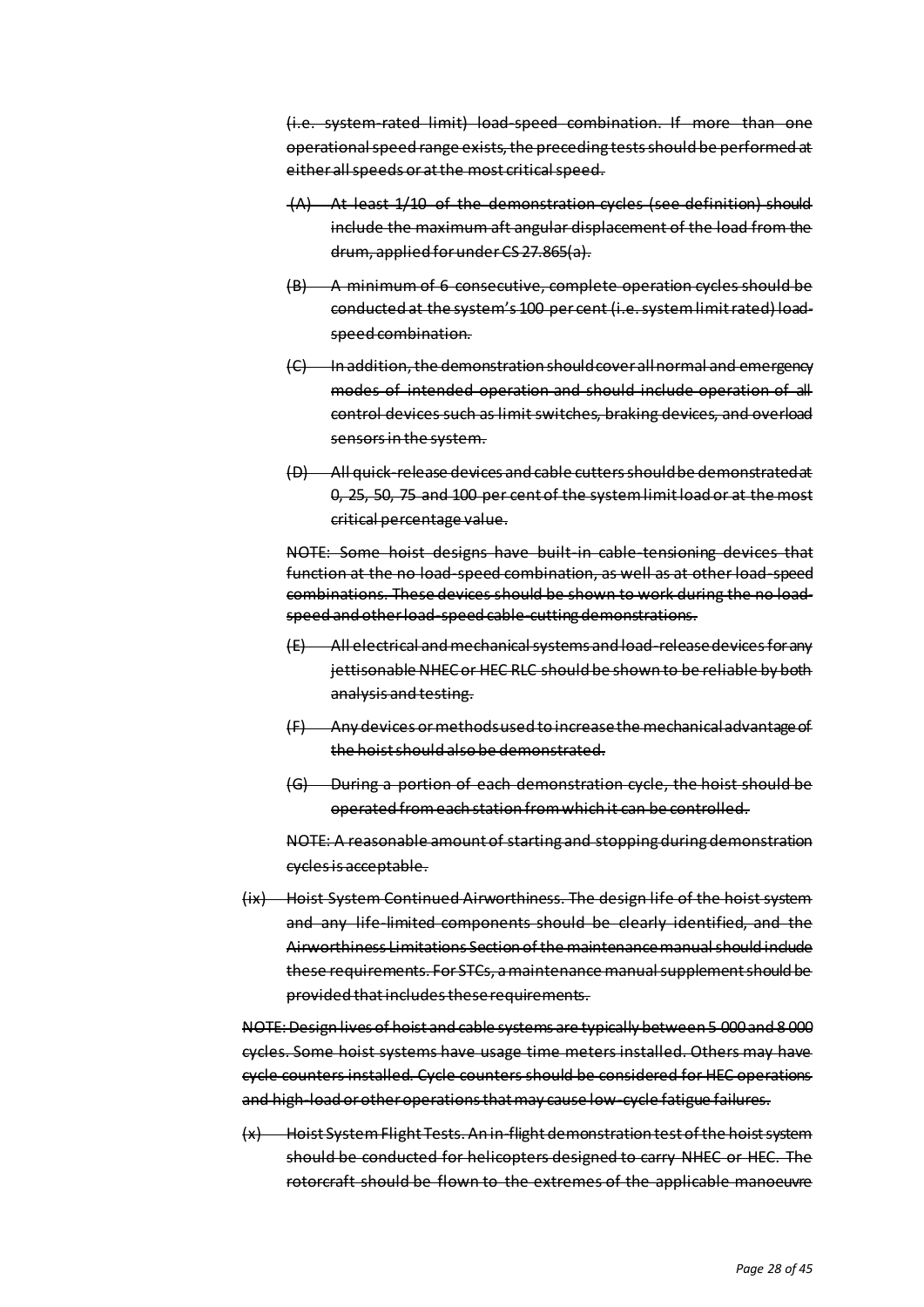flight envelope and to all conditions that are critical to strength, manoeuvrability, stability, and control, or any other factor affecting airworthiness. Unless a lesser load is determined to be more critical for either dynamic stability or other reasons, the maximum hoist system rated load or, if less, the maximum load requested for approval (and the associated limit load data placards) should be used for these tests. The minimum hoist system load (or zero load) should also be demonstrated in these tests.

- (6) CS 27.865(b)(3)(ii) Electromagnetic Interference: protection of the QRS against potential internal and external sources of electromagnetic interference (EMI) and lightning is required. This is necessary to prevent inadvertent load releases from sources such as lightning strikes, stray electromagnetic signals, and static electricity.
	- (i) Jettisonable NHEC systems should be able to absorb a minimum of 20 volts per metre (i.e. CATU) radio frequency (RF) field strength per RTCA/DO-160.
	- (ii) Jettisonable HEC systems should be able to absorb a minimum of 200 volts per metre (i.e. CAT Y) RF field strength per RTCA/DO-160.

NOTE 1: These RF field threat levels may need to be increased for certain special applications such as microwave tower and high-voltage high line repairs. Separate criteria for special applications under the regulations of more than one agency or entity (such as the Institute of Electrical and Electronics Engineers (IEEE) or Occupational Safety and Health Administration (OSHA) standards) should also be addressed, as applicable, during certification. When necessary, the issue paper process can be used to establish a practicable level of safety for specific high-voltage or other special application conditions. For any devices or means added to meet the regulations of more than one agency or entity, their failure modes should not have an adverse effect on flight safety. Other certification authorities may require higher RF field threat levels than those required by § 27.865 (e.g. CS-27 Appendix E).

NOTE 2: An approved standard rotorcraft test that includes the full HIRF frequency and amplitude external and internal environments on the QRS and complex PCDS (or the entire rotorcraft including the QRS and complex PCDS) could be substituted for the jettisonable NHEC and HEC systems tests defined by c(6)(i) and c(6)(ii) respectively, as long as the RF field strengths directly on the QRS and complex PCDS are shown to equal or exceed those of  $c(6)(i)$  and  $c(6)(ii)$ .

NOTE 3: The EMI levels specified in c(6)(i) and c(6)(ii) are total EMI levels to be applied to the QRS (and affected QRS component) boundary. The total EMI level applied should include the effects of both external and internal EMI sources. All aspects of internally generated EMI should be carefully considered including peaks that could occur from time to time due to any combination of on-board systems being operated. For example, special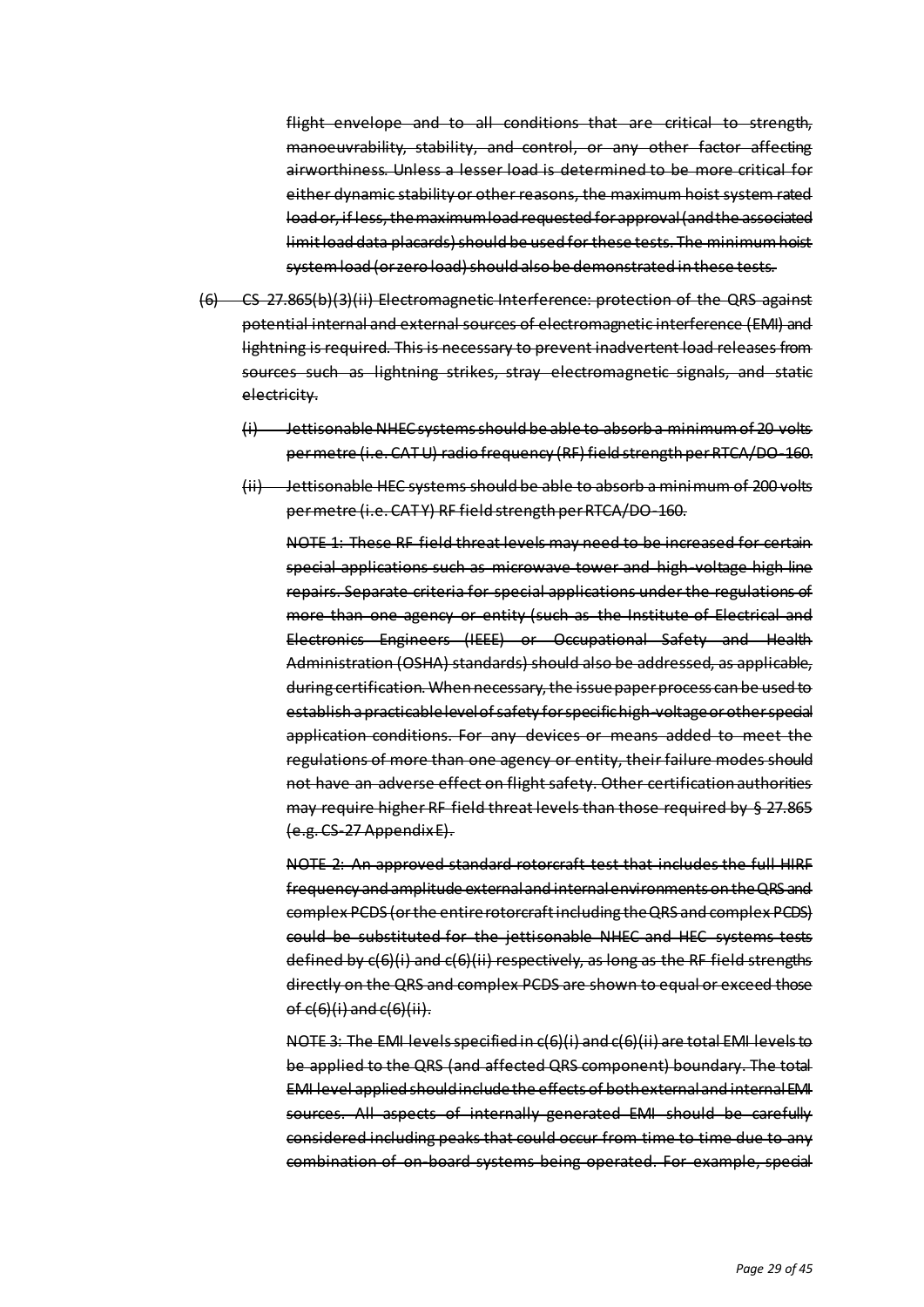attention should be given to EMI from hoist operations that involve the switching of very high currents. Those currents can generate significant voltages in closely spaced wiring that, if allowed to reach some squib designs, could activate the device. Shielding, bonding and grounding of wiring associated with the operation of the hoist and the quick-release mechanism should be clearly and adequately evaluated during design and certification. This evaluation may require testing. One acceptable test method to demonstrate the adequacy of QRS shielding, bonding and grounding would be to actuate the hoist under maximum load together with likely critical combinations of other aircraft electrical loads and demonstrate that the test squibs (which are more EMI sensitive than the squibs specified for use in the QRS) do not inadvertently operate during the test.

- (7) CS 27.865(c)(1) QRS Requirements for Jettisonable HEC Operations: For jettisonable HEC operations, both the PQRS and BQRS are required to have a dual actuation device (DAD) for external cargo release. Two distinct actions are required to minimise inadvertent jettison of HEC. The DAD is intended for emergency use during the phases of flight that the HEC is carried or retrieved. The DAD can be used for both NHEC and HEC operations. However, because it can be used for HEC, the Instructions for Continued Airworthiness should be carefully reviewed and documented. The DAD can be operated by the pilot from a primary control or, after a command is given by the pilot, by a crew member from a remote location. If the backup DAD is a cable cutter, it should be properly secured, placarded and readily accessible to the crew member intended to use it.
- $(108)$ -CS 27.865(c)(2) PCDS: for all HEC applications that use complex PCDSs, an approval is required. The complex PCDS may be either previously approved or is required to be approved during certification. In either case, its installation should be approved. The failure of the complex PCDS, and its attachments to the rotorcraft, should be shown to be extremely improbable (i.e. 1 × 10<sup>-9</sup> failures per flight) for all failure modes that could cause a catastrophic failure, serious injury or fatality. All significant failure modes of lesser consequence should be shown to be improbable (i.e. 1 × 10-5 failures per flight). An acceptable method of achieving this goal is to submit the following for subsequent approval:
	- (i) An FMEA showing that all the potential failure modes of the complex PCDS that may result in catastrophic failures, serious injury or fatality, are extremely improbable and any less-significant failures are improbable.
	- (ii) A repetitive test of all functional devices that cycles these devices at least 30 times under critical structural conditions, operational conditions, or a combination.
	- (iii) An environmental qualification review of the proposed operating environment.

NOTE: Complex PCDS designs can include relatively complex devices such as multiple occupant cages or gondolas. The purpose of the complex PCDS is to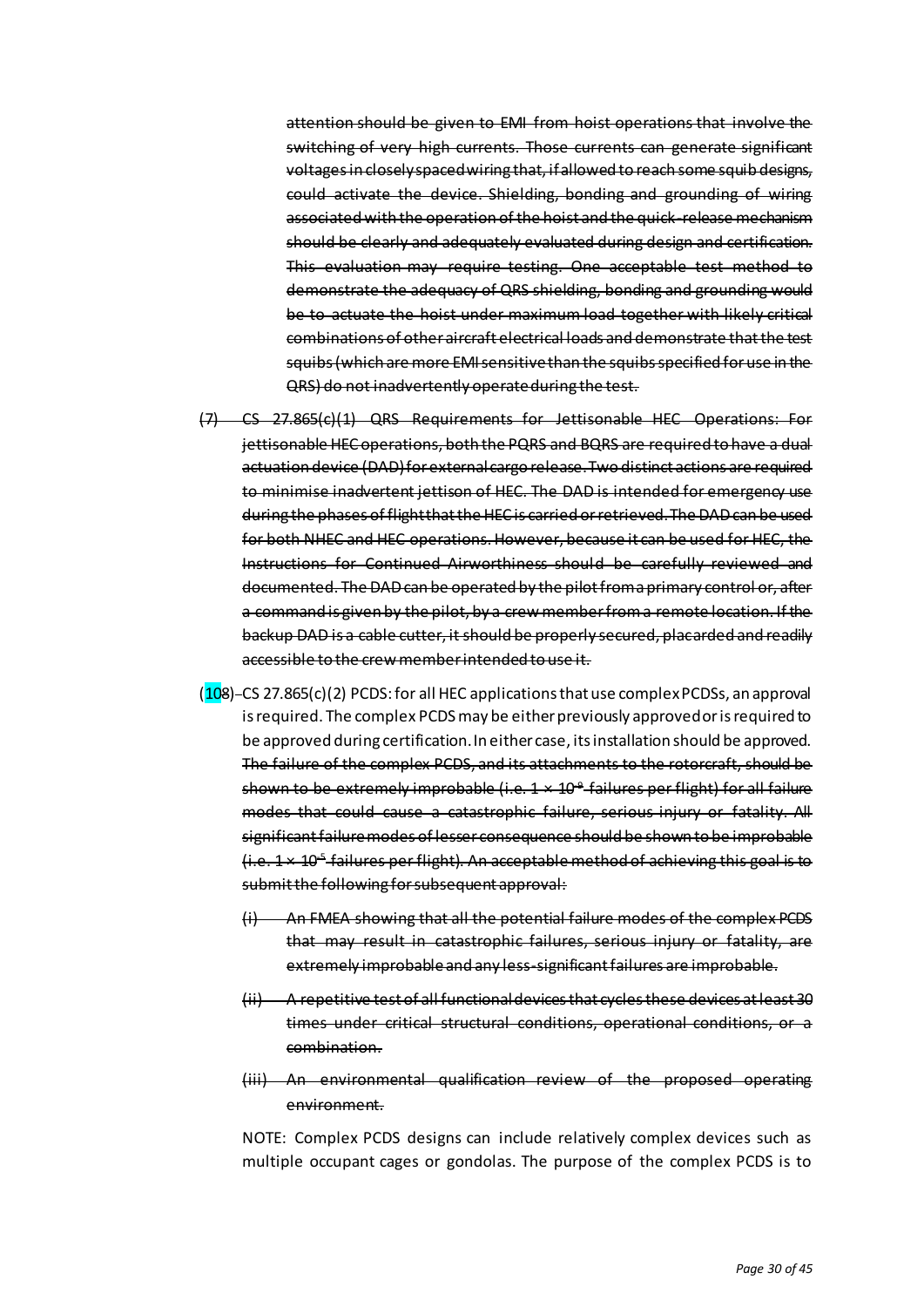provide a minimum acceptable level of safety for personnel being transported outside the rotorcraft. The personnel being transported may be healthy or injured, conscious or unconscious.

- $(iv)$  Regulation (EU) No 965/2012 on Air Operations contains the minimum performance specifications and standards for simple PCDSs, such as HEC body harnesses.
- $(iii\mathbf{v})$  Static Strength. The complex PCDS should be substantiated for the allowable ultimate load and loading conditions as determined under paragraph  $c$  ( $62$ ) above.
- $(iii\leftrightarrow)$  Fatigue. CS 27.865(f) requires the metallic components of tThe complex PCDSs to should be substantiated for fatigue in accordance with CS 27.571 (ref.: c( 14))as determined under paragraph c(6) above.
- (ivii) Personnel Safety. For each complex PCDS design, the applicant should submit a design evaluation that assures the necessary level of personnel safety is provided. As a minimum, the following should be evaluated.
	- (A) The complex PCDS should be easily and readily entered or exited.
	- (B) It should be placarded with its proper capacity, the internal arrangement and location of occupants, and ingress and egress instructions.
	- (C) For door latch fail-safety, more than one fastener or closure device should be used. The latch device design should provide direct visual inspectability to assure it is fastened and secured.
	- (D) Any fabric used should be durable and should be at least flameresistant.
	- (E) Reserved
	- (F) Occupant retention devices and the related design safety features should be used as necessary. In simple designs, rounded corners and edges with adequate strapping (or other means of HEC retention relative to the complex PCDS) and head supports or pads may be all the safety features that are necessary. Complex PCDS designs may require safety features such as seat belts, handholds, shoulder harnesses, placards, or other personnel safety standards.
- (viii) EMI and Lightning Protection. All essential, affected components of the complex PCDS, such as intercommunication equipment, should be protected against RF field strengths to a minimum of RTCA Document DO-160/ EUROCAE ED-14 CAT Y.
- $(vi\rightarrow w)$  Instructions for Continued Airworthiness. All instructions and documents necessary for continued airworthiness, normal operations and emergency operations should be completed, reviewed and approved during the certification process (see paragraph c. 17). There should be clear instructions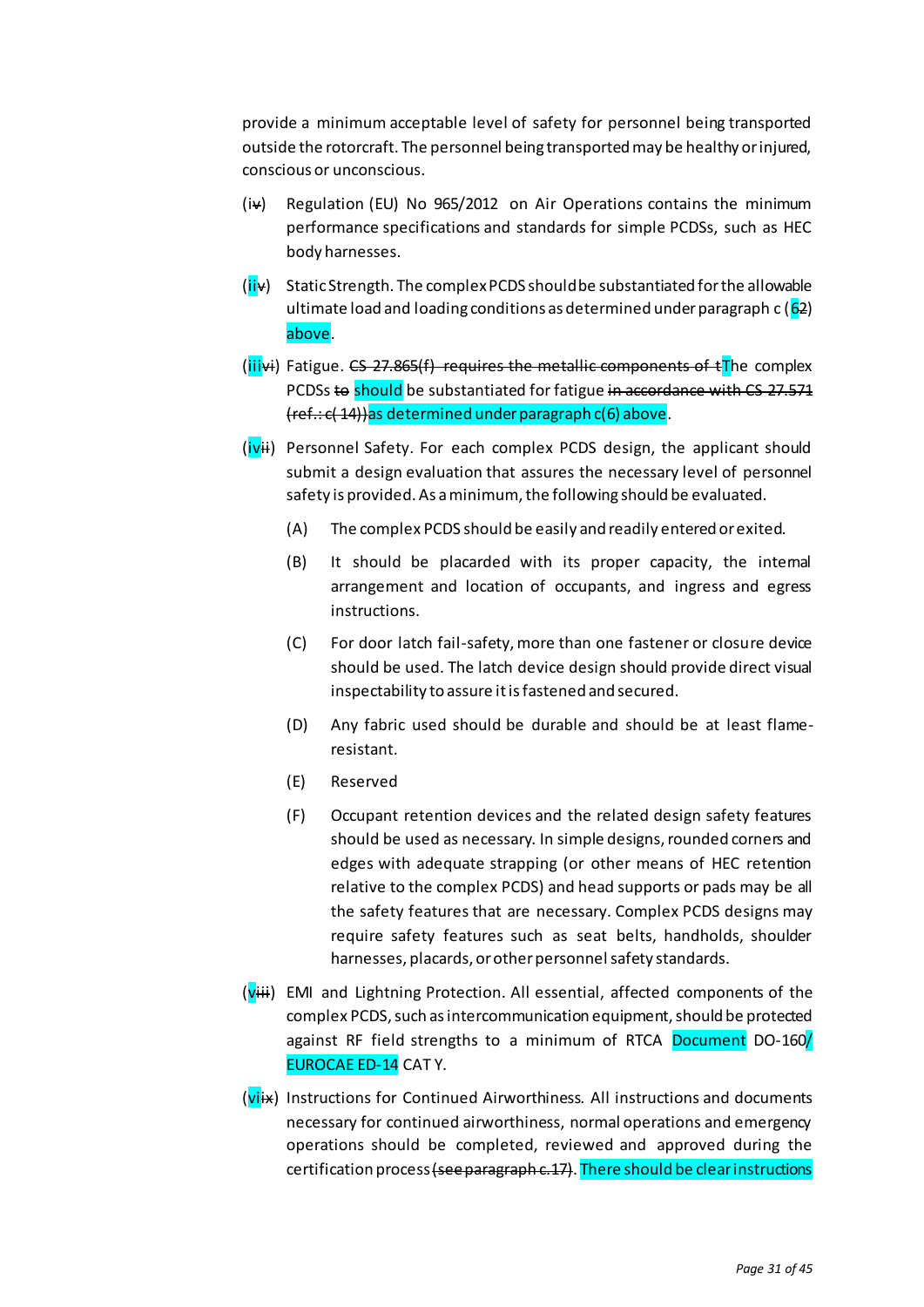to describe when the complex PCDS is no longer serviceable and should be replaced in part or as a whole due to wear, impact damage, fraying of fibres, or other forms of degradation. In addition, any life limitations resulting from compliance with paragraphs c (10)(ii) and (iii) should be provided.

- (viix) Flotation Devices. Complex PCDSs that are intended to have a dual role as flotation devices or life preservers should meet the relevant requirements for 'Life Preservers.'. Also, any PCDS design to be used in the water should have a flotation kit. The flotation kit should support the weight of the maximum number of occupants and the complex PCDS in the water and minimise the possibility of the occupants floating face down.
- (viiixi) Aerodynamic Considerations for flight testing. It should be shown by flight tests that the device is safely controllable and manoeuvrable during all requested flight regimes without requiring exceptional piloting skill. The flight tests should entail the complex PCDS weighted to the most critical weight. Some complex PCDS designs may spin, twist or otherwise respond unacceptably in flight. Each of these designs should be structurally restrained with a device such as a spider, a harness, or an equivalent device to minimise undesirable flight dynamics.
- (ix<sub>ii</sub>) Medical Design Considerations. Complex PCDSs should be designed to the maximum practicable extent and placarded to maximise the HEC's protection from medical considerations such as blocked air passages induced by improper body configurations and excessive losses of body heat during operations. Injured or water-soaked persons may be exposed to high body heat losses from sources such as rotor washes and the airstreams. The safety of occupants of complex PCDSs from transit-induced medical considerations can be greatly increased by proper design.
- (x) Hoist operator safety device. When hoisting operations require the presence of a hoist operator on board, appropriate provisions should be provided to allow the hoist operator to perform their task safely. These provisions shall include an appropriate hoist operator restraint system. This safety device is typically composed of a safety harness and a strap attached to the cabin, used to adequately restrain the hoist operator inside the cabin while operating the hoist. For certification approval, the hoist operator safety device should comply with CS 27.561(b)(3) for personnel safety. The applicant should submit a design evaluation that assures the necessary level of personnel safety is provided. As a minimum, the following should be evaluated:
	- (A) The strap attaching point on the body harness should be appropriately located in order to minimise, as far as is practicable, the likelihood of injury to the wearer in the case of a fall or crash.
	- (B) The safety device should be designed to be adjustable so that the strap is tightened behind the hoist operator.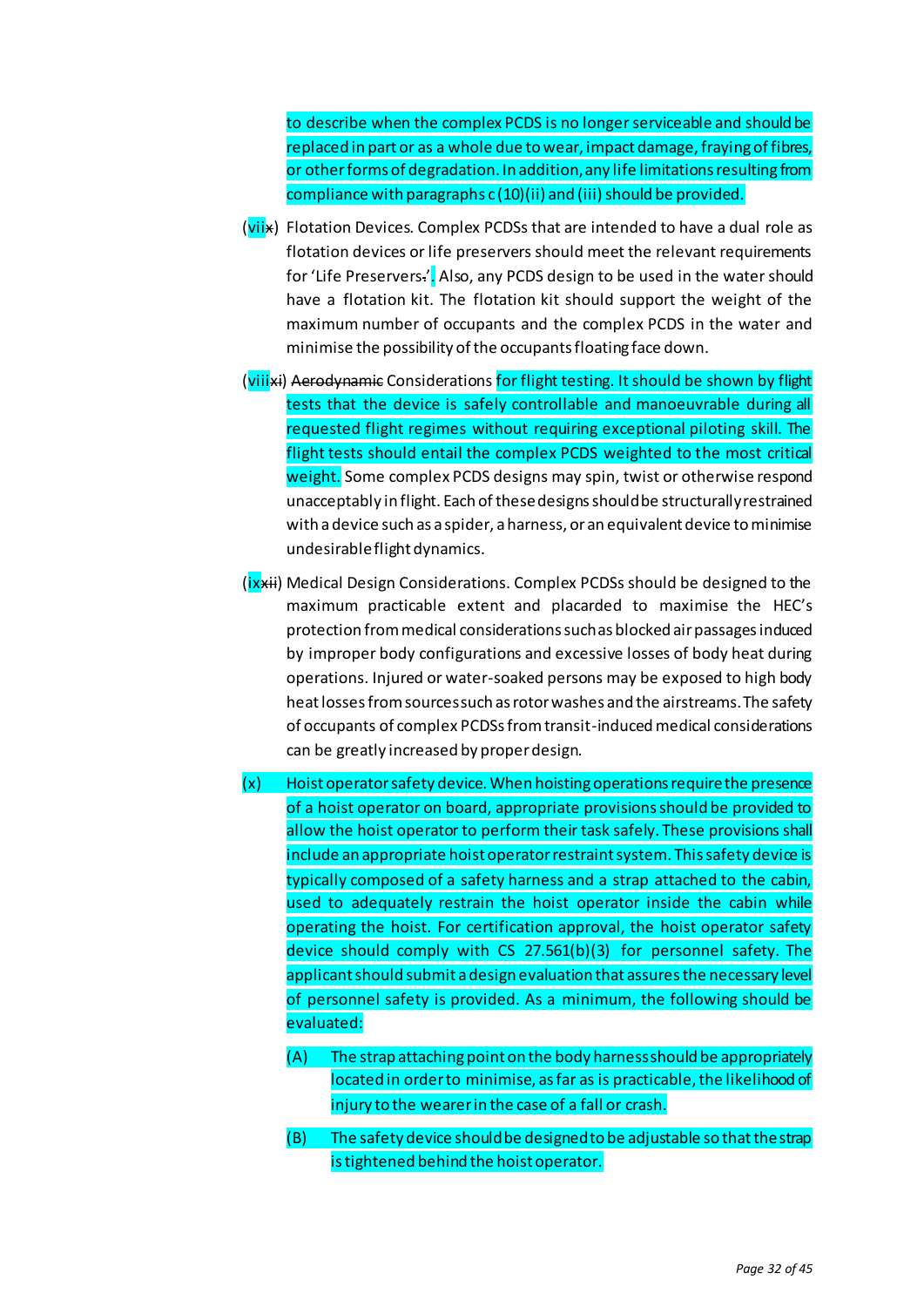- (C) The strap should allow the hoist operator to detach themselves quickly from the cabin in emergency conditions (e.g. crash, ditching). For that purpose, it should include a QRS including a DAD.
- (D) The safety device should be easily and readily donned or doffed.
- (E) It should be placarded with its proper capacity and lifetime limitation.
- (F) Any fabric used should be durable and should be at least flame resistant.
- (9) CS 27.865(c)(3) QRS Design, Installation and Placarding: for jettisonable HEC applications, the QRS design, installation and associated placarding should be given special consideration to assure the proper level of occupant safety.
- ( $110$ ) CS 27.865(c)(4) Intercom Systems for HEC Operations: for all HEC operations, the rotorcraft is required to be equipped for, or otherwise allow, direct intercommunication under any operational conditions among crew members and the HEC. An intercommunications system may also be approved as part of the external load system, or alternatively, a limitation may be placed in the RFM or RFMS as described under paragraph c.(4)(ii)(B)(2) of this AMC.For some systems, voice or hand signals to PCDS occupants may be acceptable. For other systems, more sophisticated devices such as two-way radios or intercoms should be employed.
- (11) CS 27.865(c)(5) Flight Manual Procedures: appropriate flight manual procedures and limitations for all HEC operations should be presented. All limitations are required to be approved for all RLCs of Class A, B, or C that employ HEC. The flight manual should clearly define the method of communication between the flight crew and the HEC. These instructions and manuals should be validated during flight testing.
- (12) CS 27.865(d) Flight Test Verification Work: flight test verification work (or an equivalent combination of analysis and ground testing, either in conjunction with or in addition to operating rules, such as Regulation (EU) No 965/2012 on Air Operations) that thoroughly examines the operational envelope should be conducted with the external cargo carriage device for which approval is requested (especially those that involve HEC). The flight test programme should show that all aspects of the operations applied for are safe, uncomplicated, and can be conducted by a qualified flight crew under the most critical service environment and, in the case of HEC, under emergency conditions. Flight tests should be conducted for the simulated representative NHEC and HEC loads to demonstrate their in-flight handling and separation characteristics. Each placard, marking and flight manual supplement should be validated during flight testing.
	- (i) General. Flight testing (or an equivalent combination of analysis and testing) should be conducted under the critical combinations of configurations and operating conditions for which basic type certification approval is sought. Additional combinations of external loads and operating conditions may be subsequently approved under the relevant operational requirements as long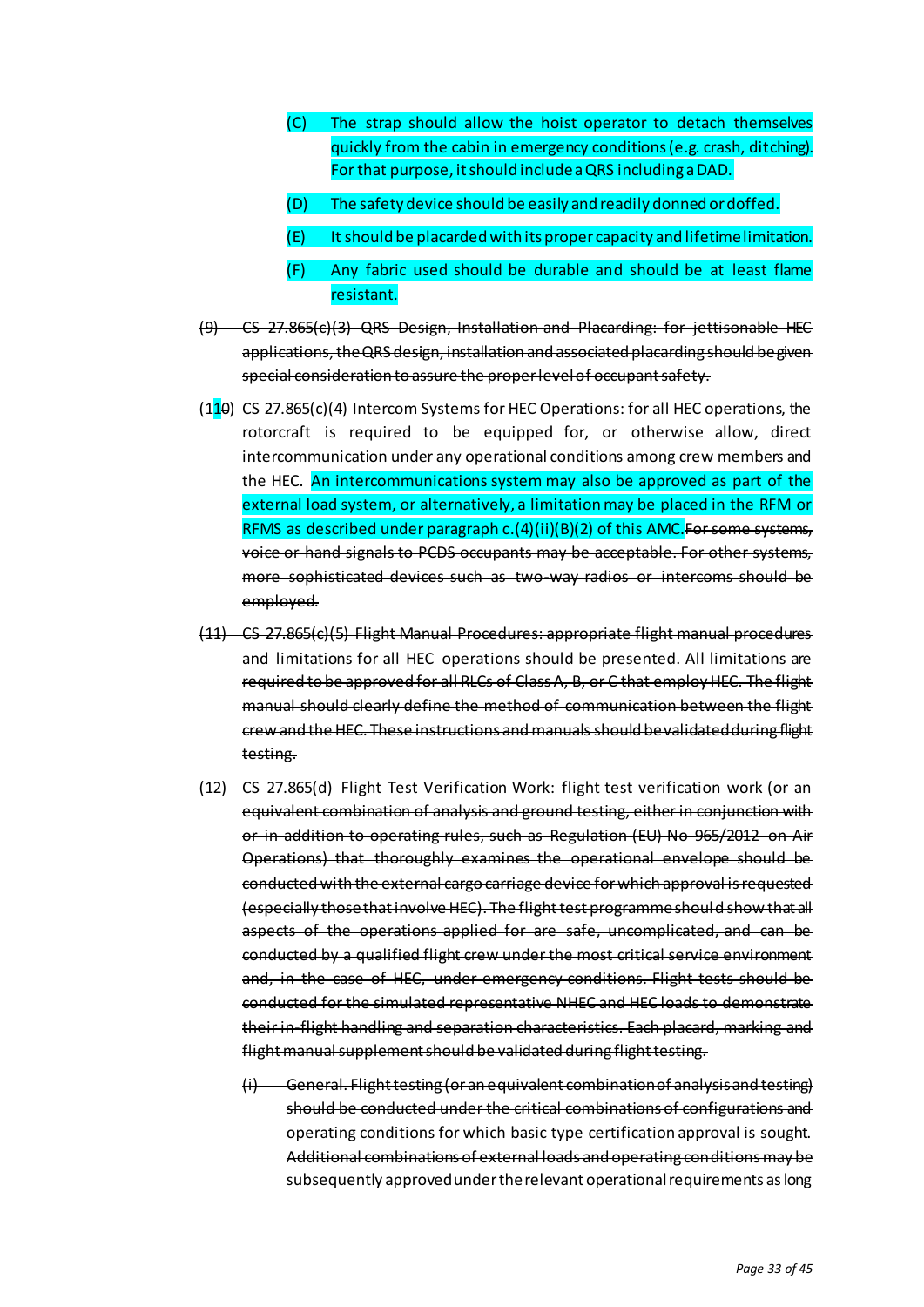as the structural limits and reliability considerations of the basic certification approval are not exceeded (i.e. equivalent safety is maintained). The qualification flight test work of this subparagraph is intended to be accomplished primarily by analysis or bench testing. However, at least one in-flight limit load drop test should be conducted for the critical load case. If one critical load case cannot be clearly identified, then more than one drop test might be necessary. Also, in-flight tests for the minimum load case (i.e. typically the cable hook itself) with the load trailing both in the minimum and maximum cable length configurations should be conducted. Any safety-offlight limitations should be documented and placed in the rotorcraft flight manual (RFM). In certain low gross weight, jettisonable HEC configurations, the complex PCDS may act as a trailing aerofoil that could result in entangling the complex PCDS and the rotorcraft. These configurations should be assessed on a case-by-case basis by analysis or flight test to assure that any safety-of-flight limitations are clearly identified and placed in the RFM.

- (ii) Separation Characteristics of Jettisonable External Loads. For all jettisonable RLCs of any applicable cargo type, the satisfactory post-jettison separation characteristics of all loads should meet the following minimum criteria:
	- (A) Immediate 'clean' operation of the QRS, including 'clean' separate functioning of the PQRS and BQRS.
	- (B) No damage to the helicopter during or following actuation of the QRS and load jettisoning.
	- (C) A jettison trajectory clear of the helicopter.
	- (D) No inherent instability of the jettisonable (or just jettisoned) HEC or NHEC while in proximity to the helicopter.
	- (E) No adverse or uncontrollable helicopter reactions at the time of jettison.
	- (F) Stability and control characteristics after jettison should be within the originally approved limits.
	- (G) No unacceptable degradation of the helicopter performance characteristics after jettison.
- (iii) Jettison Requirements for Jettisonable External Loads. For representative cargo types (low-, medium- and high-density loads on long and short lines), emergency and normal jettison procedures should be demonstrated (by a combination of analysis, ground tests, and flight tests) at sufficient combinations of flight conditions to establish a jettison envelope which should be placed in the RFM.
- (iv) QRS Demonstration. Repetitive jettison demonstrations should be conducted that use the PQRS. The BQRS should be utilised at least once.
- (v) QRS Reliability (i.e. failure modes) Affecting Flight Performance. The FMEA of the QRS (ref.: c(4)) should show that no single system failure will result in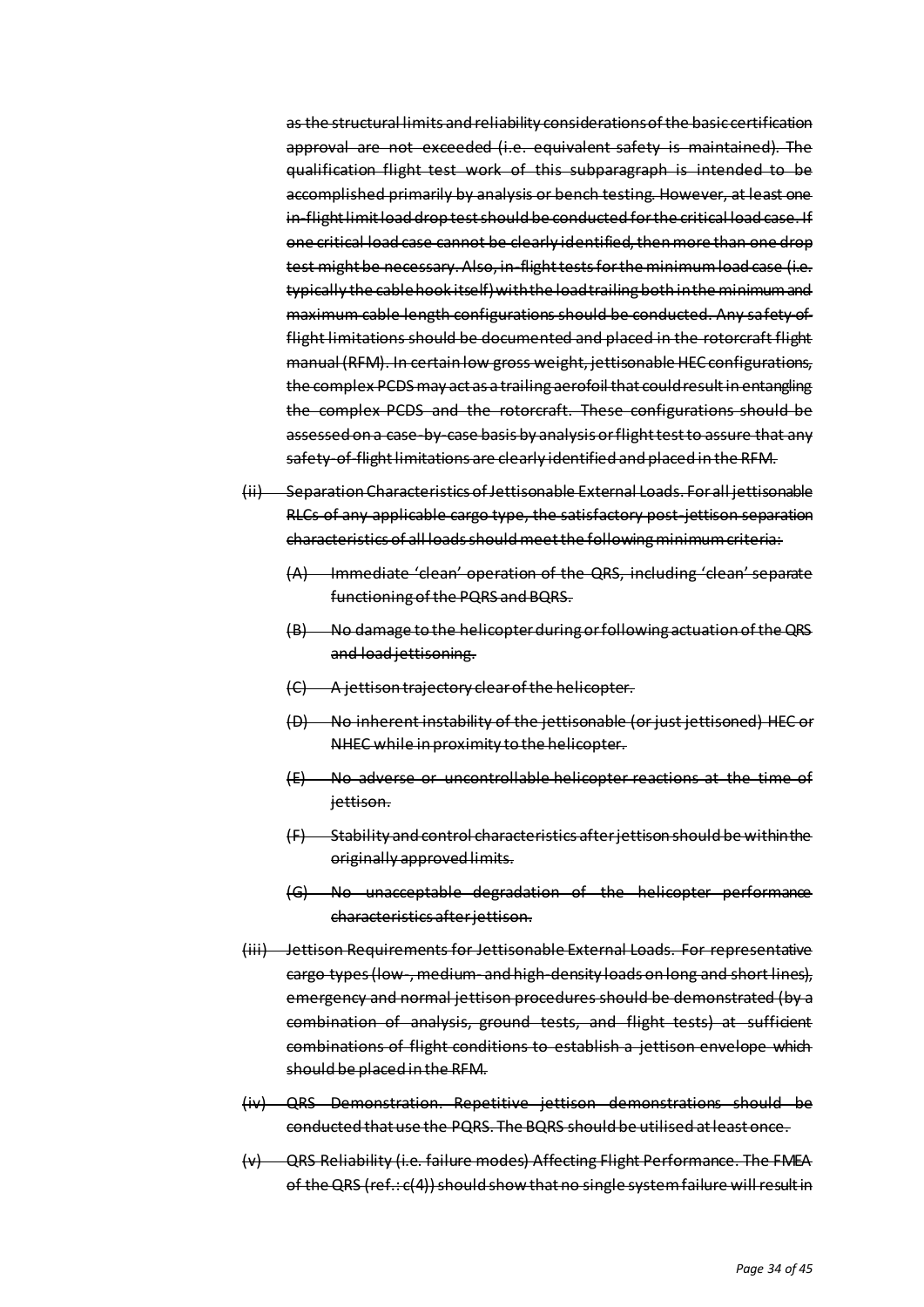unsatisfactory flight characteristics, including any QRS failures that result in asymmetric loading conditions.

- (vi) Flight Test Weight and CG Locations. All flight tests should be conducted at the extreme or critical combinations of weight and longitudinal and lateral CG conditions within the flight envelope that is applied for. The rotorcraft should remain within the approved weight and CG limits both with the external load applied and after jettison of the load.
- (vii) Jettison Envelopes. Emergency and normal jettison demonstrations should be performed at sufficient airspeeds and decent rates to establish any restrictions for satisfactory separation characteristics. Both the maximum and minimum airspeed limits and maximum descent rate for safe separation should be determined. The sideslip envelope as a function of airspeed should be determined.
- (viii) Altitude. Emergency and normal jettison demonstrations should be performed at altitudes consistent with the approvable operational envelope and with the manoeuvring requirements necessary to overcome any adverse effects of the jettison.
- (ix) Attitude. Emergency and normal jettison demonstrations should be performed from all attitudes appropriate to normal and emergency operational usage. Where the attitudes of HEC or NHEC with respect to the helicopter may vary the most critical attitude should be demonstrated. This demonstration would normally be accomplished by bench testing.
- (x) Hoist and Rescue Hook Systems and Cargo Hook Systems. An in-flight demonstration test of the hoist system should be conducted for helicopters designed to carry NHEC or HEC. The rotorcraft should be flown to the extremes of the applicable manoeuvre flight envelope and to all conditions that are critical to strength, manoeuvrability, stability, and control, or any other factor affecting its airworthiness. Unless a lesser load is determined to be more critical for either dynamic stability or other reasons, the maximum hoist system rated load or, if less, the maximum load requested for approval (and the associated limit load data placards) should be used for these tests. The minimum hoist system load (or zero load) should also be demonstrated in these tests.
- (123) CS 27.865(e) External Loads Placards and Markings: placards and markings should be installed next to the external-load attaching means, in a clearly noticeable location, that state the primary operational limitations — specifically including the maximum authorised external load. Not all operational limitations need be stated on the placard (or equivalent markings); only those that are clearly necessary for immediate reference in operations. Other more detailed operational limitations of lesser immediate importance should be stated either directly in the RFM or in an RFM supplement.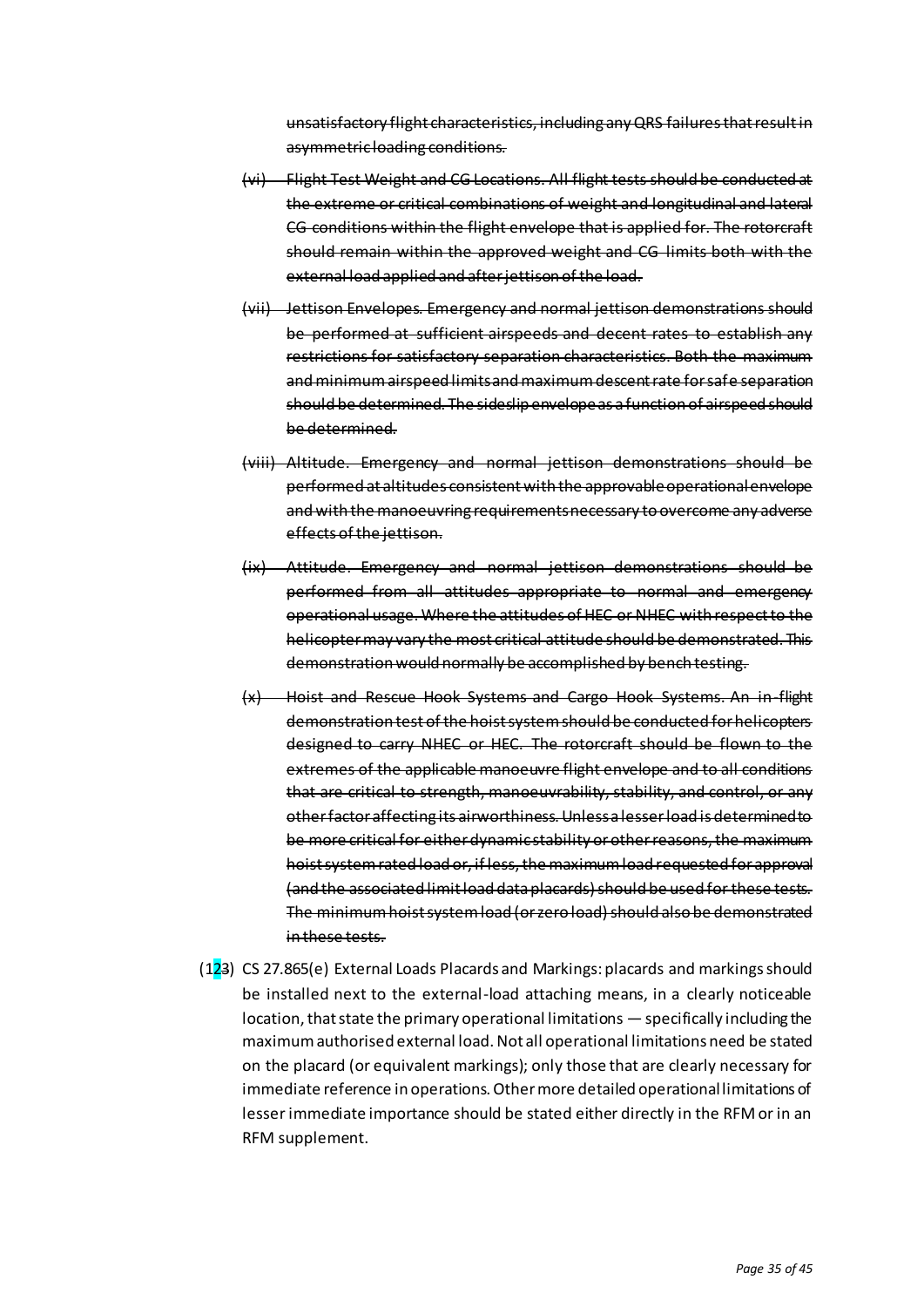(14) CS 27.865(f) Fatigue Substantiation: the fatigue evaluation of § 27.571 should be applied as follows:

NOTE: The term 'hazard to the rotorcraft' is defined to include all hazards to either the rotorcraft, to the occupants thereof, or both.

- Fatigue Evaluation of NHEC Applications. Any critical components of the suspended system and their attachments (such as the cargo hook or bolted or pinned truss attachments), the failure of which could result in a hazard to the rotorcraft, should undergo an acceptable fatigue analysis in accordance with AC 27 MG 11, paragraph e.
- (ii) Fatigue Evaluation of HEC Applications. The entire complex PCDS and its attachments should be reviewed on a component-by-component basis to determine which components, if any, are fatigue-critical or damageintolerant. These components should be analysed or tested (per AC 27 MG 11, AC 27 MG 11, or other equivalent methods) to assure their fatigue life limits are properly determined and placed in the limited life section of the maintenance manual.

## (135) Other Considerations

- (i) Agricultural Installations (AIs): AIs can be approved for either jettisonable or non-jettisonable NHEC or HEC operations as long as they meet relevant certification and operations requirements and follow appropriate compliance methods. However, most current AI designs are external fixtures (see definition), not external loads. External fixtures are not approvable as jettisonable external cargo because they do not have a true payload (see definition), true jettison capability (see definition), or a complete QRS. Many AI designs can dump their solid or liquid chemical loads by use of a 'purge port' release over a relatively long time period (i.e. greater than 30 seconds). This is not considered to be a true jettison capability (see definition) since the external load is not released by a QRS and since the release time span is typically greater than 30 seconds (ref.: b(20) and c(7)). Thus, these types of AIs should be approved as non-jettisonable external loads. However, other designs that have the entire AI (or significant portions thereof) attached to the rotorcraft, that have short time frame jettison (or release) capabilities provided by QRSs that meet the definitions herein and that have no postjettison characteristics that would endanger continued safe flight and landing may be approved as jettisonable external loads. For example, if all the relevant criteria are properly met, a jettisonable fluid load can be approved as an NHEC external cargo. **FAA AC 27-1B Change 7** AC 27 MG 5 discusses other AI certification methodologies.
- (ii) External Tanks: external tank configurations that have true payload (see definition) and true jettison capabilities (see definition) should be approved as jettisonable NHEC. External tank configurations that have true payload capabilities but do not have true jettison capabilities should be approved as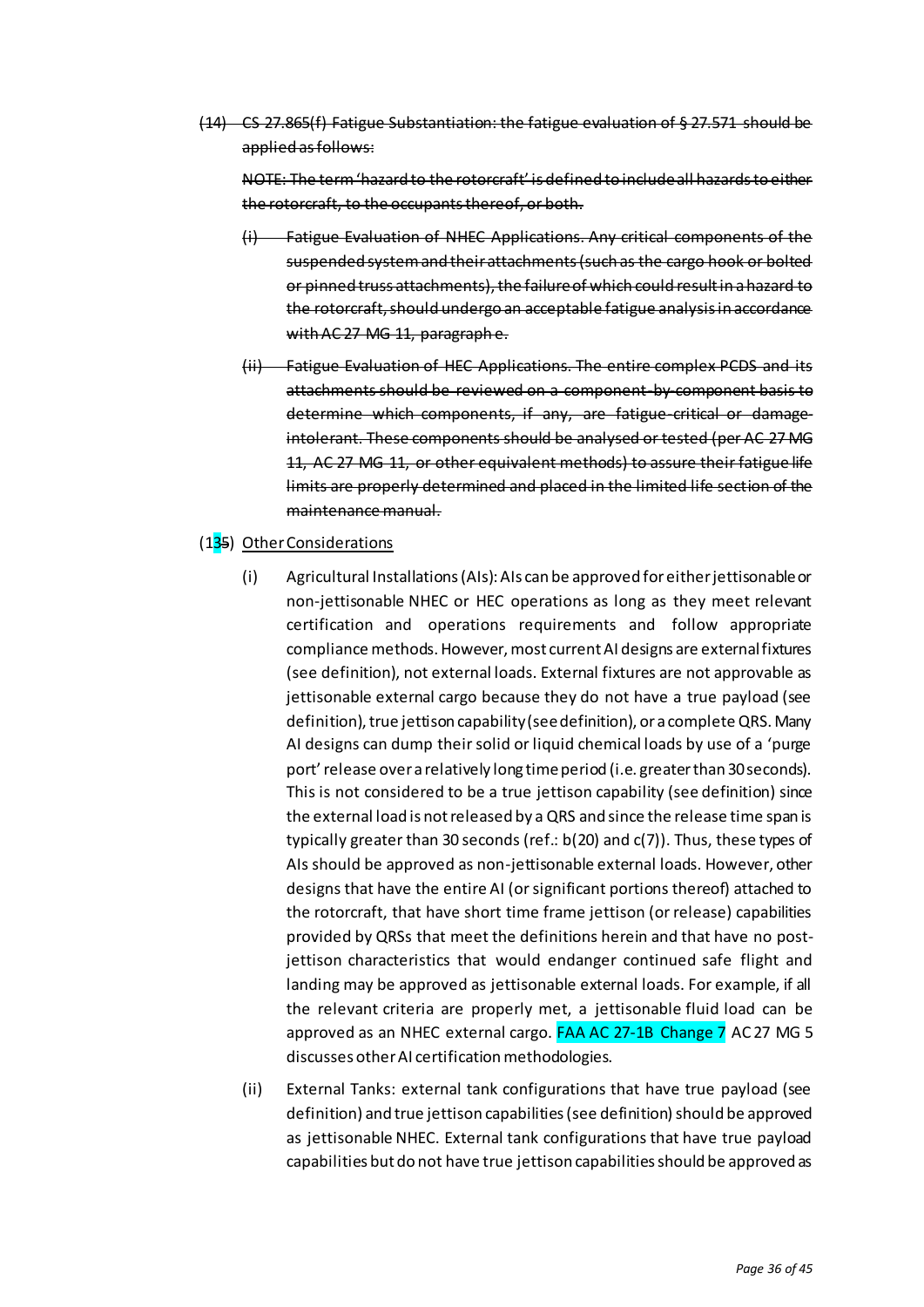non-jettisonable NHEC. An external tank that has neither a true payload capability nor true jettison capability is an external fixture; it should not be approved as an external load under CS 27.865. If an external tank is to be jettisoned in flight, it should have a QRS that is approved for the maximum jettisonable external tank payload and is either inoperable or is otherwise rendered reliable to minimise inadvertent jettisons above the maximum jettisonable external tank payload.

- (iii) Logging Operations: These operations are very susceptible to low-cycle fatigue because of the large loads and relatively high load cycles that are common to this industry. It is recommended that load-measuring devices (such as load cells) be used to assure that no unrecorded overloads occur and to assure that cycles producing high fatigue damage are properly considered. Cycle counters are recommended to assure that acceptable cumulative fatigue damage levels are identifiable and are not exceeded. As either a supplementary method or an alternate method, maintenance instructions should be considered to assure proper cycle counting and load recording during operations.
- (16) Reserved
- (17) Instructions for Continued Airworthiness. Maintenance manuals (and RFM supplements) developed by applicants for external load applications should be presented for approval and should include all appropriate inspection and maintenance procedures. The applicant should provide sufficient data and other information to establish the frequency, extent, and methods of inspection of critical structures, systems and components. This information is required by CS 27.1529 to be included in the maintenance manual. For example, maintenance requirements for sensitive QRS squibs should be carefully determined, documented, approved during certification, and included as specific mandatory scheduled maintenance requirements that may require either 'daily' or 'pre-flight' checks (especially for HEC applications).

# **AMC No 3 to CS 27.865 EXTERNAL LOADS OPERATIONS USING SIMPLE PERSONNEL-CARRYING DEVICE SYSTEMS**

[…]

# Approval of Simple PCDSs

 $\lceil$ ...]

(b)

[…]

Note 5: The assembly of the different components should also consider the intended use. For example, the attachment of the tethering strap to the harness of a hoist operator should be of a DAD quickrelease type to allow quick detachment from the aircraft following a ditching or emergency landing. The tethering strap should also be adjustable to take up slack and avoid shock loads being transmitted to other components.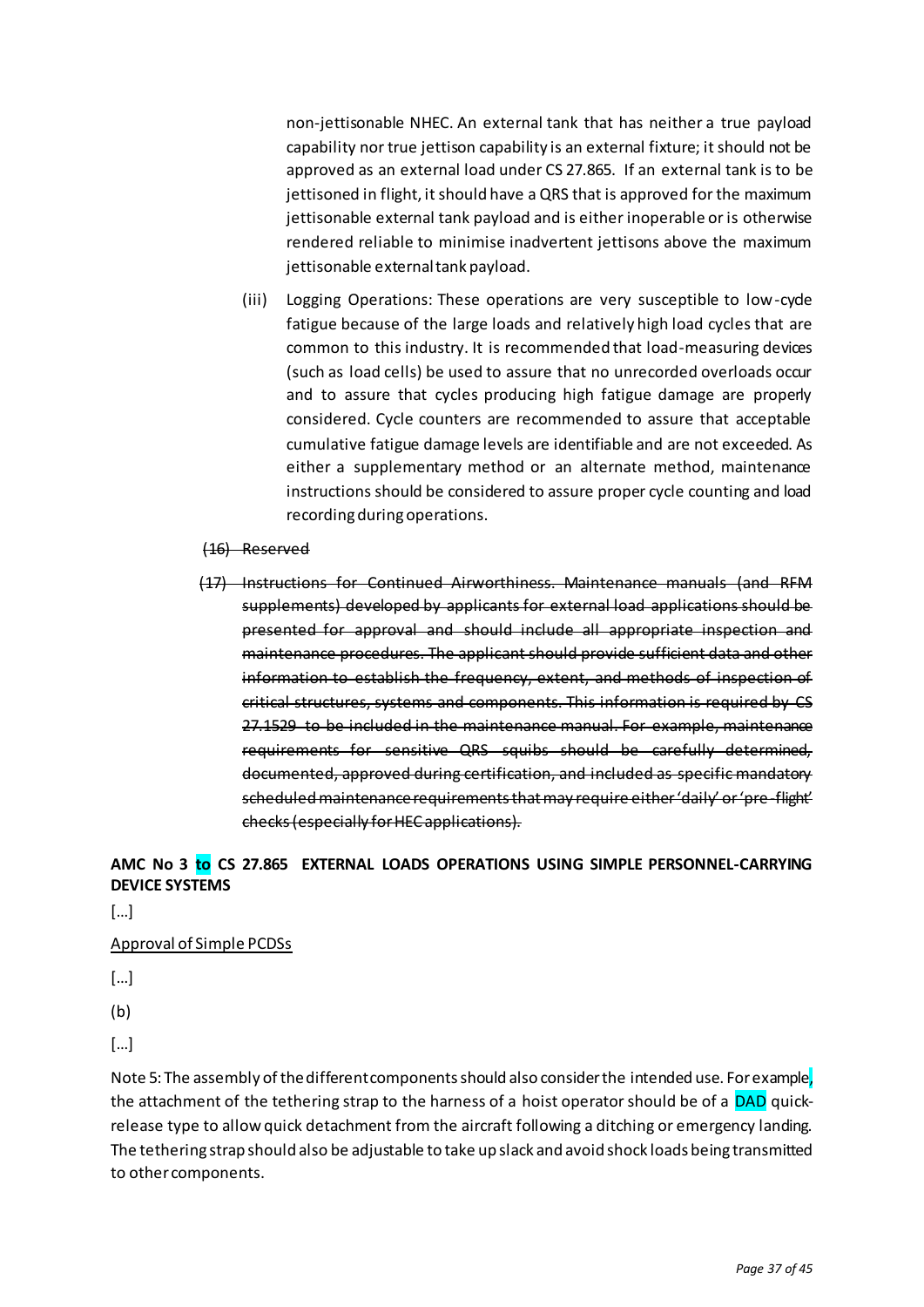New AMC MG 1 is created as follows:

## **AMC MG 1 Certification procedure for rotorcraft avionics equipment**

This AMC provides further guidance and acceptable means of compliance to supplement FAA AC 27-1B Change 7 MG 1, which is the EASA acceptable means of compliance, as provided for in AMC 27 General. However, some aspects of the FAA AC are deemed by EASA to be at variance with EASA's interpretation or its regulatory system. EASA's interpretation of these aspects is described below. The paragraphs of FAA AC 27-1B Change 7 MG 1 that are not amended below are considered to be EASA acceptable means of compliance.

- a. Pre-test Requirements
	- […]
	- $(4)$
- (i) Environment. An appropriate means for environmental testing is set forth in Radio Technical Commission for Aeronautics (RTCA) Document DO-160. Applicants should submit test reports showing that the laboratory-tested categories, such as temperature, vibration, altitude, etc., are compatible with the environmental demands placed on the rotorcraft. This can be achieved by determining the specific local environmental conditions in which the equipment will be installed and establishing the compatibility with the required DO-160 environmental condition.
- […]
- b. Test Procedures
	- [...]
	- (4)
	-
	- [...]
- (v) Localiser performance should be checked for rotor modulation in approach while varying the rotor RPM throughout its normal range.
	- (A) Localiser intercept. In the approach configuration and a distance of at least 10 NM from the localiser facility, fly toward the localiser front course, inbound, at an angle of at least 50 degrees. Perform this manoeuvre from both left and right of the localiser beam. No flags should appear during the period of time in which the deviation indicator moves from full deflection to on course. If the total antenna pattern has not been shown to be adequate by ground checks or by VOR flight evaluation, additional intercepts should be made. The low limits of interception should be determined.
	- (B) Localiser tracking. While flying the localiser inbound and not more than 5 miles before reaching the outer marker, change the heading of the rotorcraft to obtain full needle deflection. Then fly the rotorcraft to establish localiser on course operation. The localiser deviation indicators should direct the rotorcraft to the localiser on course. Perform this manoeuvre with both a left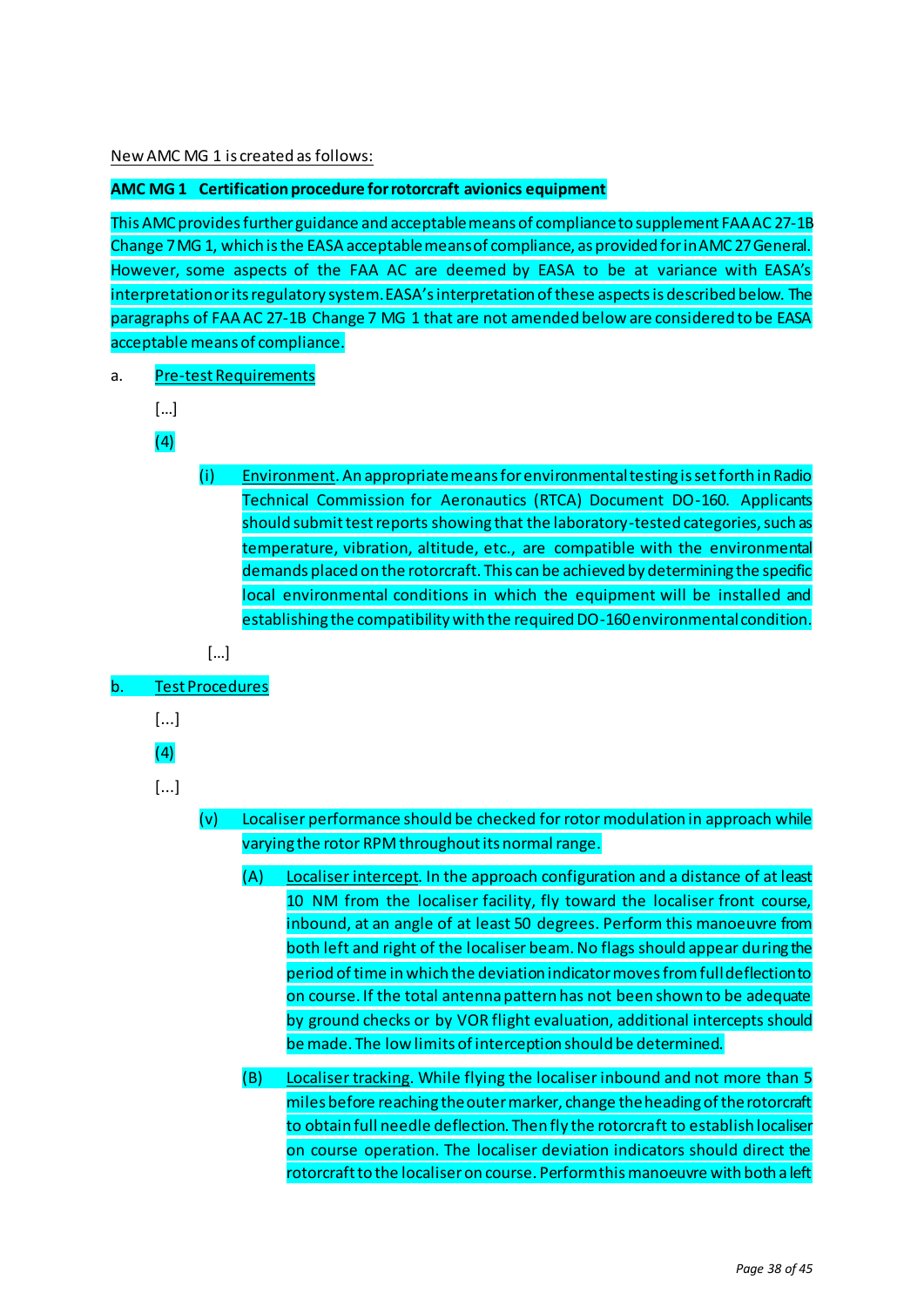and a right needle deflection. Continue tracking the localiser until over the transmitter. Conduct at least three acceptable front, and if applicable, back course flights to 200 feet or less above the threshold.

- (5) [...] (ii) Glideslope Intercept. The glideslope should be intercepted at both short and long distances in order to ensure correct functioning. Observe the glideslope deviation indicator for proper crossover as the aircraft flies through the glide path. No flags should appear between the time when the needle leaves the full-scale fly-up position and when it reaches the full-scale fly-down position. [...] (v) Glideslope performance should be sampled for rotor modulation during the approach, while varying the rotor RPM throughout its normal range. (6) [...] (iii) Technical. Approach the markers at a reasonable ground speed and at an altitude of 1 000 feet above ground level. While passing over the outer and middle markers with the localiser deviation indicator centred, the annunciators should illuminate for an appropriate duration. Check that the intensity of the indicator lights is acceptable in bright sunlight and at night. For slower rotorcraft, the duration should be proportionately longer. [...] (12) Inertial Navigation. AC 20-138 (current version) contains the basic criteria for the engineering evaluation of an inertial navigation system (INS). Further tailoring and refinement of the guidance contained within AC 20-138 may be required by the applicant in order to make it fully applicable to the rotorcraft domain. [...] (18) [...] (iv) Flight Test. [...] (B) The suitable glide path angles at low speed (< 70 kt KIAS) should be evaluated for IFR certificated aircraft. (1) Evaluate:
	- [...]
	- (ix) If the glide path angle for IFR aircraft has not been evaluated, then a limitation should be included in the rotorcraft flight manual or rotorcraft flight manual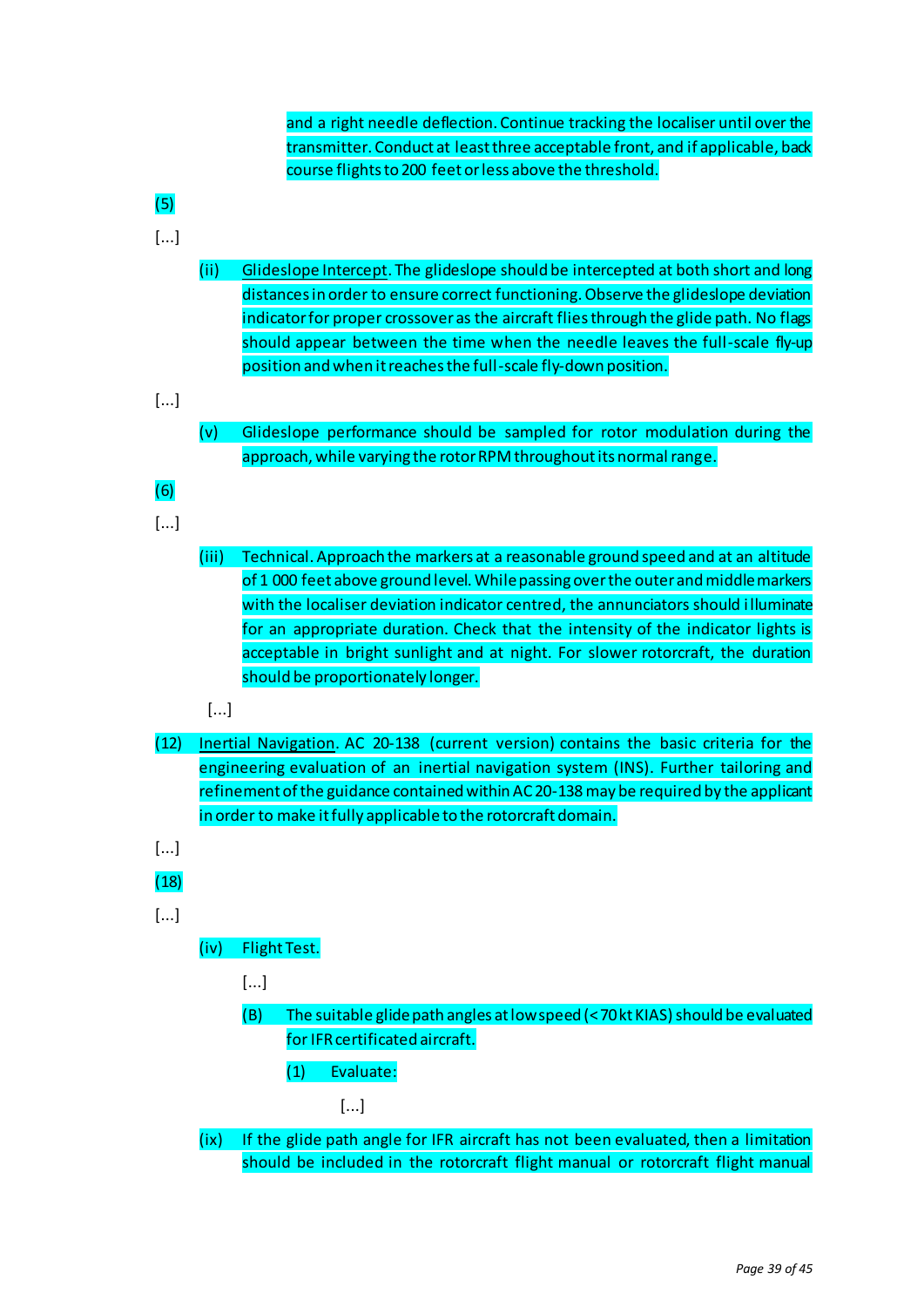supplement. This limitation should limit IFR coupled RNAV approach operations to an appropriate and justifiably conservative glide path angle and the minimum approach airspeed that meet flight manual limitations. This is necessary until evaluations are accomplished and the determination is made that the autopilot-GPS integration supports steep-angle, low speed operations.

## AMC MG 6 is amended as follows:

**AMC MG 6 Emergency Medical Service (EMS) systems installations, including interior arrangements, equipment, Helicopter Terrain Awareness and Warning System (HTAWS), radio altimeter, and Flight Data Monitoring System (FDMS)** 

This AMC provides further guidance and acceptable means of compliance to supplement the FAA AC 27-1B Change 4 7 MG 6, which is the EASA acceptable means of compliance, as provided for in AMC 27 General. Specifically, this AMC addresses aspects where the FAA AC has However, some aspects of the FAA AC are been deemed by EASA as being to be at variance with the EASA's interpretation or its regulatory system. EASA's interpretation of  $F$ these aspects is described below. are as follows and the remaining pParagraphs of FAA AC 27-1B Change 7 MG 6 that are not referenced amended below are considered to be EASA acceptable means of compliance:

[...]

# New AMC MG 16 is created as follows:

**AMC MG 16 Certification guidance for rotorcraft Night Vision Imaging System (NVIS) aircraft lighting systems**

This AMC provides further guidance and acceptable means of compliance to supplement FAA AC 27-1B Change 7 MG 16, which is the EASA acceptable means of compliance, as provided for in AMC 27 General. However, some aspects of the FAA AC are deemed by EASA to be at variance with EASA's interpretation or its regulatory system. EASA's interpretation of these aspects is described below. Paragraphs of FAA AC 27-1B Change 7 MG 16 that are not amended below are considered to be EASA acceptable means of compliance.

[...]

# d. References (use the current versions of the following references).

| (1) | Regulatory (CS-27). |         |
|-----|---------------------|---------|
|     | 27.1                | 27.1322 |
|     |                     | 27.ISS. |

| 27.1      | 27.1322 | 27.1501 |
|-----------|---------|---------|
| 27.21     | 27.1351 | 27.1523 |
| 27.141(c) | 27.1357 | 27.1525 |
| 27.603(c) | 27.1367 | 27.1529 |
| 27.771    | 27.1381 | 27.1541 |
| 27.773    | 27.1383 | 27.1543 |
| 27.777    | 27.1385 | 27.1545 |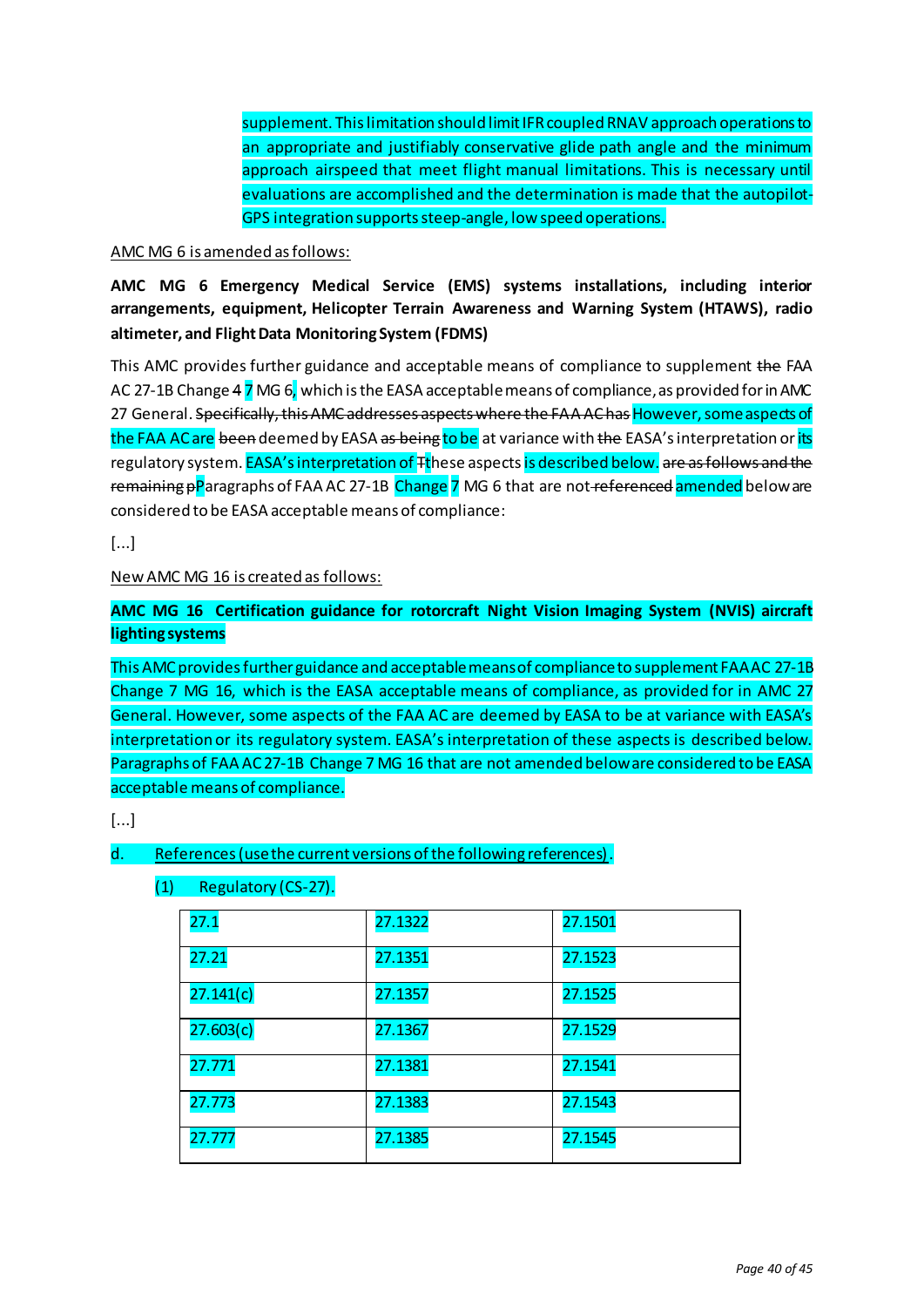| 27.785       | 27.1387 | 27.1549 |
|--------------|---------|---------|
| 27.807(b)(3) | 27.1389 | 27.1553 |
| 27.853       | 27.1391 | 27.1555 |
| 27.1301      | 27.1393 | 27.1557 |
| 27.1303      | 27.1395 | 27.1561 |
| 27.1305      | 27.1397 | 27.1581 |
| 27.1307      | 27.1399 | 27.1583 |
| 27.1309      | 27.1401 | 27.1585 |
| 27.1321      |         |         |

# (2) Other references.

| <b>Document</b>      | <b>Title</b>                                                                                                   |
|----------------------|----------------------------------------------------------------------------------------------------------------|
| <b>FAA AC 25-11B</b> | <b>Electronic Flight Displays</b>                                                                              |
| <b>FAA AC 20-74</b>  | Aircraft Position and Anticollision Light Measurements                                                         |
| <b>FAA AC 20-88A</b> | Guidelines on the Marking of Aircraft Powerplant Instruments<br>(Displays)                                     |
| <b>FAA AC 20-152</b> | RTCA, Inc., Document RTCA/DO-254, Design Assurance Guidance<br>for Airborne Electronic Hardware                |
| RTCA DO-268          | Concept of Operations, Night Vision Imaging System for Civil<br><b>Operators</b>                               |
| <b>RTCA DO-275</b>   | Minimum Operational Performance Standards for Integrated<br>Night Vision Imaging System Equipment              |
| SAE ARP 4754A        | Certification considerations for highly-integrated or complex<br>aircraft systems                              |
| <b>SAE ARP 4761</b>  | Guidelines and Methods for Conducting the Safety Assessment<br>Process on Civil Airborne Systems and Equipment |

| <b>Document</b> | Title                                                                           |
|-----------------|---------------------------------------------------------------------------------|
| SAE ARP 5825A   | Design Requirements and Test Procedures for Dual Mode Exterior<br><b>Lights</b> |
| ETSO-C4c        | <b>Bank and Pitch Instruments</b>                                               |
| ETSO-C8e        | Vertical Velocity Instrument (Rate-of-Climb)                                    |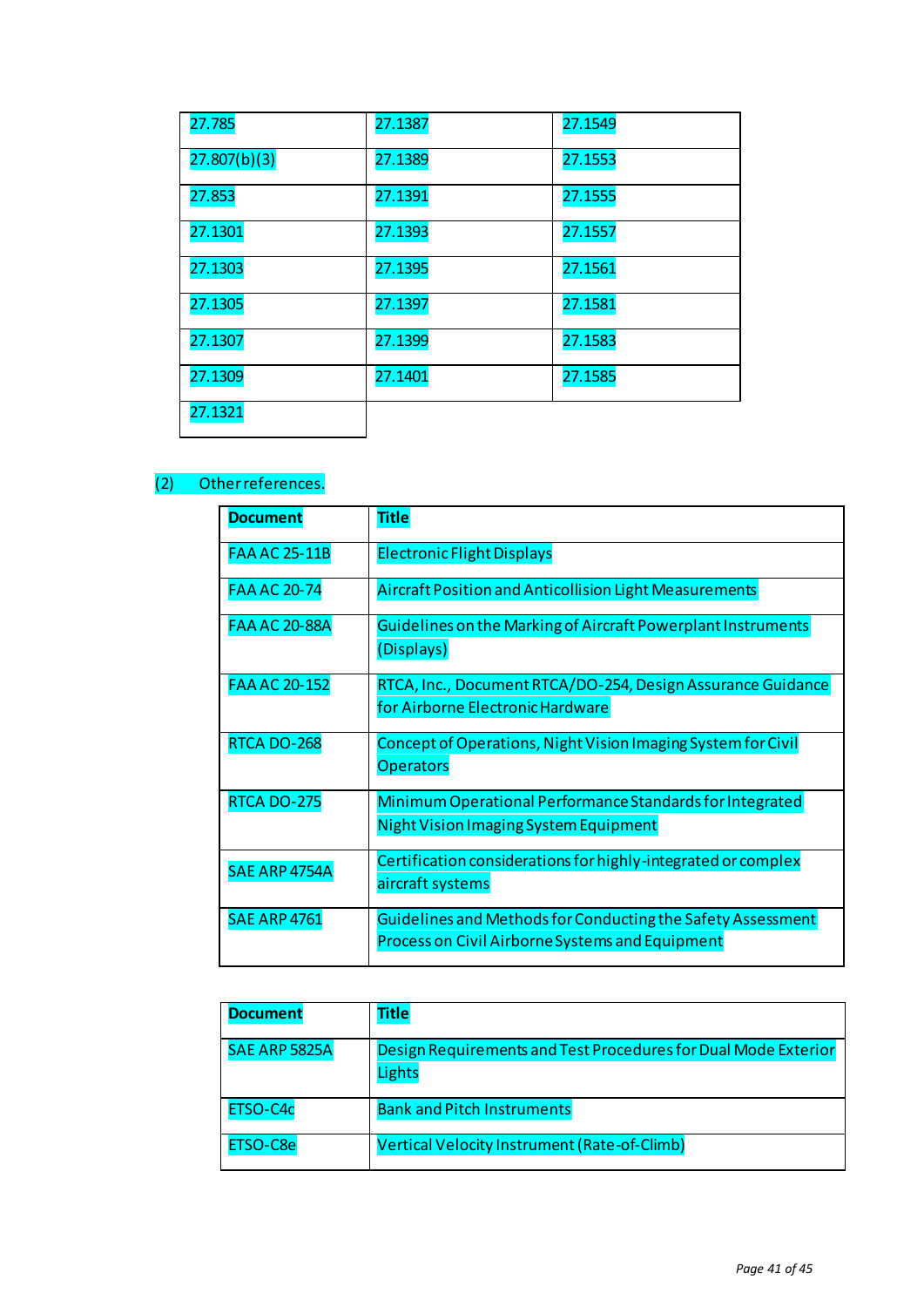| ETSO-C87a        | Airborne Low-Range Radio Altimeter |
|------------------|------------------------------------|
| <b>ETSO-C164</b> | Night Vision Goggles (NVG)         |

# [...]

# e. Background.

- [...]
- (7) Night vision goggles (NVGs) enhance a pilot's night vision by amplifying certain energy frequencies. The NVGs for civil use are based on performance criteria in ETSO-C164 and RTCA Document DO-275. These NVGs are known as 'Class B NVGs' because they have filters applied to the objective lenses that block energy below the wavelength of 665 nanometres (nm). The Class B objective lens filter allows more use of colour in the cockpit, with truer reds and ambers. The ETSO specifies Class B NVGs for civil use. Because NVGs will amplify energy that is not within the range of the filter, it is important that the NVIS lighting system keeps those incompatible frequencies out of the cockpit. However, there are NVGs in civil use that do not conform to the ETSO-C164 standard because they have Class A filters on their objective lenses. Class A filters block energy below the wavelength of 625 nm. As a result, Class A NVGs amplify more wavelengths of visible light, so they require special care in the use of colour in the cockpit. Applicants are advised that Class A NVGs are deemed to be not acceptable for certification by EASA.
	- [...]
- (9) Point 21.A.91 of Annex I to Regulation (EU) No 748/2012 contains the criteria for the classification of changes to a type certificate. For NVIS-approved rotorcraft, experience has shown that some changes, which are classified as being minor according to the AMC to 21.A.91 for unaided flight, may have an appreciable effect on the cockpit/cabin lighting characteristics, and thus on crew vision through the NVGs. Therefore, the classification of design changes of NVIS-approved rotorcraft should take into account the effects on cockpit/cabin lighting characteristics and the NVIS.

[...]

# Procedures.

[...]

- (6) Required equipment, instrument arrangement and visibility.
	- (i) In addition to the instruments and equipment required for flight at night, the following additional instruments and equipment will typically be necessary for NVG operations (to be defined for each rotorcraft). The applicable operational regulations that specify aircraft equipment required for night and NVG operations should be reviewed.
		- (A) NVIS lighting.
		- (B) A helmet with suitable NVG mount for each pilot and crew member required to use NVGs.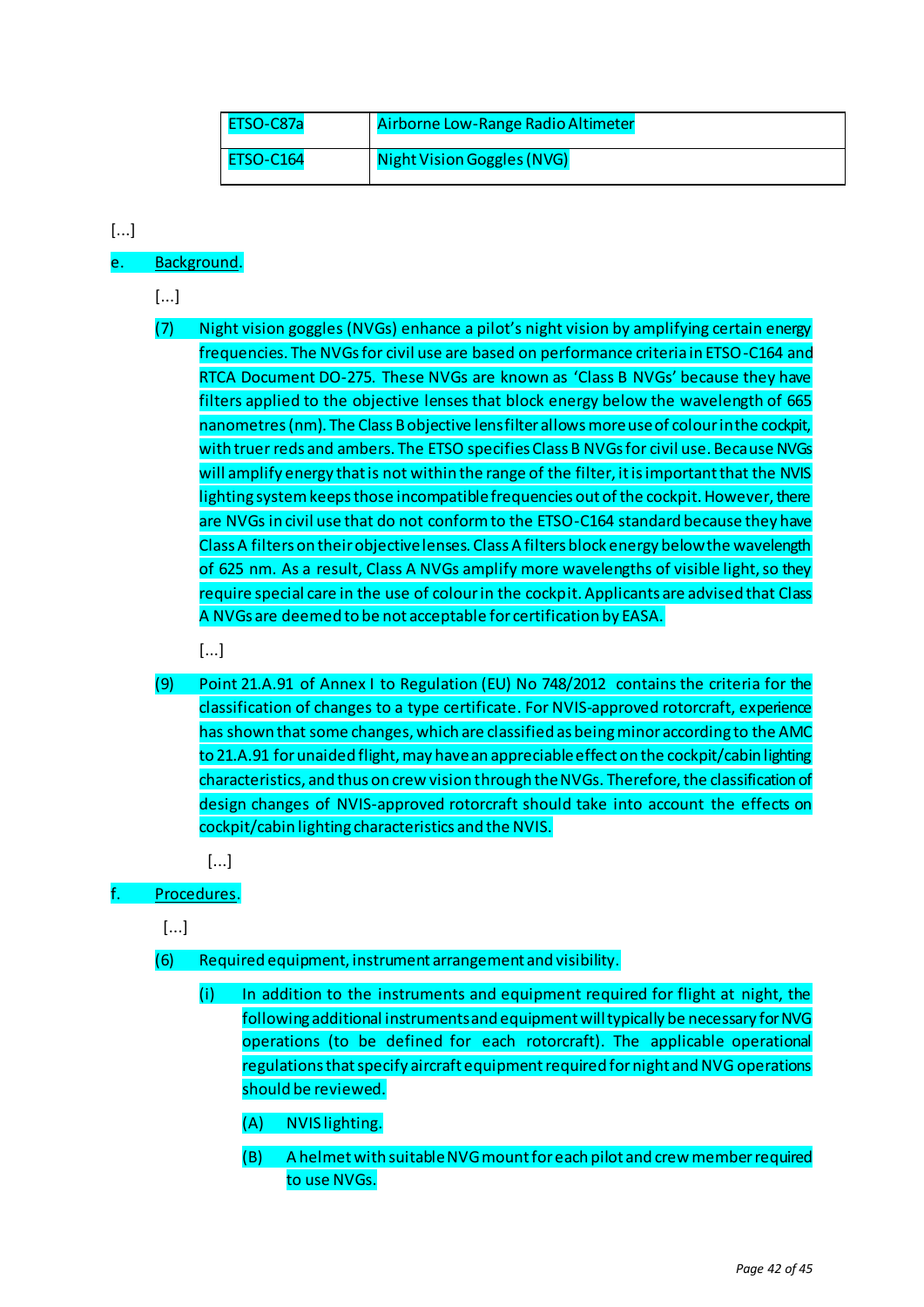- (C) NVGs for each pilot and crew members required to use NVGs.
- (D) Point SPA.NVIS.110(b) of Annex V (Part-SPA) to Regulation (EU) 965/2012 on air operations, and the associated AMC and GM, requires a radio altimeter with an analogue representation. It is recommended that an applicant carries out a careful evaluation of the radio altimeter human-machine interface (including the presentation of height and the possibility of selecting the DH) to establish that it is able to provide the crew with the necessary information.
- (E) A slip/skid indicator.
- (F) A gyroscopic attitude indicator.
- (G) A gyroscopic direction indicator or its equivalent.
- (H) A vertical speed indicator or its equivalent.
- (I) Communications and navigation equipment necessary for the successful completion of an inadvertent IMC procedure in the intended area of operations.
- (J) Any other aircraft or personal equipment required for the operation (e.g. curtains, NVG stowage, extra batteries for NVGs).

New AMC MG 17 is created as follows:

#### **AMC MG 17 Guidance on analysing an Advanced Flight Controls (AdFC) System**

The guidance contained within FAA AC 27-1B Change 7 MG 17 has been deemed by EASA to be at variance with EASA's interpretation or its regulatory system, and it therefore should not be considered to be EASA acceptable means of compliance.

New AMC MG 21 is created as follows:

**AMC MG 21 Guidance on creating a system level Functional Hazard Assessment (FHA)**

The guidance contained within FAA AC 27-1B Change 7 MG 21 has been deemed by EASA to be at variance with EASA's interpretation or its regulatory system, and it therefore should not be considered to be EASA acceptable means of compliance.

New AMC MG 23 is created as follows:

# **AMC MG 23 Automatic Flight Guidance and Control Systems (AFGCS) installation in CS-27 Rotorcraft**

This AMC provides further guidance and acceptable means of compliance to supplement FAA AC 27-1B Change 7 MG 23, which is the EASA acceptable means of compliance, as provided for in AMC 27 General. However, some aspects of the FAA AC are deemed by EASA to be at variance with EASA's interpretation or its regulatory system. EASA's interpretation of these aspects is described below. Paragraphs of FAA AC 27-1B Change 7 MG 23 that are not amended below are considered to be EASA acceptable means of compliance.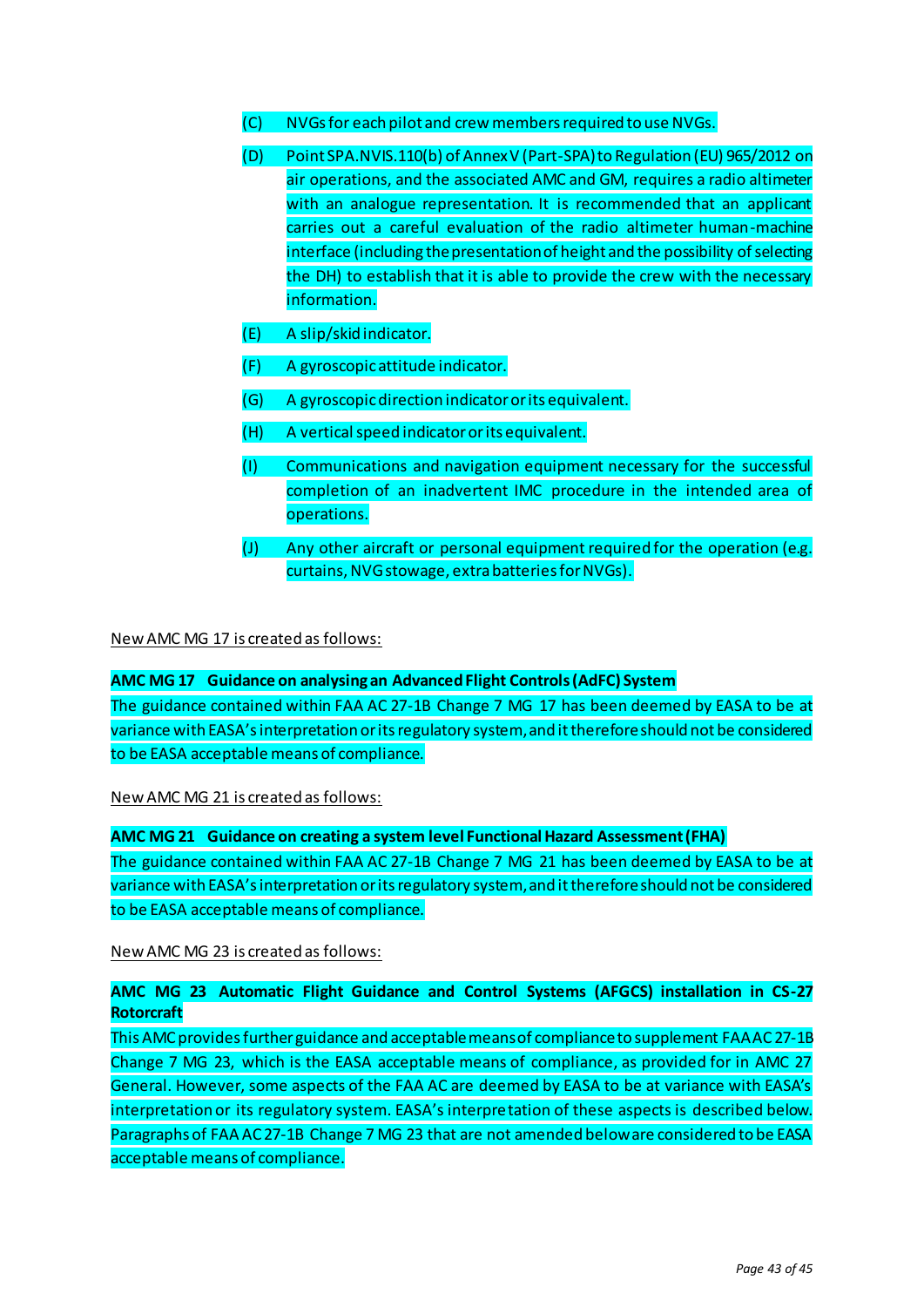## Purpose.

- (1) The following Radio Technical Commission for Aeronautics (RTCA) documents are considered to be guidance for showing compliance with the relevant certification specifications for the installation of automatic flight control guidance and control systems (AFGCS).
	- (i) RTCA Document DO-325, *Minimum Operational Performance Standards (MOPS) for Automatic Flight Guidance and Control Systems and Equipment*, issued 8 December 2010.
	- (ii) RTCA Document DO-336, *Guidance for Certification of Installed Automatic Flight Guidance and Control Systems (AFGCS) for Part 27/29 Rotorcraft*, issued 21 March 2012.
- (2) RTCA Document DO-325 contains the minimum operational performance standards (MOPS) for AFGCS equipment.

DO-336 provides guidance on the certification of AFGCS in rotorcraft. It invokes parts of DO-325 as the performance standards that are applicable for the installation of AFGCS equipment in rotorcraft. It provides guidance on conducting a safety assessment. Lastly, DO-336 provides lists of the regulations that can be applicable to an AFGCS installation, and potential methods of compliance with those regulations.

(3) The guidance contained in DO-336 and DO-325 is not mandatory and provides guidance for showing compliance with the applicable provisions of CS-27.

Note: following this guidance alone does not guarantee acceptance by EASA. EASA may require additional substantiation or design changes as a basis for finding compliance.

b. Guidance for the use of RTCA Documents DO-325 and DO-336.

RTCA Document DO-336 has two primary focus items: to highlight the requirements for a proper safety assessment (Chapter 8) and the compliance demonstration (Chapter 9).

Note: each of these should be discussed with EASA very early in the certification programme, and included in the certification plan.

#### References.

(1) CS-27 provisions

| <b>Paragraph</b>           | <b>Title</b>                                                       |  |
|----------------------------|--------------------------------------------------------------------|--|
| 27.671                     | General. (Control Systems)                                         |  |
| 27.672                     | Stability augmentation, automatic, and power-<br>operated systems. |  |
| 27.1309                    | Equipment, systems, and installations.                             |  |
| 27.1329                    | Automatic pilot system.                                            |  |
| 27.1335                    | Flight director systems.                                           |  |
| <b>Appendix B to CS-27</b> | Airworthiness Criteria for Helicopter Instrument<br><b>Flight</b>  |  |